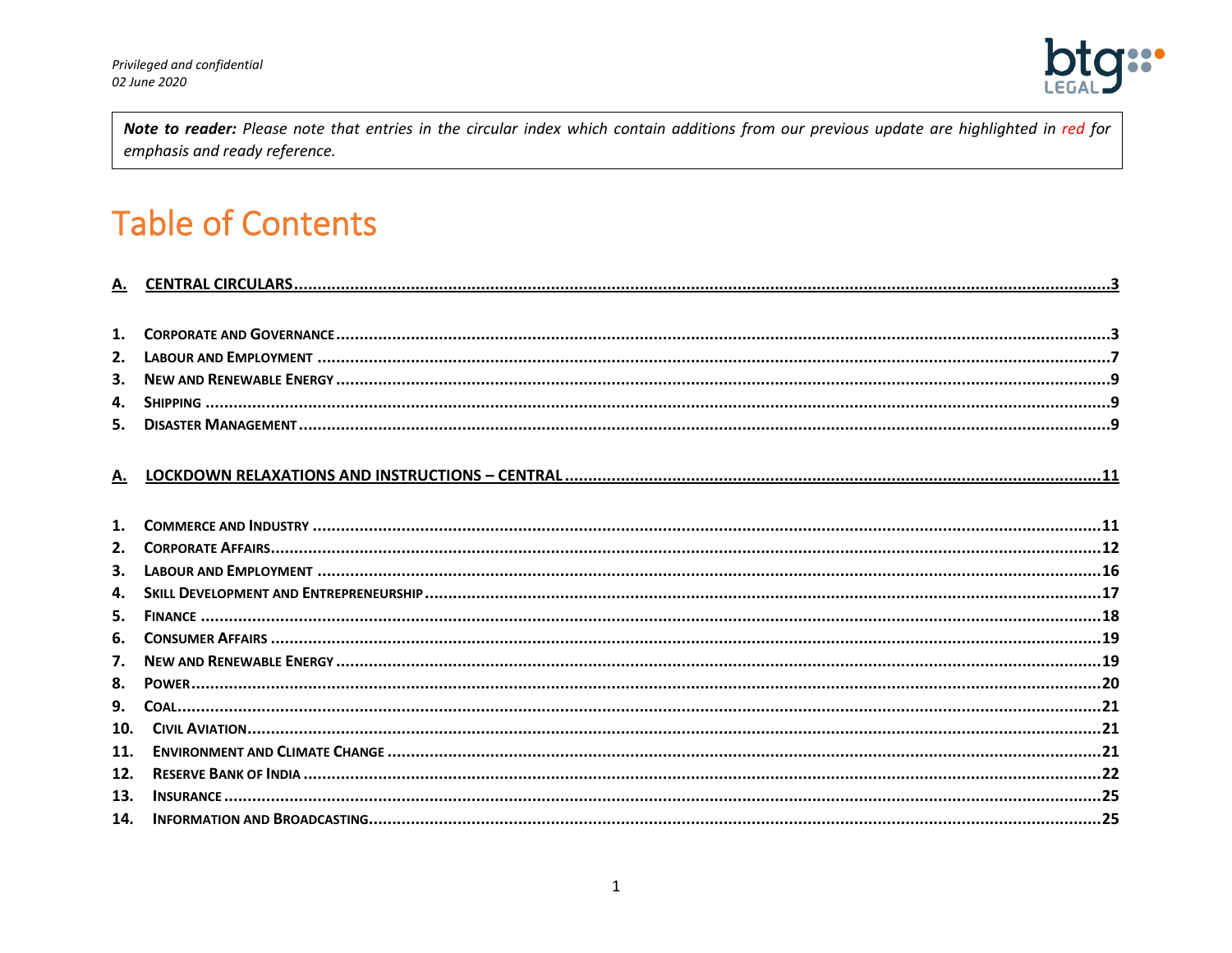Privileged and confidential 02 June 2020



| 15. |  |
|-----|--|
|     |  |
|     |  |
|     |  |
|     |  |
|     |  |
|     |  |
|     |  |
|     |  |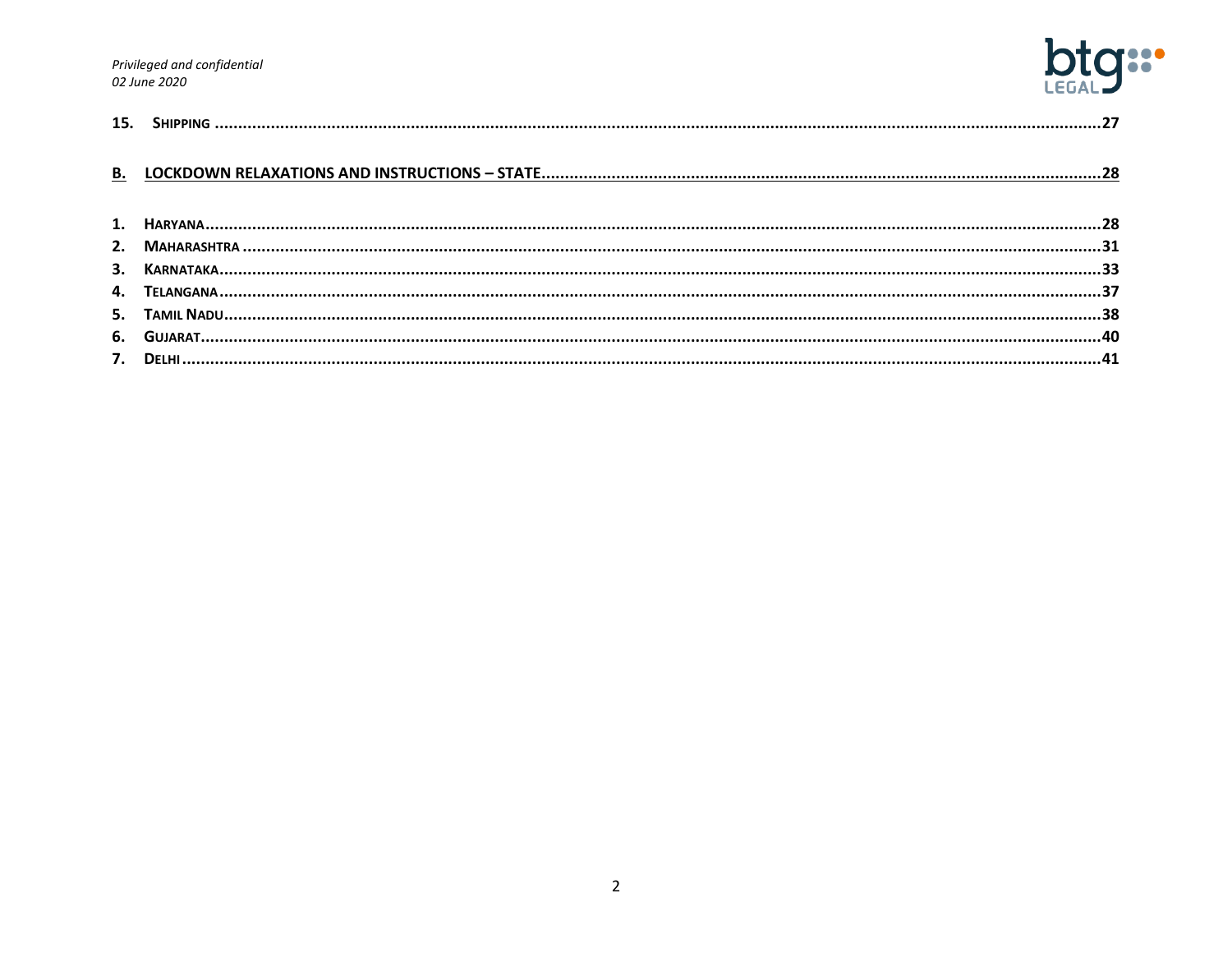

# **COVID-19 Lockdown Circulars Index**

# <span id="page-2-0"></span>**A. Central Circulars**

# <span id="page-2-1"></span>**1. Corporate and Governance**

| No. | <b>Issuance Date</b> | <b>Circular Links</b> | <b>Measures</b>                                                                                                                                                  | <b>Details</b>                                                                                                                                                                                                                                                                                                                                                                                                                                    |
|-----|----------------------|-----------------------|------------------------------------------------------------------------------------------------------------------------------------------------------------------|---------------------------------------------------------------------------------------------------------------------------------------------------------------------------------------------------------------------------------------------------------------------------------------------------------------------------------------------------------------------------------------------------------------------------------------------------|
| 1.  | 30 May 2020          | <b>Click Here</b>     | Lockdown<br>measures to<br>be<br>extended in containment zones<br>upto 30 June and guidelines for<br>phased re-opening of areas<br>outside the containment zones | Lockdown measures in containment zones extended upto<br>30 June<br>Guidelines provided for phased re-opening of areas<br>outside containment zones.<br>Directives provided for workplaces for COVID-19<br>containment.<br>Employers should ensure all employees install Aarogya<br>Setu, on best effort basis.                                                                                                                                    |
| 2.  | 17 May 2020          | <b>Click Here</b>     | Lockdown measures extended<br>upto 31 May and guidelines for<br>operation of activities                                                                          | Lockdown measures extended upto 31 May 2020<br>All activities apart from specifically prohibited activities<br>$\bullet$<br>will be permitted. However, only essential activities are<br>permitted in containment zones.<br>All other orders issued earlier by the National Executive<br>Committee to cease to have effect from 18 May 2020.<br>Employers should ensure all employees install Aarogya<br>$\bullet$<br>Setu, on best effort basis. |
| 3.  | 9 May 2020           | <b>Click Here</b>     | Guidelines<br>restarting<br>on<br>manufacturing industries after<br>the lockdown period.                                                                         | Generic guidelines provided for restarting industries<br>Guidelines provided for specific industrial processes, such<br>$\bullet$<br>as - storage of raw material; manufacturing processes;<br>storage of products<br>Guidelines provided for workers.                                                                                                                                                                                            |
| 4.  | 1 May 2020           | <b>Click Here</b>     | Lockdown measures to continue<br>to remain in force up for a<br>period of 2 weeks from 4 May                                                                     | Lockdown measures to remain in force for until 2 weeks<br>from 4 May 2020.                                                                                                                                                                                                                                                                                                                                                                        |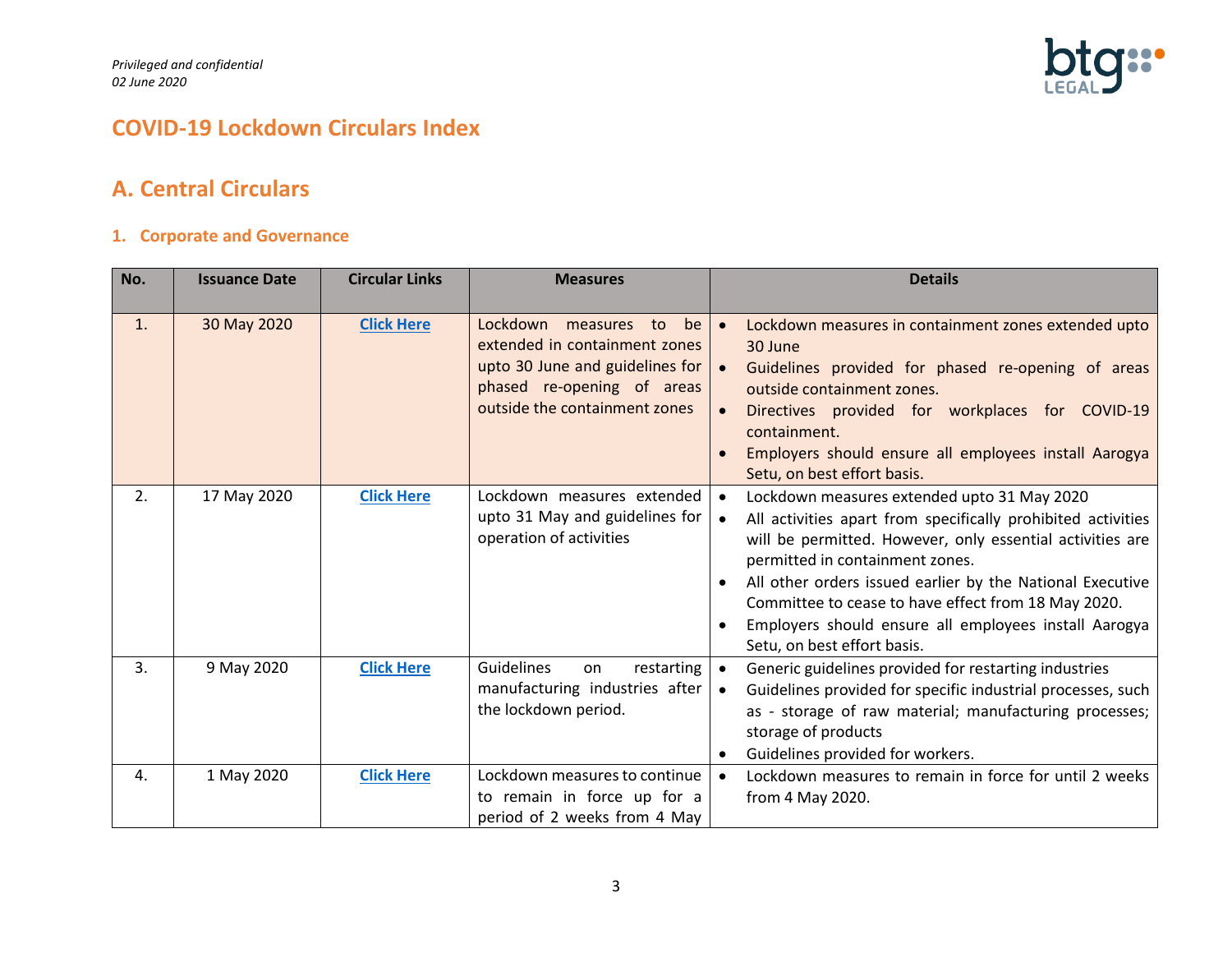

|    |               |                   | 2020<br>guidelines<br>and<br>for<br>operation of services as per<br>respective zone.                                                                                              | $\bullet$<br>$\bullet$ | Areas are to be classified into red, orange, and green zones<br>and containment areas will be demarcated within red and<br>orange zones.<br>Prohibited/restricted activities across the country as well<br>as those in the abovementioned zones set out<br>Subject to restrictions in containment areas, private<br>offices can remain open with upto 33% strength, with<br>remaining working from home.<br>Employers permitted to operate as per the circular are<br>required to follow directives laid out.<br>Subject to restrictions in containment areas, activities<br>permitted under the previous lockdown circular without a<br>movement pass, to continue in the same manner. |
|----|---------------|-------------------|-----------------------------------------------------------------------------------------------------------------------------------------------------------------------------------|------------------------|-----------------------------------------------------------------------------------------------------------------------------------------------------------------------------------------------------------------------------------------------------------------------------------------------------------------------------------------------------------------------------------------------------------------------------------------------------------------------------------------------------------------------------------------------------------------------------------------------------------------------------------------------------------------------------------------|
| 5. | 30 April 2020 | <b>Click Here</b> | Information on identifying areas<br>in need of critical intervention<br>and classifying them as green<br>zones, orange zones, and red<br>zones based on prevalence of<br>COVID-19 | $\bullet$              | Identifying areas in need of critical intervention and<br>necessary actions to be taken for containment zones.<br>Classification of all districts as red, orange and green zones<br>on the basis of number of COVID-19 cases detected in the<br>areas.<br>List of the classification of districts.<br>The list shall be dynamic in nature, it will be reviewed and<br>revised as the situation develops.                                                                                                                                                                                                                                                                                |
| 6. | 29 April 2020 | <b>Click Here</b> | Guidelines for movement of<br>certain persons between states                                                                                                                      | $\bullet$              | Order issued allowing state authorities to develop SOPs for<br>movement of students, migrant workers, pilgrims, and<br>tourists between states.                                                                                                                                                                                                                                                                                                                                                                                                                                                                                                                                         |
| 7. | 24 April 2020 | <b>Click Here</b> | Addendum to Guidelines issued<br>on 15 <sup>th</sup> April and further<br>exemptions to certain services<br>from the lockdown.                                                    |                        | Standalone shops, neighbourhood shops, shops in<br>residential complexes registered under Shops and<br>Establishments Act of respective State/Ut are allowed to<br>operate with 50 % strength of workers, wearing masks and<br>following mandatory social distancing measures.<br>Clarification on the same was issued and can be accessed<br>here:<br>https://pib.gov.in/PressReleasePage.aspx?PRID=1618078.                                                                                                                                                                                                                                                                           |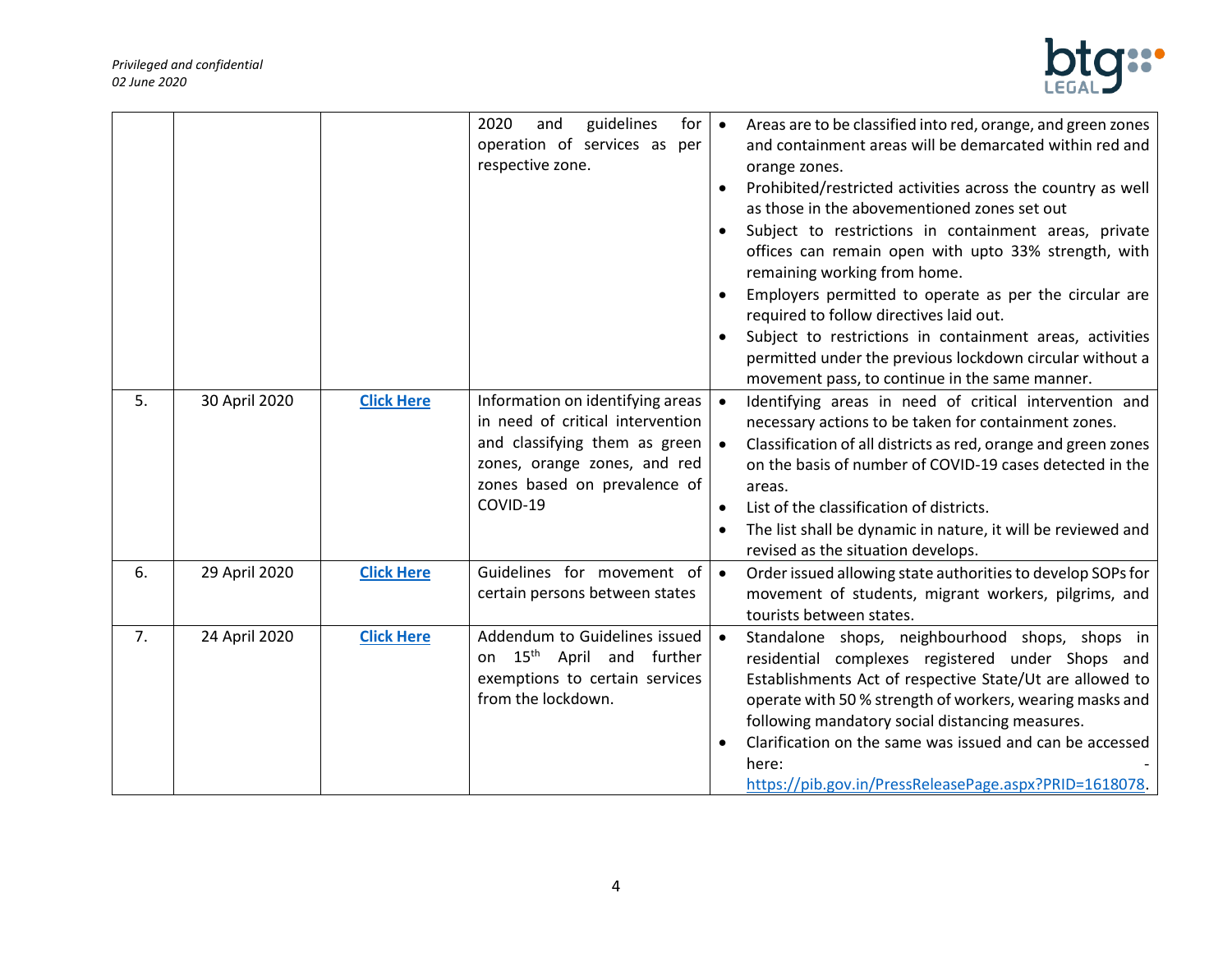

| 8.  | 23 April 2020 | <b>Click Here</b> | Clarification on liability of CEO<br>for not complying with SOPs<br>while operating their premises.                                                     | The clarification dismisses wrong interpretation of MHA<br>$\bullet$<br>regarding legal<br>action<br>guidelines<br>against<br>and<br>imprisonment of a CEO in case a COVID-19 positive<br>employee is found in factory.<br>It reiterates that exempted workplaces, industries, and<br>commercial establishments should follow guidelines and<br>prescribed Standard Operating Procedure (SOP)                                                                                                                                                                                                                                                                                              |
|-----|---------------|-------------------|---------------------------------------------------------------------------------------------------------------------------------------------------------|--------------------------------------------------------------------------------------------------------------------------------------------------------------------------------------------------------------------------------------------------------------------------------------------------------------------------------------------------------------------------------------------------------------------------------------------------------------------------------------------------------------------------------------------------------------------------------------------------------------------------------------------------------------------------------------------|
| 9.  | 21 April 2020 | <b>Click Here</b> | Addendum to Guidelines issued<br>on 15 <sup>th</sup> April by Ministry of<br>Home Affairs and exemption to<br>certain services from<br>the<br>lockdown. | Following to be included in the exemptions to the consolidated<br>guidelines of 15 April 2020:<br>Under agriculture and horticultural activities - Facilities for<br>$\bullet$<br>export/import; inspection and treatment facilities for<br>horticultural<br>seeds<br>and<br>practices;<br>research<br>establishments; inter and intra state movement of<br>planting materials,<br>For commercial and private establishments- shops of<br>$\bullet$<br>educational books for students; shops of electric fans,<br>Sign on and sign off of Indian seafarers at Indian ports and<br>their movements, as per SOP enclosed with the<br>amendment,<br>Forest plantation and related activities. |
| 10. | 21 April 2020 | <b>Click Here</b> | Clarification with respect to<br>exempted<br>services to the<br>lockdown.                                                                               | Subject to compliance with SOP for social distancing, the<br>following activities are to be permitted:<br>Exemption for the social sector includes bed side<br>attendants and care givers of senior citizens residing in<br>their homes.<br>Exemption for public utilities include recharge facilities for<br>$\bullet$<br>prepaid mobile connection.<br>Exemption for supply of essential goods includes food<br>processing units such as bread factories, milk processing<br>plants, flour mills, dal mills etc. located in urban areas.                                                                                                                                                 |
| 11. | 21 April 2020 | <b>Click Here</b> | Standard Operating Procedure<br>for Sign on and Sign off of Indian                                                                                      | Standard Operating Procedure has been formulated to<br>$\bullet$<br>streamline sign-on/sign-off Indian seafarers at ports for<br>merchant shipping vessels.                                                                                                                                                                                                                                                                                                                                                                                                                                                                                                                                |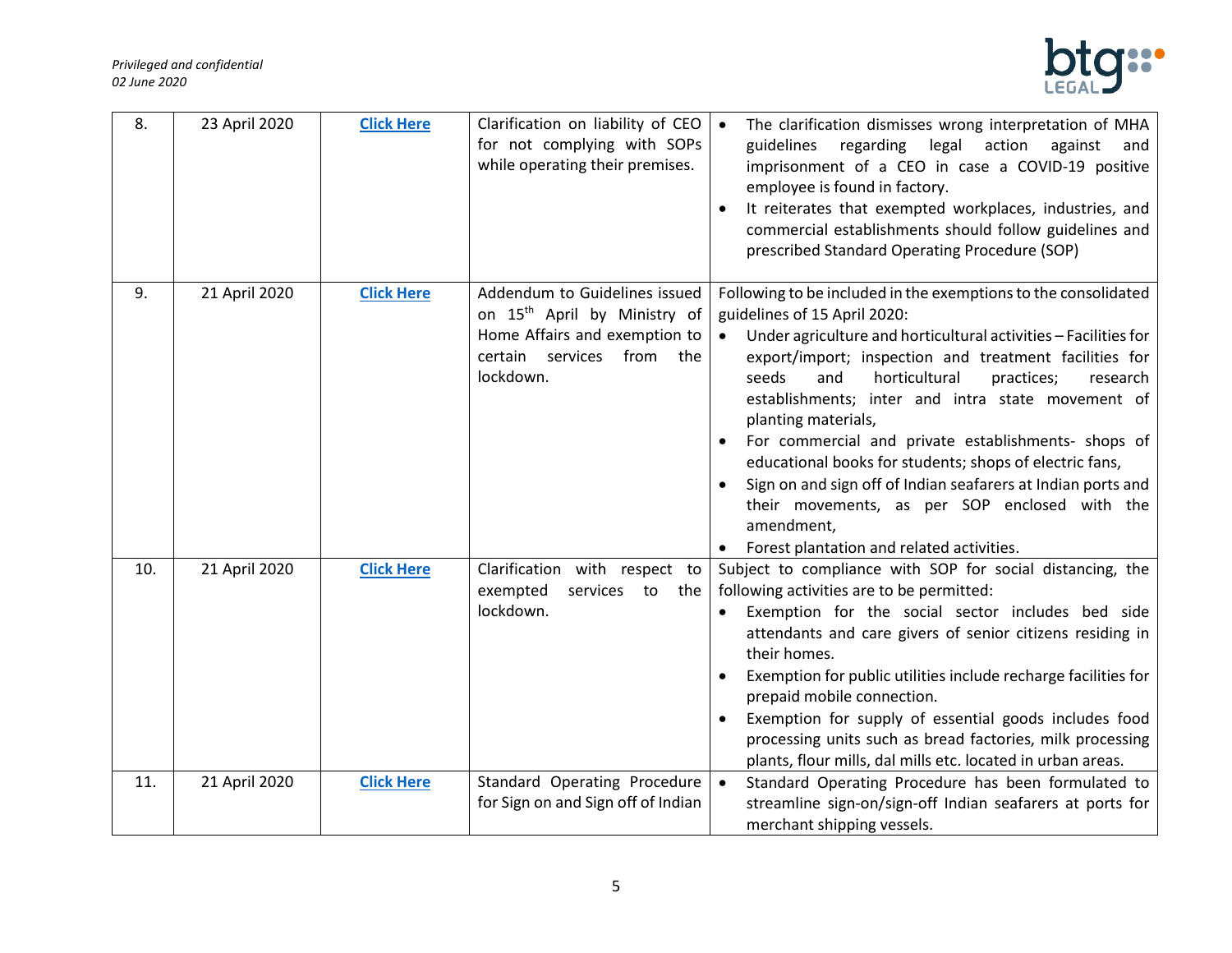

|     |               |                   | Seafarers at ports and their<br>movements.                                                                                      | Guidelines for the same have been enlisted in the SOP.<br>$\bullet$                                                                                                                                                                                                                                                                                                                                                           |
|-----|---------------|-------------------|---------------------------------------------------------------------------------------------------------------------------------|-------------------------------------------------------------------------------------------------------------------------------------------------------------------------------------------------------------------------------------------------------------------------------------------------------------------------------------------------------------------------------------------------------------------------------|
| 12. | 19 April 2020 | <b>Click Here</b> | SOP on movement of migrant<br>workers.                                                                                          | As per the consolidated guidelines certain activities will be<br>permitted in non-containment zones from April 20, 2020.<br>Migrant workers may be engaged in such permitted<br>activities subject to the guidelines set out in the SOP.                                                                                                                                                                                      |
| 13. | 19 April 2020 | <b>Click Here</b> | Clarification on the operation of<br>e-commerce services.                                                                       | A clarification issued that e-commerce companies can<br>$\bullet$<br>continue to operate for essential goods as has been<br>allowed earlier and is continued to be allowed. E-<br>commerce for non-essential items continues to be<br>prohibited under the consolidated guidelines.                                                                                                                                           |
| 14. | 19 April 2020 | <b>Click Here</b> | Instructions<br>issued<br>on<br>enforcement<br>of consolidated<br>guidelines.                                                   | The ministry has drawn the attention of the state<br>$\bullet$<br>government to Clauses 4 (i) and (ii) of the consolidated<br>guidelines and requested for their strict enforcement.<br>States may impose stricter measures but cannot dilute the<br>consolidated guidelines.                                                                                                                                                 |
| 15. | 16 April 2020 | <b>Click Here</b> | of<br>additional<br>Inclusion<br>permitted<br>activities to the<br>consolidated<br>lockdown<br>guidelines dated April 15, 2020. | Additions made to list of permitted activities under 'All<br>$\bullet$<br>Agricultural and horticultural activities', 'Plantations',<br>'Financial Sector' and 'construction activities in rural<br>areas'.                                                                                                                                                                                                                   |
| 16. | 15 April 2020 | <b>Click Here</b> | Lockdown<br>measures<br>will<br>continue to remain in force up<br>to 3 May 2020, except in certain<br>cases.                    | Essential services to remain functional. Select additional<br>$\bullet$<br>activities will be allowed, which will come into effect on 20<br>April 2020 except in containment zones notified by states/<br>UTs/ district administrators.                                                                                                                                                                                       |
| 17. | 29 March 2020 | <b>Click Here</b> | Order to restrict movement of<br>migrant labour and<br>prevent<br>violation of lockdown                                         | Order to restrict movement of migrant labour and prevent<br>violation of lockdown:<br>State Governments/UT to ensure adequate arrangements<br>of temporary shelters, food etc for the poor and needy,<br>including migrant labour.<br>All employers, including industry and shops & commercial<br>$\bullet$<br>establishments are to make payment of wages to the<br>workers for the period of lockdown of the establishment. |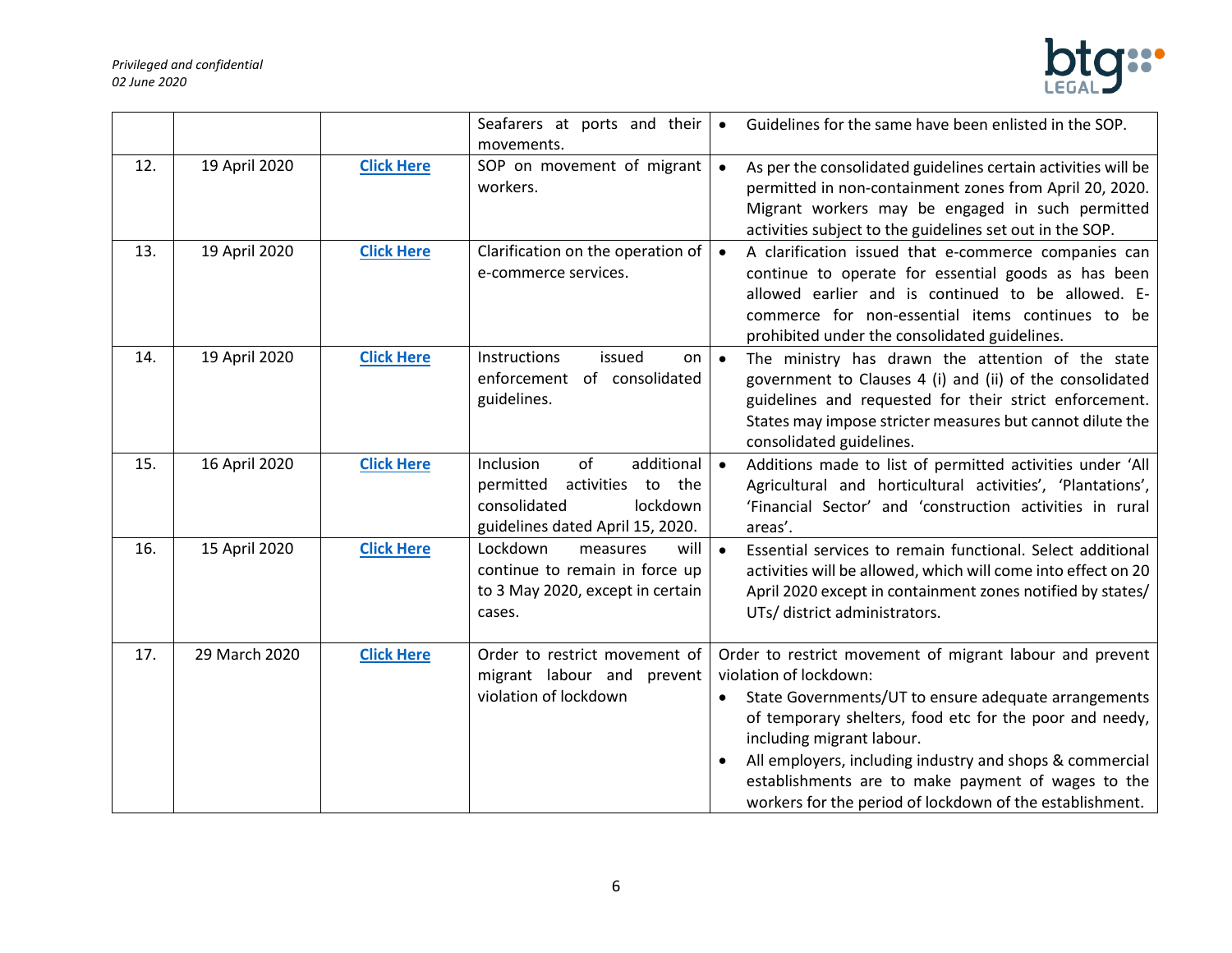

|     |                                                                                              |                   |                                                                                                                                                                                                        | Landlords where such workers reside, including migrant,<br>$\bullet$<br>are not to demand rent for the period of one month.                                                                                                                                                                                                                                                                                                                                                                                                                                                      |
|-----|----------------------------------------------------------------------------------------------|-------------------|--------------------------------------------------------------------------------------------------------------------------------------------------------------------------------------------------------|----------------------------------------------------------------------------------------------------------------------------------------------------------------------------------------------------------------------------------------------------------------------------------------------------------------------------------------------------------------------------------------------------------------------------------------------------------------------------------------------------------------------------------------------------------------------------------|
| 18. | 26 March 2020                                                                                | <b>Click Here</b> | lockdown<br>Pursuant<br>the<br>to<br>guidelines issued on 24 March<br>2020, the Indian government<br>a standard operating<br>issued<br>procedure ("SOP") to maintain<br>the supply of essential goods. | In the SOP, the government has (inter alia) ordered:<br>Suppliers of essential goods, facilities for storage of such<br>goods, transporters and manufacturing units be allowed to<br>operate (even if they store non-essential items),<br>All facilities operating must ensure strict social distancing,<br>engaging of bare minimum staff, regular health and<br>sanitation checks, and provision of protective gear to<br>employees,<br>All facilities must be registered with the state government/<br>$\bullet$<br>union territory under the Shops and Establishment regime. |
| 19. | 24 March 2020<br>Amended on 25<br>March, 27 March,<br>2 April, 3 April, and<br>10 April 2020 | <b>Click Here</b> | Order<br>of<br>Lockdown<br>and<br>Guidelines issued on measures<br>to be taken by ministries and<br>local governments                                                                                  | Guidelines on measures to be taken by ministries and local<br>governments have been issued, which includes measures on<br>lockdown on all private establishments/factories and the<br>exceptions to the same.                                                                                                                                                                                                                                                                                                                                                                    |

# <span id="page-6-0"></span>**2. Labour and Employment**

| No. | <b>Issuance Date</b> | <b>Circular Links</b> | <b>Measures</b>                                                                                       | <b>Details</b>                                                                                                                                                                                                                                                                                                                                                                                                                                                                 |
|-----|----------------------|-----------------------|-------------------------------------------------------------------------------------------------------|--------------------------------------------------------------------------------------------------------------------------------------------------------------------------------------------------------------------------------------------------------------------------------------------------------------------------------------------------------------------------------------------------------------------------------------------------------------------------------|
|     |                      |                       |                                                                                                       |                                                                                                                                                                                                                                                                                                                                                                                                                                                                                |
|     | 2 April 2020         | <b>Click Here</b>     | Status report on actions taken in<br>response to Covid-19 issued by<br>the Chief Labour Commissioner. | Validity of licenses granted under the Contract Labour<br>(R&A) Act, 1979 and the Inter-State Migrant Workmen<br>(Regulation of Employment and Conditions of Service) Act,<br>1979 are extended upto 31 May 2020 for licenses due to be<br>renewed in March, April & May 2020<br>Distress calls received from employees in the country are<br>forwarded to regional heads to take up issues with<br>concerned principal employers/ contractors/<br>private<br>enterprises etc. |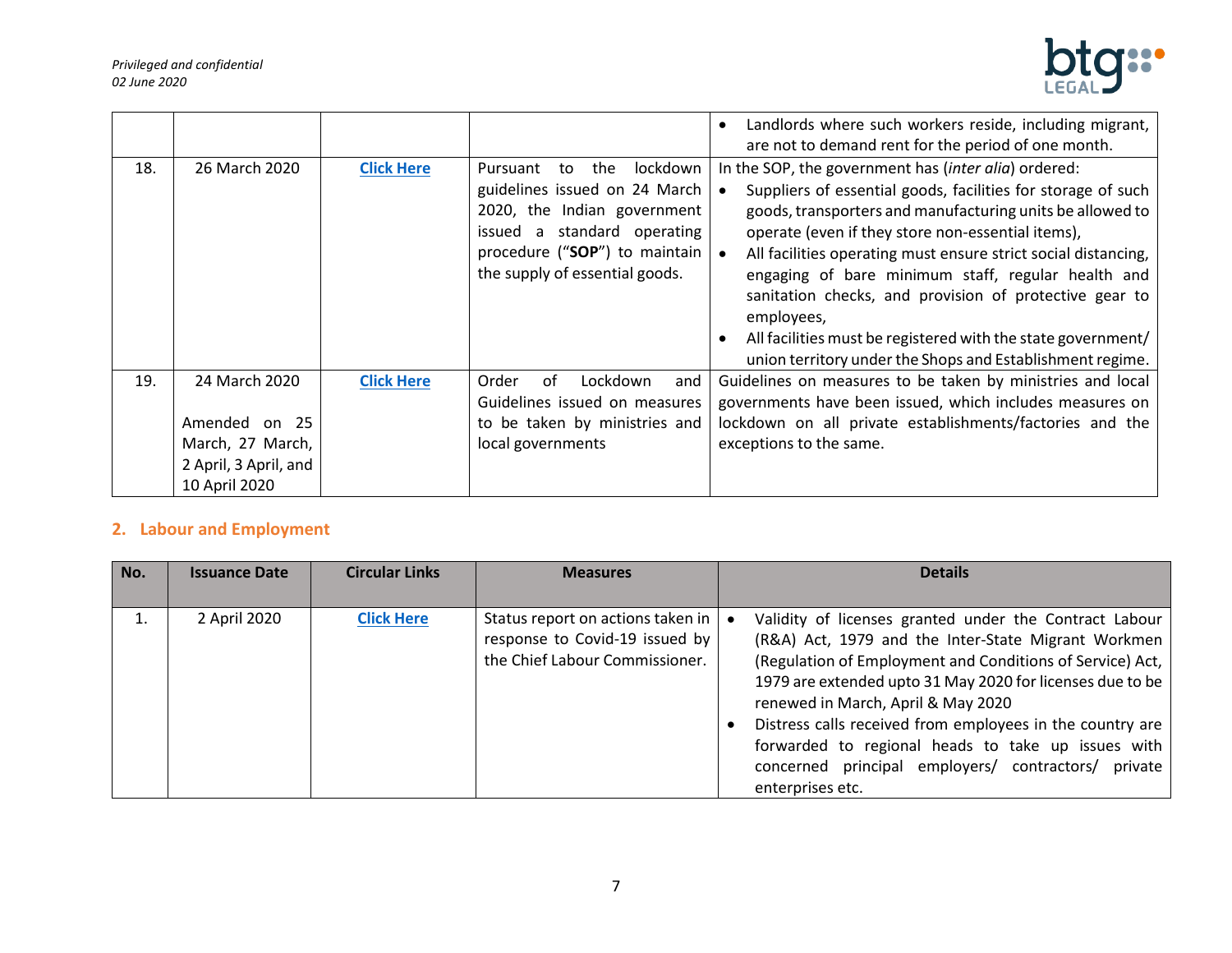

|    |               |                   |                                                     |      | Regional labour authorities advised to reach out to all<br>principal employers and major contractors to advise them<br>on timely payment of wages without deductions for the<br>lockdown period, providing workers with food & shelter -<br>especially migrant workers and also not to retrench them.<br>Various examples of punitive action taken against non-<br>compliant power companies in Gujarat and Spice Jet<br>provided as precedents. |
|----|---------------|-------------------|-----------------------------------------------------|------|--------------------------------------------------------------------------------------------------------------------------------------------------------------------------------------------------------------------------------------------------------------------------------------------------------------------------------------------------------------------------------------------------------------------------------------------------|
| 2. | 30 March 2020 | <b>Click Here</b> | refrain<br>Advisory<br>to<br>terminating employees. | from | Employers are advised to not terminate services of<br>employees, especially casual or contractual workers, or<br>reduce the wages of such staff.<br>Employees on leave must be treated as continuing in<br>employment.<br>If office premises are made non-operational due to COVID-<br>19, then employees must be deemed to be continuing in<br>employment.                                                                                      |
| 3. | 23 March 2020 | <b>Click Here</b> | refrain<br>Advisory<br>to<br>terminating employees. | from | Employers are advised to not terminate services of<br>$\bullet$<br>employees, especially casual or contractual workers, or<br>reduce the wages of such staff.<br>Employees on leave must be treated as continuing in<br>employment.<br>If office premises are made non-operational due to COVID-<br>$\bullet$<br>19, then employees must be deemed to be continuing in<br>employment.                                                            |
| 4. | 20 March 2020 | <b>Click Here</b> | refrain<br>Advisory<br>to<br>terminating employees. | from | Employers are advised to not terminate services of<br>$\bullet$<br>employees, especially casual or contractual workers, or<br>reduce the wages of such staff.<br>Employees on leave must be treated as continuing in<br>employment.<br>If office premises are made non-operational due to COVID-<br>19, then employees must be deemed to be continuing in<br>employment.                                                                         |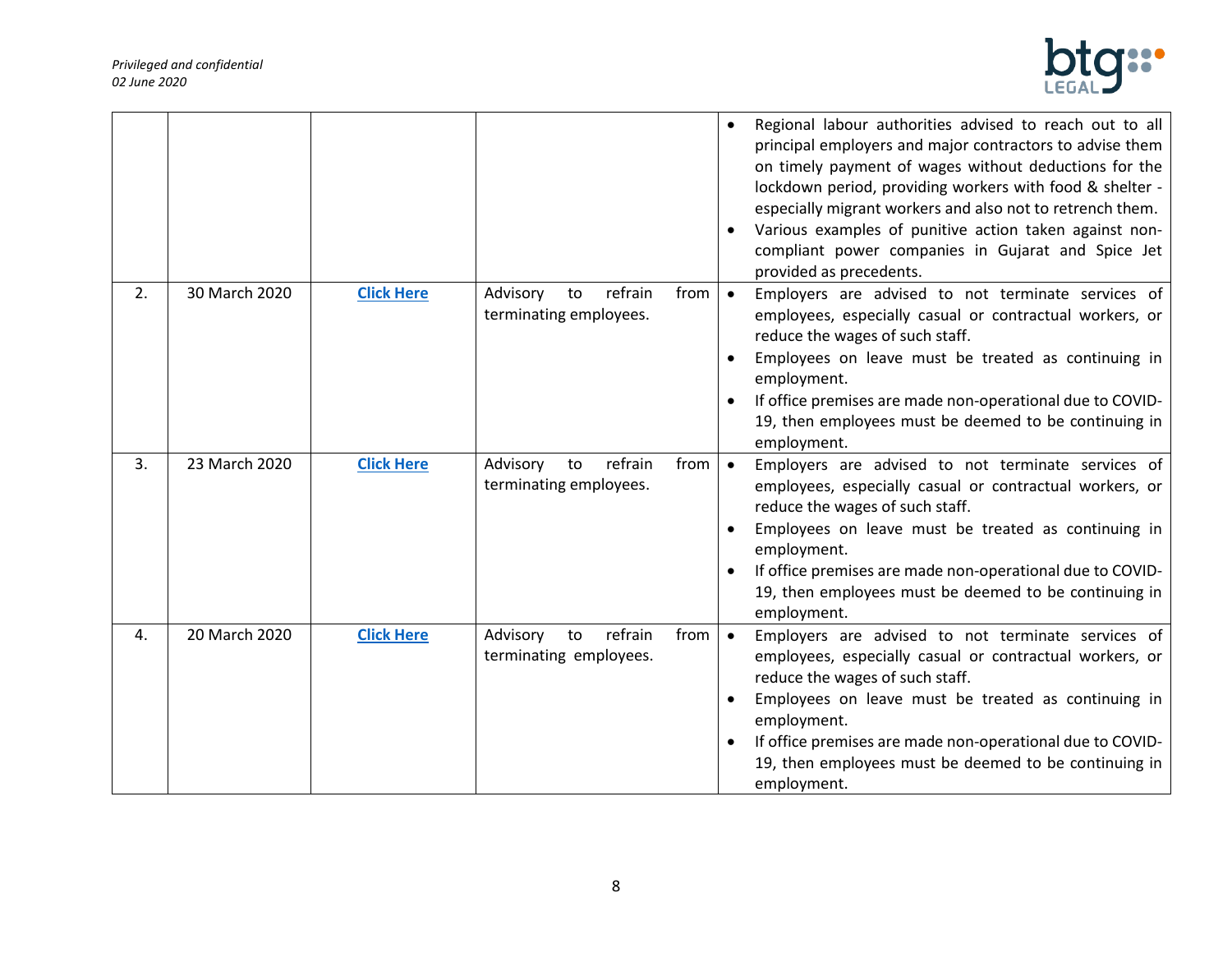

## <span id="page-8-0"></span>**3. New and Renewable Energy**

| No. | <b>Issuance Date</b> | <b>Circular Links</b> | <b>Measures</b>                                                                         |           | <b>Details</b>                                                                                                                                                                                                                                                                                               |
|-----|----------------------|-----------------------|-----------------------------------------------------------------------------------------|-----------|--------------------------------------------------------------------------------------------------------------------------------------------------------------------------------------------------------------------------------------------------------------------------------------------------------------|
|     | 26 March 2020        | <b>Click Here</b>     | Permits and waivers issued for<br>Renewable Energy Generating<br><b>Stations (REGS)</b> | $\bullet$ | In order to ensure smooth and uninterrupted power flow<br>across and within states measures have been issued such<br>as -transportation permits for REGS staff, waiver from<br>Section 144, ensuring availability of equipment and<br>materials required, allowing round the clock mobilization<br>of staff. |

# <span id="page-8-1"></span>**4. Shipping**

| No. | <b>Issuance Date</b> | <b>Circular Links</b> | <b>Measures</b>                                                                                                                                                                                                                | <b>Details</b>                                                                                                                                                                                                                           |
|-----|----------------------|-----------------------|--------------------------------------------------------------------------------------------------------------------------------------------------------------------------------------------------------------------------------|------------------------------------------------------------------------------------------------------------------------------------------------------------------------------------------------------------------------------------------|
|     | 23 March 2020        | <b>Click Here</b>     | declaring<br>"transport  <br>Order<br>service for carriage of goods by<br>water and any service connected<br>unloading,<br>with<br>loading,<br>movement or storage of goods<br>essential<br>port are<br>anv<br>ın<br>service". | Order declaring "transport service for carriage of goods by<br>water and any service connected with loading, unloading,<br>movement or storage of goods in any port are essential<br>service" and ensuring uninterrupted port operation. |

# <span id="page-8-2"></span>**5. Disaster Management**

| No. | <b>Issuance Date</b> | <b>Circular Links</b> | <b>Measures</b>                                                                                                                                                                             | <b>Details</b>                                                                                                                                                                                                                                                           |
|-----|----------------------|-----------------------|---------------------------------------------------------------------------------------------------------------------------------------------------------------------------------------------|--------------------------------------------------------------------------------------------------------------------------------------------------------------------------------------------------------------------------------------------------------------------------|
|     | 24 March 2020        | <b>Click Here</b>     | Order issued for Government of India,<br>State Governments, State Authorities and<br>other concerned authorities to take steps<br>to ensure social distancing measures in $\vert$<br>India. | Empowering Central & State Government,<br>State Authorities to take measures to ensure<br>social distancing in India.<br>Ensuring maintenance of essential services<br>and supplies, including health infrastructure.<br>Issuing of necessary guidelines in this regard. |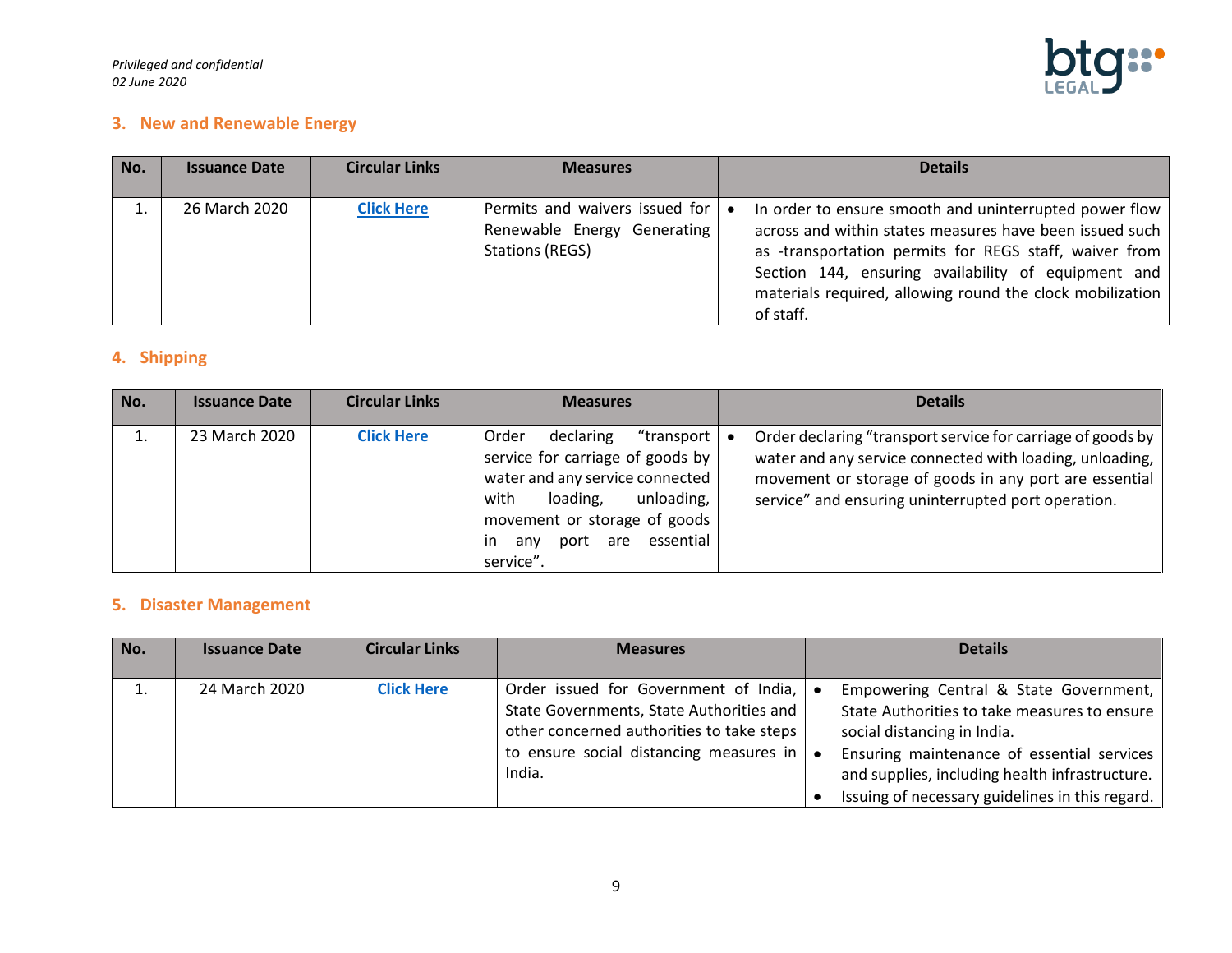

|  |  | Measures to be in force for a period of 21 |
|--|--|--------------------------------------------|
|  |  | says w.e.f. 25 March 2020.                 |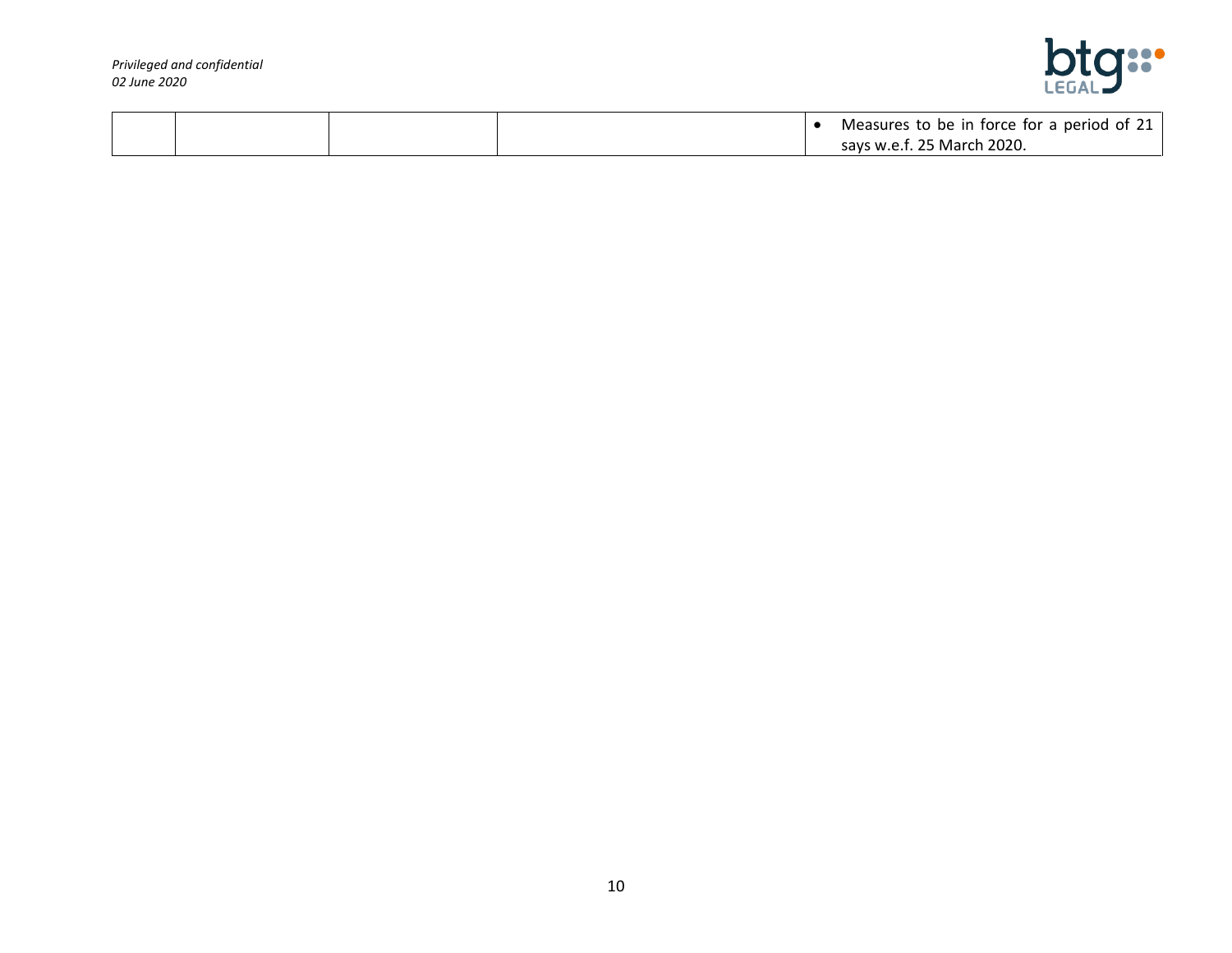

# <span id="page-10-0"></span>**a. Lockdown Relaxations and Instructions – Central**

# <span id="page-10-1"></span>**1. Commerce and Industry**

| No. | <b>Issuance Date</b> | <b>Circular Links</b> | <b>Measures</b>                                                                                                | <b>Details</b>                                                                                                                                                                                                                                                                                                                                             |
|-----|----------------------|-----------------------|----------------------------------------------------------------------------------------------------------------|------------------------------------------------------------------------------------------------------------------------------------------------------------------------------------------------------------------------------------------------------------------------------------------------------------------------------------------------------------|
| 1.  | 6 May 2020           | <b>Click Here</b>     | Amendment in export policy of<br>Sanitizers                                                                    | Prohibition of export of alcohol-based sanitizer<br>$\bullet$<br>falling under the mentioned ITCHS codes including<br>the HS codes in the circular.                                                                                                                                                                                                        |
| 2.  | 3 May 2020           | <b>Click Here</b>     | conditions<br><b>Guidelines</b><br>and<br>for<br>operation of Special Economic Zone<br>(SEZ) in Tamil Nadu     | Conditions for operation of SEZs in Tamil Nadu and<br>$\bullet$<br>compliances therein.                                                                                                                                                                                                                                                                    |
| 3.  | 21 April 2020        | <b>Click Here</b>     | Revision of timelines for Sunset<br>Review Investigation (SSR) for Anti-<br>dumping Duty                       | 270 days' time limit for filing SSR application prior<br>to expiry of measure has been further relaxed up to<br>180 days. It may be further relaxed to 120 days on<br>discretion of the designated authority.                                                                                                                                              |
| 4.  | 17 April 2020        | <b>Click Here</b>     | Curbing opportunistic takeovers/<br>acquisitions during the outbreak                                           | The government announced that investments by<br>$\bullet$<br>entities from or citizens of countries sharing a land<br>border with India will now be subject to<br>approval. Previously<br>only<br>governmental<br>investments from Bangladesh and Pakistan were<br>specifically regulated.                                                                 |
| 5.  | 15 April 2020        | <b>Click Here</b>     | SOPs for regulating activities of<br>special economic zones (SEZs) and<br>export oriented units (EOUs)         | As per the consolidated guidelines, SEZs and EOUs<br>that will be allowed to operate with effect from 20<br>April 2020 (except in Containment Cones). Such<br>SEZs and EOUs will be required to continue their<br>operations in accordance with the SOP which<br>requires such entities to ensure transport, medical<br>insurance, social distancing, etc. |
| 6.  | 11 April 2020        | <b>Click Here</b>     | Relaxations/<br>release<br>Press<br>on<br>Extensions of various compliance<br>deadlines relating to exporters. | Sets out extensions and deadlines of various<br>$\bullet$<br>compliances pertaining to:<br>Foreign trade policy<br>a)<br>Special Economic Zone Units<br>b)                                                                                                                                                                                                 |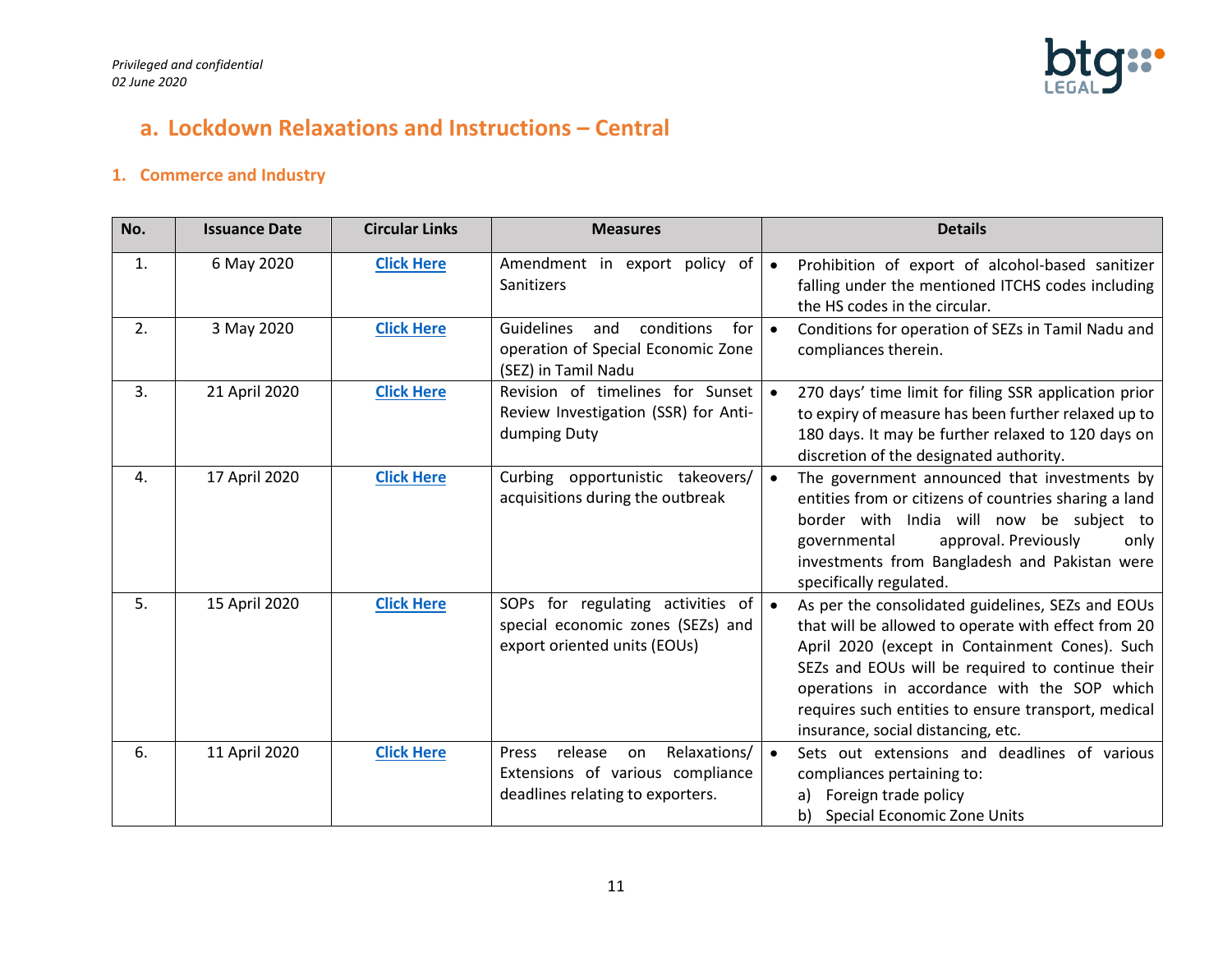

|    |               |                   |                                                                         | <b>Export Credit Guarantee Corporation</b><br>C)               |
|----|---------------|-------------------|-------------------------------------------------------------------------|----------------------------------------------------------------|
|    |               |                   |                                                                         | Agricultural and Processed Food Products<br>d)                 |
|    |               |                   |                                                                         | <b>Export Development Authority</b>                            |
|    |               |                   |                                                                         | <b>Tobacco Board</b><br>e)                                     |
|    |               |                   |                                                                         | Tea Board                                                      |
|    |               |                   |                                                                         | Development<br>Products<br>Marine<br>Export<br>g)<br>Authority |
|    |               |                   |                                                                         | <b>Director General Trade Remedies</b><br>h)                   |
|    |               |                   |                                                                         | Measures taken up by Government e-marketplace                  |
|    |               |                   |                                                                         | to facilitate procurement and by the department of             |
|    |               |                   |                                                                         | commerce to facilitate preferential exports have               |
|    |               |                   |                                                                         | also been enlisted therein.                                    |
| 7. | 7 April 2020  | <b>Click Here</b> | Extension of one-time condonation                                       | Extension of one time condonation under Export                 |
|    |               |                   | under Export Promotion Capital                                          | Promotion Capital Goods until 31 March 2021.                   |
|    |               |                   | Goods until 31 March 2021.                                              |                                                                |
| 8. | 4 April 2020  | <b>Click Here</b> | Press release announces extension                                       | Current FTP shall be extended till 31 March 2021<br>$\bullet$  |
|    |               |                   | of foreign trade policy (FTP) by one<br>year and other relief measures. | Extensions under various schemes and exemptions.               |
| 9. | 30 March 2020 | <b>Click Here</b> | Press release on the Relaxations on                                     | The relaxations include:<br>$\bullet$                          |
|    |               |                   | compliances to be met by units /                                        | a) SOFTEX form to be filled by IT/ITES units                   |
|    |               |                   | developers / codevelopers/<br>of                                        | Filing of Annual Performance Units (APR) by SEZ<br>b)          |
|    |               |                   | Special Economic Zones (SEZ)                                            | units                                                          |
|    |               |                   |                                                                         | Extension of Letters of Approvals in cases as<br>C)            |
|    |               |                   |                                                                         | specified in the release.                                      |

# <span id="page-11-0"></span>**2. Corporate Affairs**

| No. | <b>Issuance Date</b> | <b>Circular Links</b> | <b>Measures</b>                                                                                                             | <b>Details</b>                                                                                                                                                      |
|-----|----------------------|-----------------------|-----------------------------------------------------------------------------------------------------------------------------|---------------------------------------------------------------------------------------------------------------------------------------------------------------------|
|     | 26 May 2020          | <b>Click Here</b>     | Amendment to notify inclusion<br>of PMCARES Fund in the list of<br>CSR eligible activities under the<br>Companies Act, 2013 | PMCARES Fund included in the list of CSR eligible activities<br>under the Companies Act, 2013<br>Notification deemed to have come into force on 28th March,<br>2020 |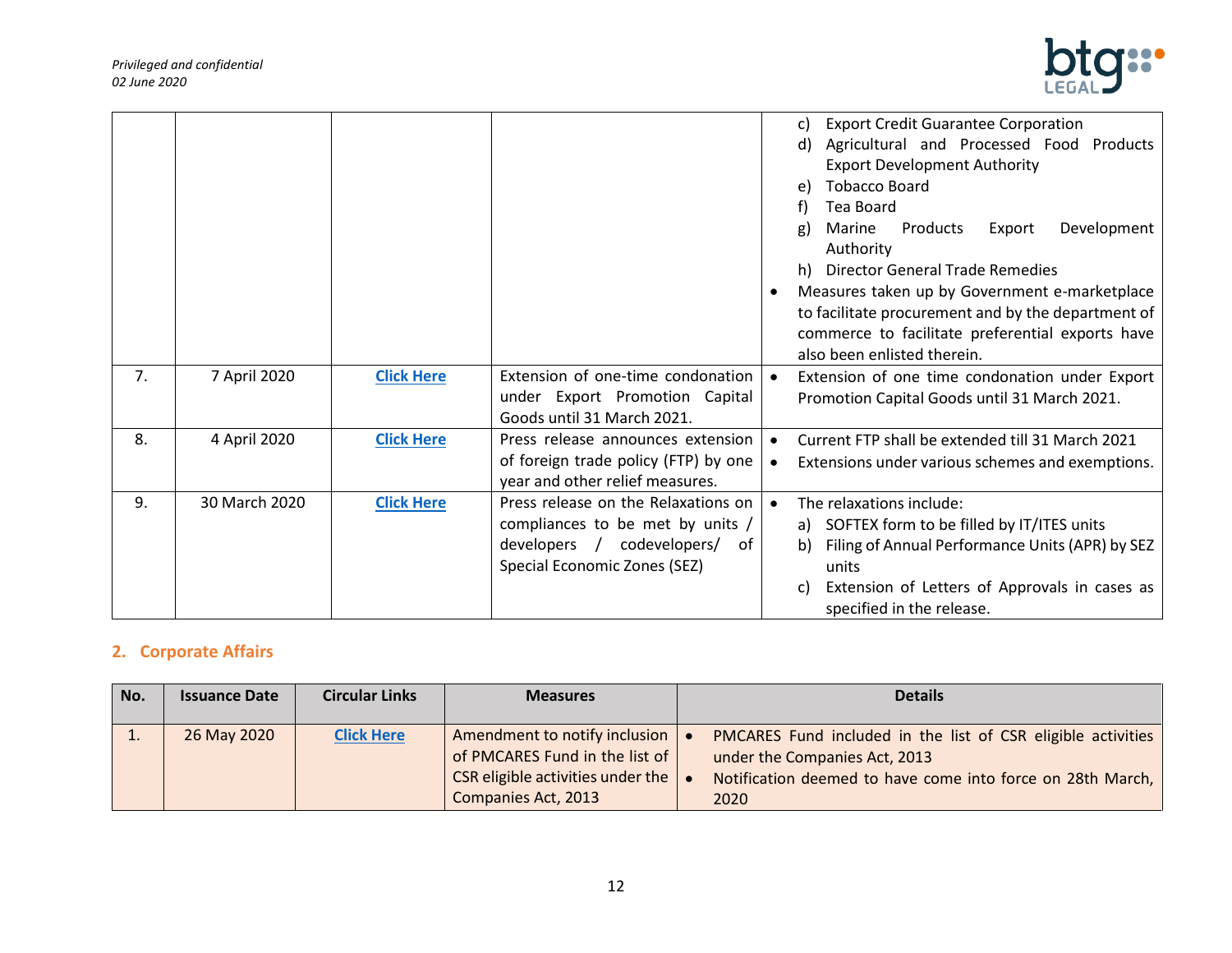

| No. | <b>Issuance Date</b> | <b>Circular Links</b> | <b>Measures</b>                                                                                                                             | <b>Details</b>                                                                                                                                                                                                                                                                                                                                                                                                                                                                                                                                                                                                                                                                                                                      |
|-----|----------------------|-----------------------|---------------------------------------------------------------------------------------------------------------------------------------------|-------------------------------------------------------------------------------------------------------------------------------------------------------------------------------------------------------------------------------------------------------------------------------------------------------------------------------------------------------------------------------------------------------------------------------------------------------------------------------------------------------------------------------------------------------------------------------------------------------------------------------------------------------------------------------------------------------------------------------------|
| 2.  | 5 May 2020           | <b>Click Here</b>     | Clarification on holding annual<br>general<br>meeting<br>(AGM)<br>through video conferencing or<br>audio-visual<br>other<br>means<br>(OAVM) | Companies are allowed to conduct their AGM through video<br>$\bullet$<br>conferencing or OAVM, subject to fulfilment of requirements<br>listed in the circular.<br>Separate requirements are listed for companies which are<br>$\bullet$<br>required to provide facility of e-voting and companies which are<br>not required to do so.                                                                                                                                                                                                                                                                                                                                                                                              |
| 3.  | 21 April 2020        | <b>Click Here</b>     | Clarification on holding annual<br>general meeting (AGM) for<br>companies whose financial<br>year ended on 31 December<br>2019.             | Companies are required to hold their AGM within a period of 6<br>months from the closure of financial year and not later than a<br>period of 15 months from the date of last AGM.<br>Companies whose financial year ended on 31 December 2019<br>can hold their AGM for such financial year within a period nine<br>months i.e. by 30 <sup>th</sup> September 2020, and the same shall not be<br>viewed as a violation.                                                                                                                                                                                                                                                                                                             |
| 4.  | 8 April 2020         | <b>Click Here</b>     | Meetings<br>through<br>General<br>audio visual means                                                                                        | The circular allows Extra-ordinary General Meetings ("EGMs")<br>$\bullet$<br>of shareholders to be convened through Audio Visual ("AV")<br>means to deal with unavoidable matters till June 30, 2020.<br>It details the requirements with respect to- (a) Notice; (b) Time<br>of EGM; (c) Facilities to be ensured for conduction of EGM; (d)<br>Quorum; (e) Chairperson; (f) Proxy; (g) Voting; (h) Appointment<br>of Auditor/Independent Director; (i) Institutional Investors; (j)<br>Filing of resolutions<br>A clarification on the same has been issued with respect to the<br>mannerism of notices and facility of e-voting. The same can be<br>accessed here:<br>http://www.mca.gov.in/Ministry/pdf/Circular17_13042020.pdf |
| 5.  | 24 March 2020        | <b>Click Here</b>     | No additional late filing fees for<br>eForm filed during 1 April to 30<br>September, 2020                                                   | Moratorium period from 1 April 2020 to 30 September 2020 for<br>$\bullet$<br>filing pending eForms, document, return, statement etc., by<br>Companies and LLPs.<br>During this Moratorium Period, the Companies or LLPs are<br>permitted to file eForms, eForms, document, return, statement                                                                                                                                                                                                                                                                                                                                                                                                                                        |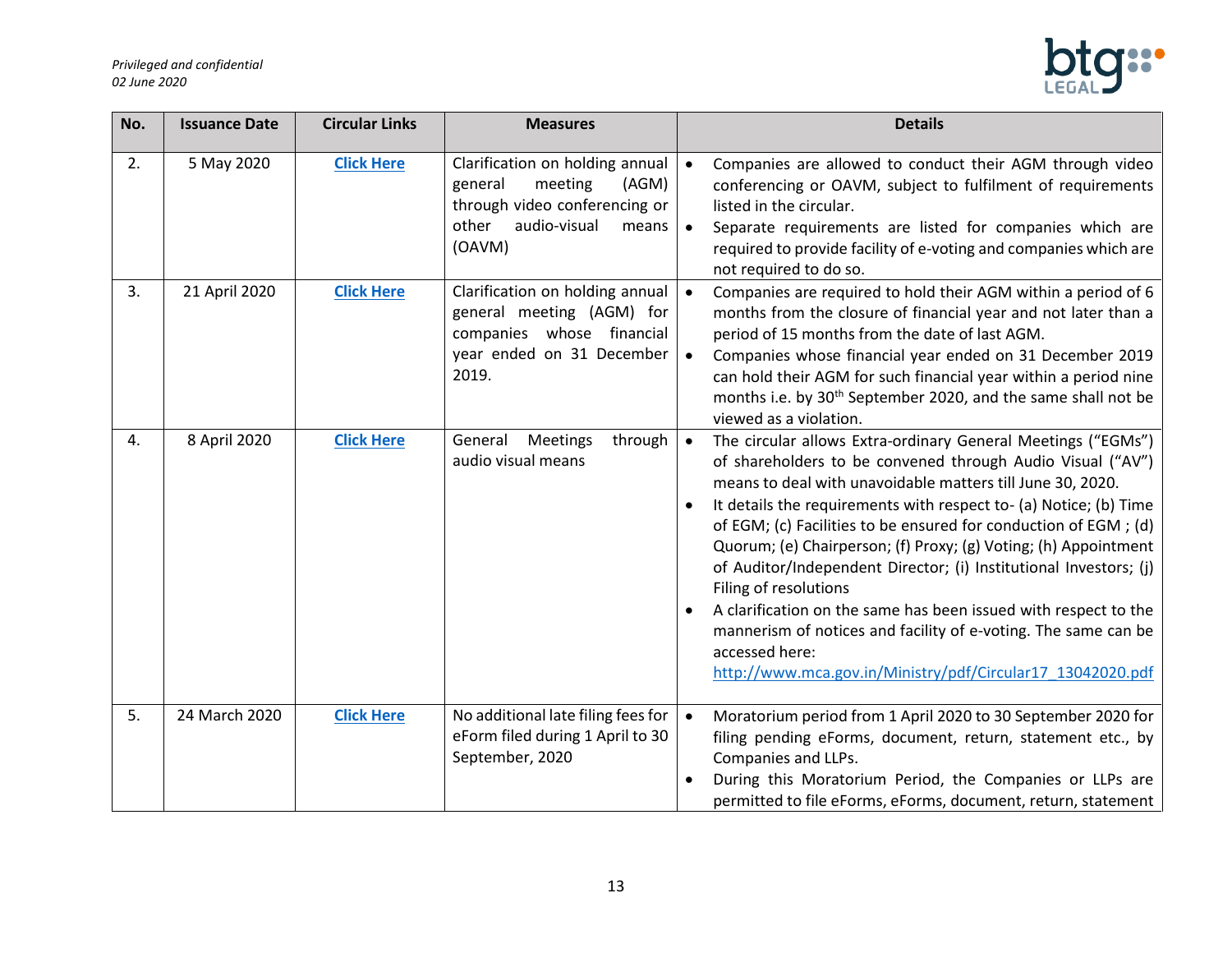

| No. | <b>Issuance Date</b> | <b>Circular Links</b> | <b>Measures</b>                                                                                 | <b>Details</b>                                                                                                                                                                                                                                                                                                                                                                                                                                                                                                                                                       |
|-----|----------------------|-----------------------|-------------------------------------------------------------------------------------------------|----------------------------------------------------------------------------------------------------------------------------------------------------------------------------------------------------------------------------------------------------------------------------------------------------------------------------------------------------------------------------------------------------------------------------------------------------------------------------------------------------------------------------------------------------------------------|
|     |                      |                       |                                                                                                 | etc. with the MCA after due date without payment of additional<br>late filing fees.<br>This may mean that the Companies or LLPs may be able to<br>complete all pending filings during the Moratorium Period.<br>The manner and detailed requirements of making these filings<br>during Moratorium Period shall be separately issued by MCA.                                                                                                                                                                                                                          |
| 6.  | 24 March 2020        | <b>Click Here</b>     | Gap between two consecutive<br>board meetings extended to<br>180 days                           | The gap between two consecutives board meetings convened<br>during the next 2 quarters, i.e. upto September 30, 2020 have<br>now been extended to 180 days instead of 120 days. For<br>example, if the board meeting of the Company is due to be held<br>by March 31, 2020, the same can be held by May 30, 2020.<br>However, the MCA has not relaxed the number of board<br>meetings to be convened in each year.                                                                                                                                                   |
| 7.  | 24 March 2020        | <b>Click Here</b>     | Applicability<br>of Companies<br>(Auditor's Report) Order, 2020<br>from FY 2020-21              | The Companies (Auditor's Report) Order, Gap between two<br>consecutive board meetings extended to 180 days 2020 ("CARO<br>2020") was notified by the MCA on February 25, 2020 in<br>supersession of the Companies (Auditor's Report) Order, 2016<br>("CARO 2016"). CARO 2020 was originally applicable for<br>statutory audits for the Financial Year 2019-20.<br>The applicability of CARO 2020 is now applicable for statutory<br>audit of Financial Year 2020-21 onwards and CARO 2016<br>continues to apply for statutory audits for Financial Year 2019-<br>20. |
| 8.  | 24 March 2020        | <b>Click Here</b>     | Relaxation<br>holding<br>of<br>a<br>meeting<br>of<br>Independent<br>Directors in FY 2019-20     | For the Financial Year 2019-20 the requirement of holding 1<br>(one) board meeting by independent directors of the Company<br>is waived off i.e. the Company is deemed to have complied with<br>this requirement, even if the independent directors have not<br>been able to hold such a meeting during Financial Year 2019-20.                                                                                                                                                                                                                                      |
| 9.  | 24 March 2020        | <b>Click Here</b>     | Extension<br>of<br>period<br>for<br>creation of Deposit Repayment<br>Reserve till June 30, 2020 | Requirement of companies that have accepted deposits from its<br>$\bullet$<br>members to deposit 20% of the amount of its deposits has been<br>extended till 30 June 2020.                                                                                                                                                                                                                                                                                                                                                                                           |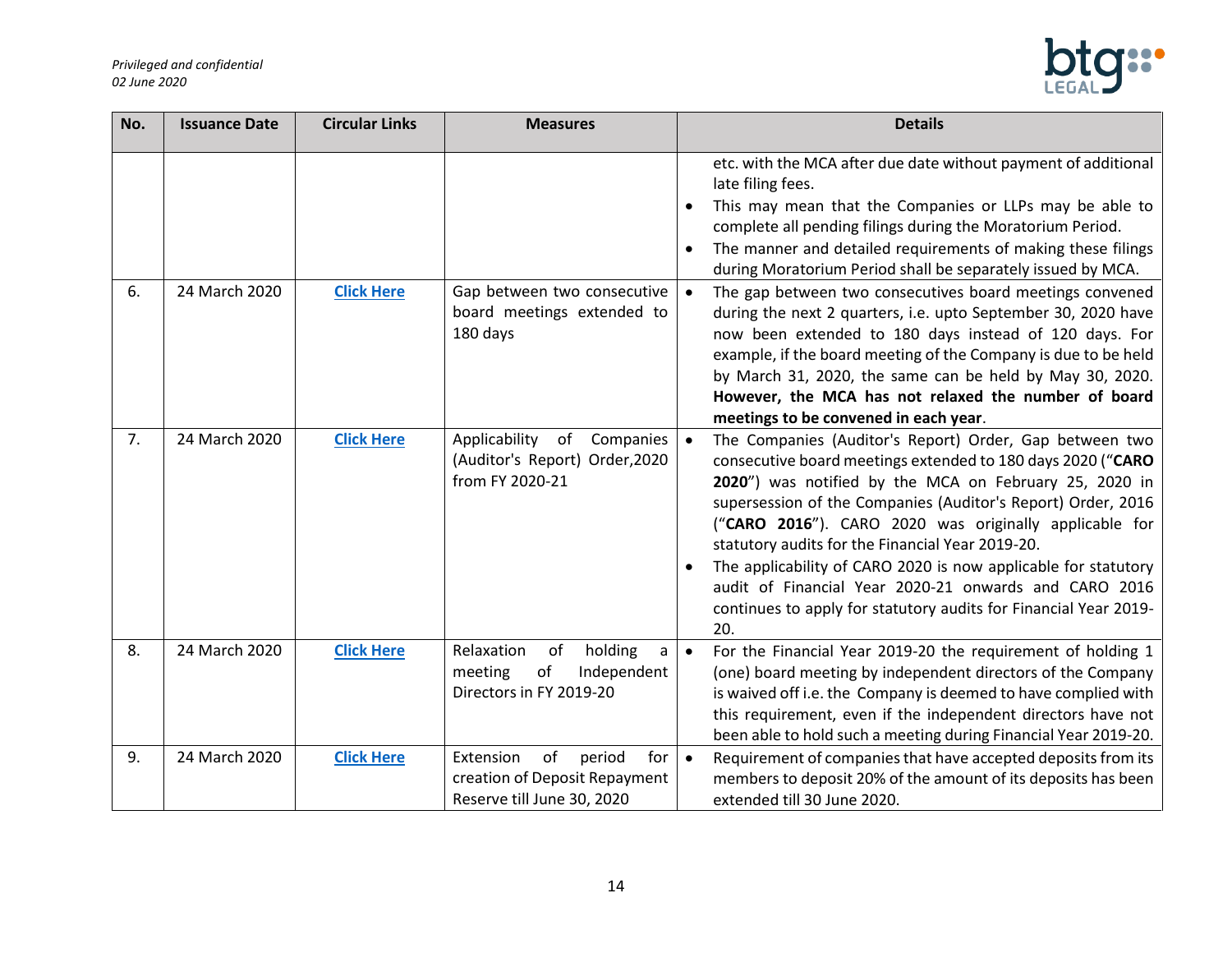

| No. | <b>Issuance Date</b> | <b>Circular Links</b> | <b>Measures</b>                                                                                                                     | <b>Details</b>                                                                                                                                                                                                                                                                                                                                                                                                                                                                                                                                                                                                         |
|-----|----------------------|-----------------------|-------------------------------------------------------------------------------------------------------------------------------------|------------------------------------------------------------------------------------------------------------------------------------------------------------------------------------------------------------------------------------------------------------------------------------------------------------------------------------------------------------------------------------------------------------------------------------------------------------------------------------------------------------------------------------------------------------------------------------------------------------------------|
| 10. | 24 March 2020        | <b>Click Here</b>     | Extension<br>of<br>period<br>for<br>investment/<br>deposit<br>of<br>amounts in lieu of maturing<br>debentures<br>till June 30, 2020 | Requirement of companies that have issued secured<br>$\bullet$<br>debentures (other than those specifically exempted) to invest<br>15% of amount of debentures has been extended till 30 June<br>2020.                                                                                                                                                                                                                                                                                                                                                                                                                 |
| 11. | 24 March 2020        | <b>Click Here</b>     | Extension of filing of eForm<br>INC-20A by newly incorporated<br>companies by additional 180<br>days                                | Requirement to tile eForm INC 20-A with the registrar within<br>$\bullet$<br>180 days of incorporation has been extended by an additional<br>180 days.                                                                                                                                                                                                                                                                                                                                                                                                                                                                 |
| 12. | 24 March 2020        | <b>Click Here</b>     | Relaxation of having at least 1<br>resident director in FY 2019-20                                                                  | Requirement to have at least 1 director who stays in India for a<br>$\bullet$<br>total period of not less than 182 days during the financial year<br>has been relaxed for the Financial Year 2019-20.                                                                                                                                                                                                                                                                                                                                                                                                                  |
| 13. | 23 March 2020        | <b>Click Here</b>     | CSR funds may be used for<br>COVID-19 relief                                                                                        | MCA have clarified that the expenditure for relief of COVID-19<br>$\bullet$<br>shall be considered as expenditure toward CSR as activities<br>constituting promotion of health care, including preventive<br>health care and disaster management.<br>Clarification with respect to this has been issued stating that<br>contribution to PM Cares fund is eligible as CSR but contribution<br>to state relief fund / Chief Minister relief fund will not be<br>eligible. It also details other such related clarifications. The same<br>can be accessed here:<br>https://pib.gov.in/PressReleasePage.aspx?PRID=1613404. |
| 14. | 24 March 2020        | <b>Click Here</b>     | Threshold<br>of default under<br>Insolvency<br>and Bankruptcy<br>Code (IBC)                                                         | The threshold of default under IBC has been raised to Rs 1 crore<br>$\bullet$<br>(from the existing threshold of Rs 1 lakh) in order to prevent<br>triggering of insolvency proceedings against MSMEs.                                                                                                                                                                                                                                                                                                                                                                                                                 |
| 15. | 19 March 2020        | <b>Click Here</b>     | <b>Board</b><br>meetings<br>through<br>Audio-Visual (AV) means                                                                      | $\bullet$<br>Until 30 June 2020, the MCA has permitted the board of<br>directors to approve certain matters, that were erstwhile<br>allowed to be approved at physical meetings only, by way of<br>meetings held through AV means. These matters include:<br>Approval of annual financial statements,<br>a)<br>Approval of board's report,<br>b)<br>Approval of prospectus,<br>c)                                                                                                                                                                                                                                      |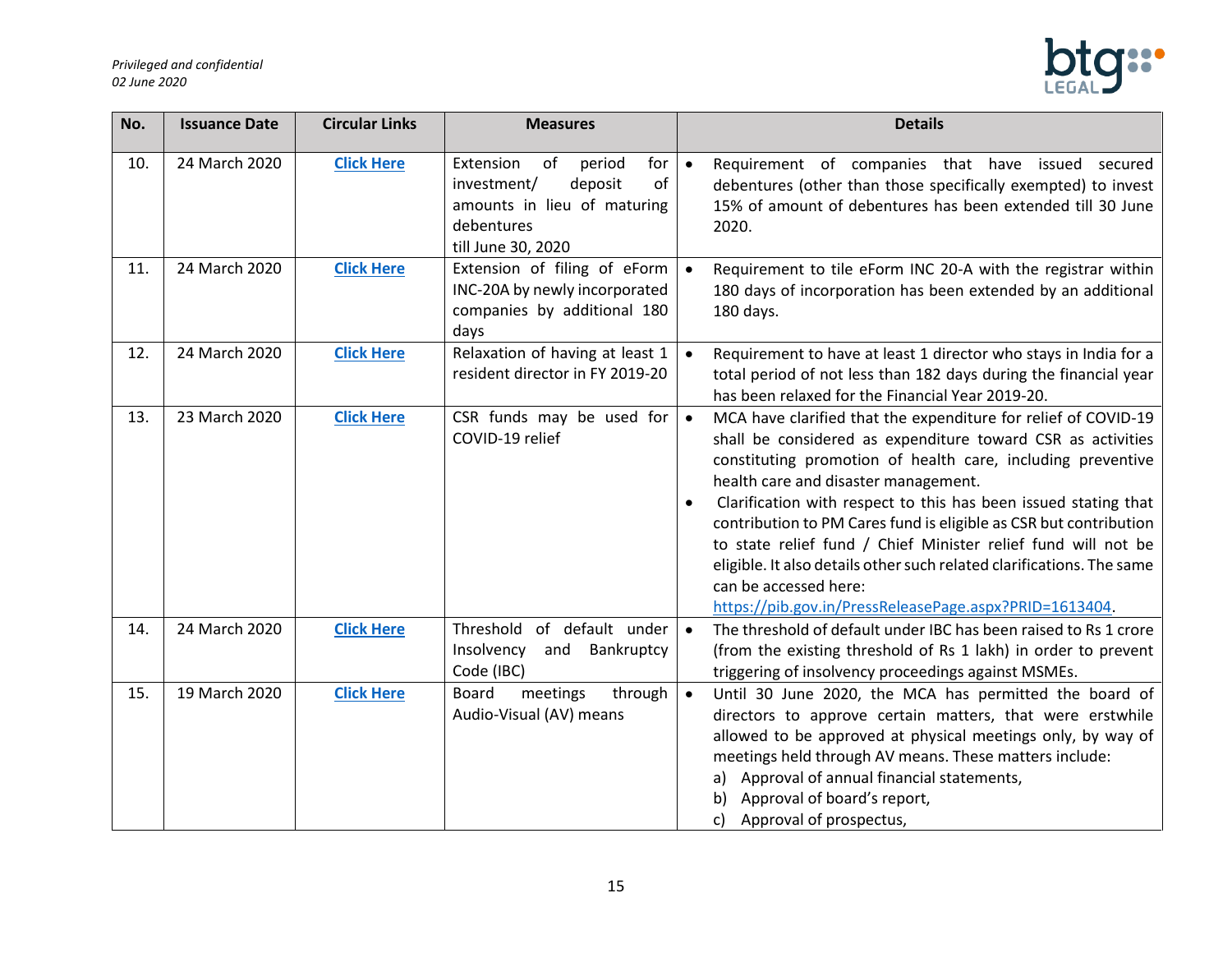

| No. | <b>Issuance Date</b> | <b>Circular Links</b> | <b>Measures</b>                                                                         | <b>Details</b>                                                                                                                                                                                                                                                                                                                           |
|-----|----------------------|-----------------------|-----------------------------------------------------------------------------------------|------------------------------------------------------------------------------------------------------------------------------------------------------------------------------------------------------------------------------------------------------------------------------------------------------------------------------------------|
|     |                      |                       |                                                                                         | d) Audit committee meeting for considering<br>financial<br>statements, and<br>e) Approval of matters related to amalgamation, merger,<br>demerger, acquisition and takeover.<br>In this regard, the Companies (Meetings of Board and its<br>Powers) Amendment Rules, 2020 have been amended as well<br>and are detailed in the circular. |
| 16. | 29 March 2020        | <b>Click Here</b>     | Non-inclusion<br>lockdown<br>of<br>period in corporate insolvency<br>resolution process | The period of lockdown shall not be counted for the purposes<br>of timeline for any activity that cannot be completed in relation<br>to corporate insolvency resolution process.                                                                                                                                                         |

# <span id="page-15-0"></span>**3. Labour and Employment**

| No. | <b>Issuance Date</b> | <b>Circular Links</b> | <b>Measures</b>                                                                                                                              | <b>Details</b>                                                                                                                                                                                                                                                                                                                                 |
|-----|----------------------|-----------------------|----------------------------------------------------------------------------------------------------------------------------------------------|------------------------------------------------------------------------------------------------------------------------------------------------------------------------------------------------------------------------------------------------------------------------------------------------------------------------------------------------|
| 1.  | 18 May 2020          | <b>Click Here</b>     | Reduction in PF contribution by<br>employers and employees for<br>the months of May, June, and<br>July                                       | Statutory PF contribution of both employer and employee will<br>be reduced to 10% each from existing 12% each for all<br>establishments covered by EPFO for the months of May, June,<br>and July<br>This shall not be applicable to establishments eligible for relief<br>under the guidelines issued on 10 April 2020 for 24% EPF<br>support. |
| 2.  | 15 May 2020          | <b>Click Here</b>     | Relief<br>and<br>factories<br>to<br>establishments from levy of<br>penal damages for deposit of<br>dues during lockdown period               | Factories and establishments covered under EPF will not attract<br>levy of penal damages for any delay in payments, contributions<br>or administration charges due for any period during lockdown.                                                                                                                                             |
| 3.  | 13 April 2020        | <b>Click Here</b>     | Relaxation of<br>Extension<br>of<br>deadline<br>with<br>respect<br>to<br>contributions payable under the<br>Employee's<br>State<br>Insurance | The ESI Contributions payable for the month of February 2020<br>can now be filed and paid up to 15 May 2020 instead of earlier<br>extended period of 15 April 2020.                                                                                                                                                                            |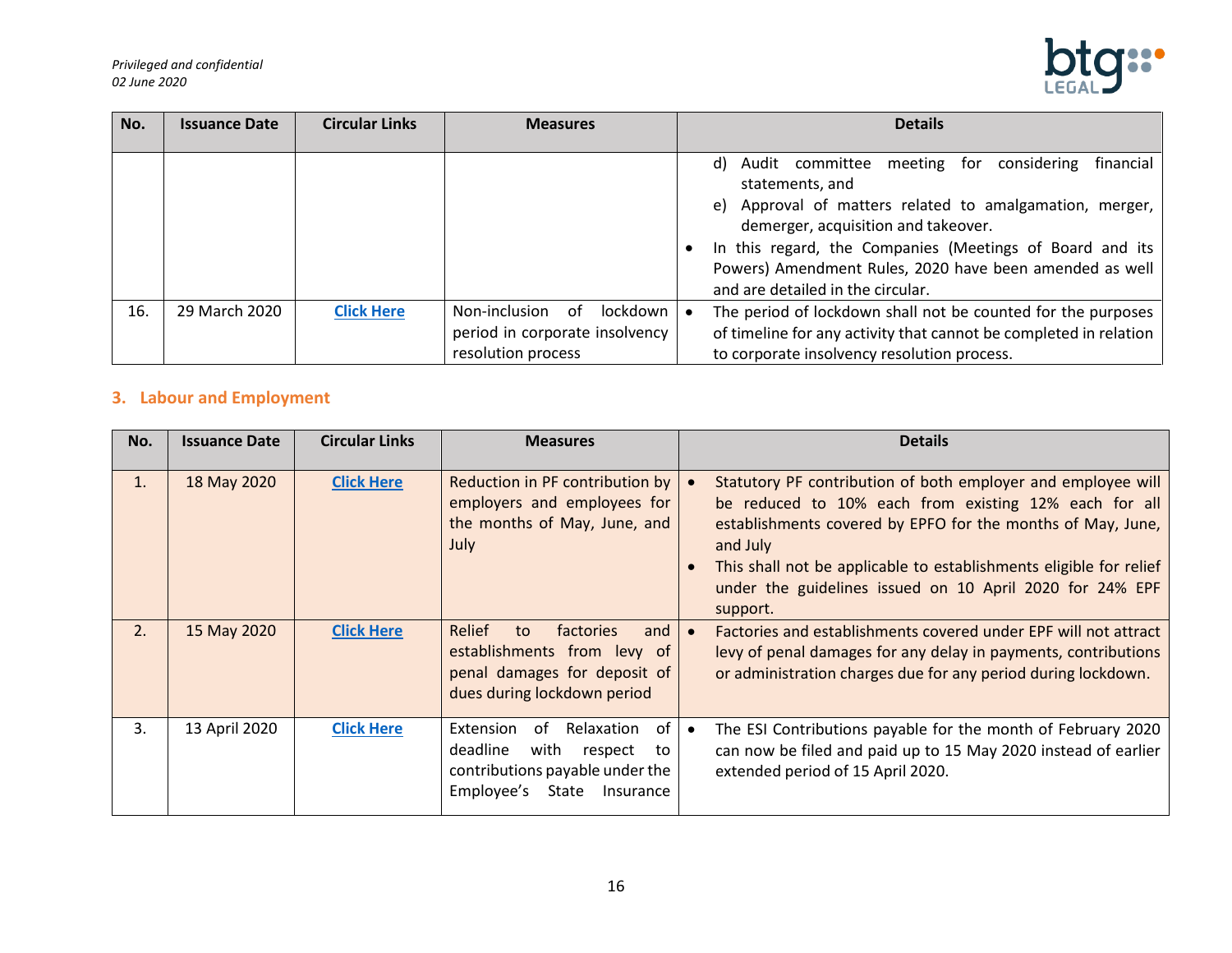

|    |               |                   | Scheme ("ESIC") for the months<br>of February 2020.                                                                                                                                                                                         |                                                                                                                                                                                                                                                                                                                                                                                                                              |
|----|---------------|-------------------|---------------------------------------------------------------------------------------------------------------------------------------------------------------------------------------------------------------------------------------------|------------------------------------------------------------------------------------------------------------------------------------------------------------------------------------------------------------------------------------------------------------------------------------------------------------------------------------------------------------------------------------------------------------------------------|
| 4. | 10 April 2020 | <b>Click Here</b> | Scheme with guidelines for the<br>implementation<br>credit<br>of<br>employee's & employer's share<br>of Employee Provident Fund<br>("EPF") & Employee's Pension<br>Scheme ("EPS") contributions<br>(24% of wages) by Government<br>of India | The scheme is to implement the Pradhan Mantri Garib Kalyan<br>Yojana's package for credit of employee's and employer's share<br>of EPF & EPS contributions (24% of wages) for three months by<br>Govt. of India.<br>Employers are not supposed to deduct employee's share of EPF<br>contributions for the validity period of scheme; Filing of forms<br>and ECR in accordance with the instructions listed in the<br>scheme. |
| 5. | 27 March 2020 | <b>Click Here</b> | EPF Scheme allows withdrawal<br>of non-refundable advance to<br><b>EPF member</b>                                                                                                                                                           | The notification permits withdrawal of upto the amount of basic<br>wages and dearness allowance for 3 months or upto 75% of the<br>amount standing to member's credit in the EPF account,<br>whichever is less.                                                                                                                                                                                                              |
| 6. | 20 March 2020 | <b>Click Here</b> | Extension of filing of Unified<br>annual return under 8 Labour<br>laws for the year 2019 up to 30<br>April 2020.                                                                                                                            | Filing of Unified annual returns for the year 2019 under 8 Acts<br>and 10 central rules to be filed from 1 January to 1 February 2020<br>has been extended up to 30 April 2020.                                                                                                                                                                                                                                              |
| 7. | 20 March 2020 | <b>Click Here</b> | Relaxation provided in filing all<br>returns, notices and other<br>forms required under the Mines<br>Act, 1952.                                                                                                                             | Relaxation is provided in filing all returns, notices and other<br>forms due for submission in the month of March and April of<br>2020, for a period of 1 month from the respective due dates.                                                                                                                                                                                                                               |
| 8. | 16 March 2020 | <b>Click Here</b> | Relaxation of regulations with<br>contributions<br>respect<br>to<br>payable under the Employee's<br>State Insurance Scheme ("ESI")<br>for the months of February &<br>March 2020.                                                           | The ESI contributions payable for the month of February &<br>March 2020 can be filed up to 15 April and 15 May 2020 instead<br>of 15 March and 15 April 2020, respectively.                                                                                                                                                                                                                                                  |

<span id="page-16-0"></span>**4. Skill Development and Entrepreneurship**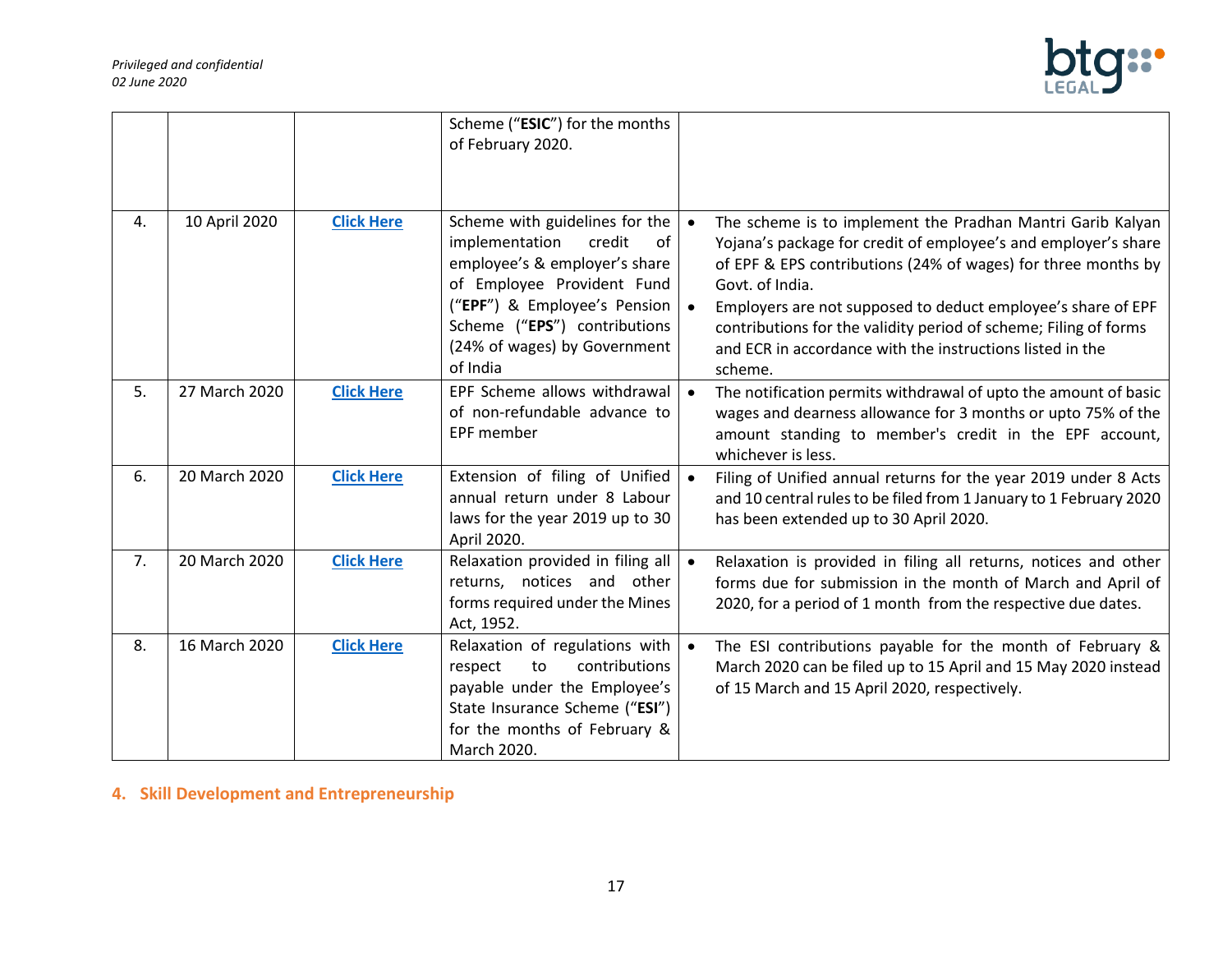

| No. | <b>Issuance Date</b> | <b>Circular Links</b> | <b>Measures</b>                                                                                                   | <b>Details</b>                                                                                                                                                                                        |
|-----|----------------------|-----------------------|-------------------------------------------------------------------------------------------------------------------|-------------------------------------------------------------------------------------------------------------------------------------------------------------------------------------------------------|
|     | 30 March 2020        | <b>Click Here</b>     | Extension of period Payment of $\vert \bullet \vert$<br>stipend to trade apprentice<br>during period of lockdown. | Extension of period of apprentice for a period equal to the<br>period of lockdown<br>Payment of stipend during the period of said lockdown or for a<br>maximum period of 6 months, whichever is less. |

# <span id="page-17-0"></span>**5. Finance**

| No. | <b>Issuance Date</b> | <b>Circular Links</b> | <b>Measures</b>                                                                                                                                                                  |           | <b>Details</b>                                                                                                                                                                                                                                                                                                                                                                                                                                                                                                                                                                                                                                                     |
|-----|----------------------|-----------------------|----------------------------------------------------------------------------------------------------------------------------------------------------------------------------------|-----------|--------------------------------------------------------------------------------------------------------------------------------------------------------------------------------------------------------------------------------------------------------------------------------------------------------------------------------------------------------------------------------------------------------------------------------------------------------------------------------------------------------------------------------------------------------------------------------------------------------------------------------------------------------------------|
| 1.  | 15 May 2020          | <b>Click Here</b>     | Global tenders disallowed in<br>Government<br>procurement<br>tenders upto Rs. 200 crores                                                                                         |           | No Global Tender Enquiry (GTE) shall be invited in Government<br>procurement tenders upto Rs. 200 crores.                                                                                                                                                                                                                                                                                                                                                                                                                                                                                                                                                          |
| 2.  | 13 May 2020          | <b>Click Here</b>     | Contracts due for completion<br>on or after February 20 to be<br>extended by 3-6 months on<br>invocation of Force Majeure<br>Clause without imposition of<br>any cost or penalty |           | Force Majeure Clause (FMC) may be invoked for all<br>construction/works contracts, goods and services contracts and<br>PPP contracts with government agencies which had to be<br>completed on or after 20 February 2020 and extended for a<br>period of at least3 months and not more than 6 months.<br>FMC would be held valid only if parties to the contract were not<br>in default of the contractual obligations as of 19 February 2020.<br>FMC does not absolve all non-performance of a party to the<br>contract, but only in respect to such non-performance as is<br>attributable to lockdown situation or restriction imposed on<br>account of COVID-19. |
| 3.  | 13 May 2020          | <b>Click Here</b>     | Performance security to be<br>returned on the request of<br>the<br><b>contractors</b><br>as<br>per<br>proportion of contract work<br>completed                                   | $\bullet$ | Performance security may be returned on request of contracts<br>as per the proportion of contract work completed, provided the<br>application made by contractor is not in default of contractual<br>obligations or when FMC is invoked by contractor and all FMC<br>requirements are fulfilled.                                                                                                                                                                                                                                                                                                                                                                   |
| 4.  | 13 May 2020          | <b>Click Here</b>     | Reduction in rate of Tax<br>Deduction at Source (TDS) &<br><b>Tax Collection at Source (TCS)</b>                                                                                 | $\bullet$ | Tax Deduction at Source (TDS) for various non-salaried specified<br>payments made to residents has been reduced by 25% for the<br>period from 14 May 2020 to 31 March 2021                                                                                                                                                                                                                                                                                                                                                                                                                                                                                         |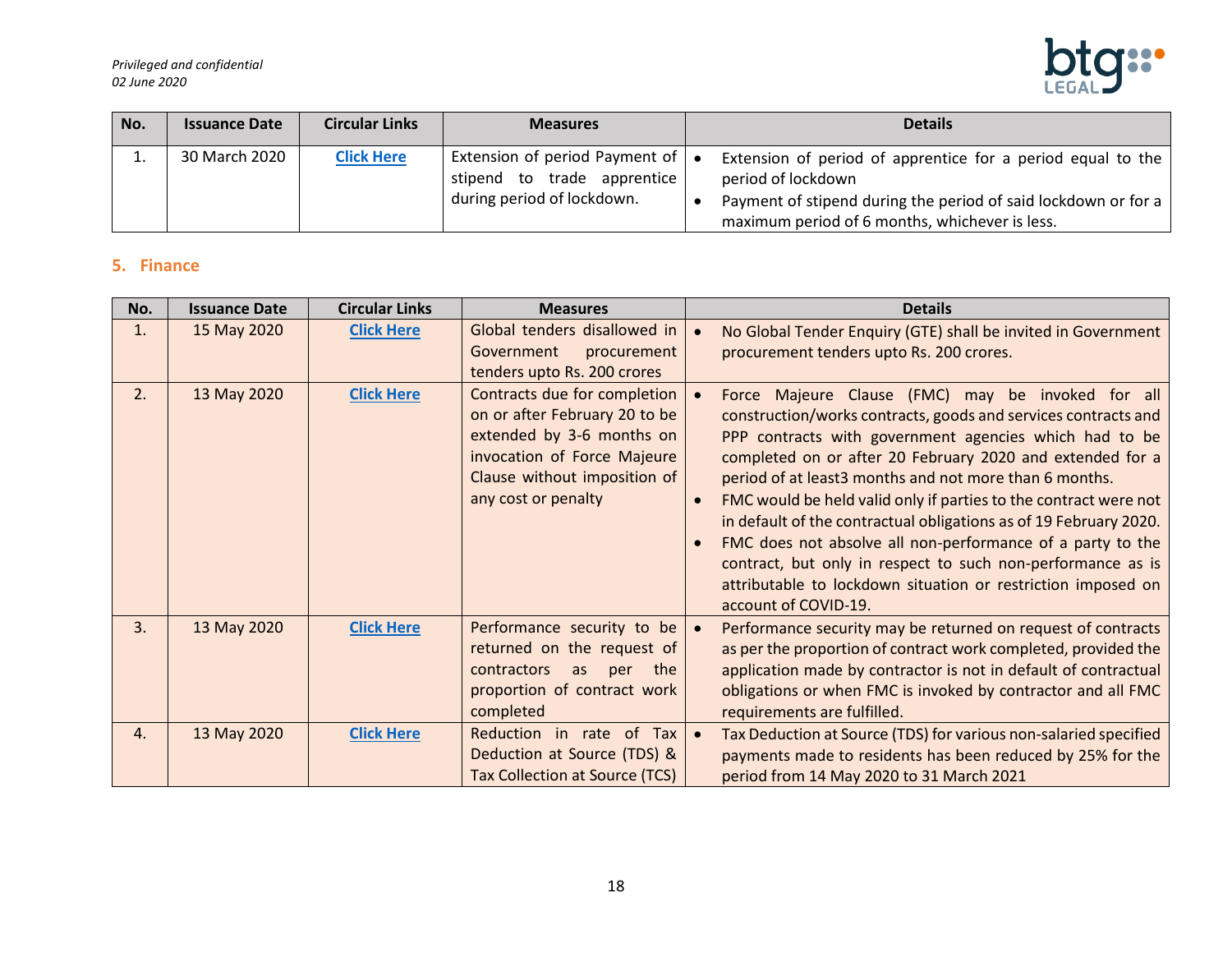

|    |               |                   |                                                                                                                      | Tax Collection at Source (TCS) for various specified receipts has<br>also been reduced by 25% for the period from 14 May 2020 to<br>31 March 2021                                                                                                        |
|----|---------------|-------------------|----------------------------------------------------------------------------------------------------------------------|----------------------------------------------------------------------------------------------------------------------------------------------------------------------------------------------------------------------------------------------------------|
| 5. | 24 March 2020 | <b>Click Here</b> | Relief measures announced<br>Finance Ministry<br>the<br>bv<br>relating to statutory<br>and<br>regulatory compliances | 3-month relaxations for-<br>a) Debit cardholders to withdraw cash for free from any other<br>banks' ATM for 3 months<br>b) Waiver of minimum balance fee<br>Reduced bank charges for digital trade transactions for all<br>c)<br>trade finance consumers |
| 6. | 26 March 2020 | <b>Click Here</b> | Relief package under<br>Pradhan Mantri Garib Kalyan<br>Yojana to help the poor in<br>response to COVID-19            | Various subsidies, insurance cover, assistance for the poor and<br>effected by Coronavirus.                                                                                                                                                              |

# <span id="page-18-0"></span>**6. Consumer Affairs**

| No. | <b>Issuance Date</b> | <b>Circular Links</b> | <b>Measures</b>                                                                        | <b>Details</b>                                                                                                                                                                                                                                                                                          |
|-----|----------------------|-----------------------|----------------------------------------------------------------------------------------|---------------------------------------------------------------------------------------------------------------------------------------------------------------------------------------------------------------------------------------------------------------------------------------------------------|
|     | 26 March 2020        | <b>Click Here</b>     | Extension of period for verification<br>stamping of weights<br>and<br>and<br>measures. | Period of extension of 3 months (to subsequent<br>quarter) for verification and stamping of weights<br>and measures<br>Relaxation of 3 months on additional fees payable<br>by the users of weights and measures for re-<br>verification, due to expiry of stamp on<br>postponement of re-verification. |
| 2.  | 20 March 2020        | <b>Click Here</b>     | Exemption<br>to<br>e-commerce<br>operations from prohibitory orders.                   | operations<br>Exemption<br>to<br>e-commerce<br>(warehousing & logistic facilities and services),<br>wholesalers, vendors and third-party delivery<br>partners from any type of prohibitory orders,<br>issued under Section 144 Cr.P.C by state<br>governments and from orders mandating closures.       |

# <span id="page-18-1"></span>**7. New and Renewable Energy**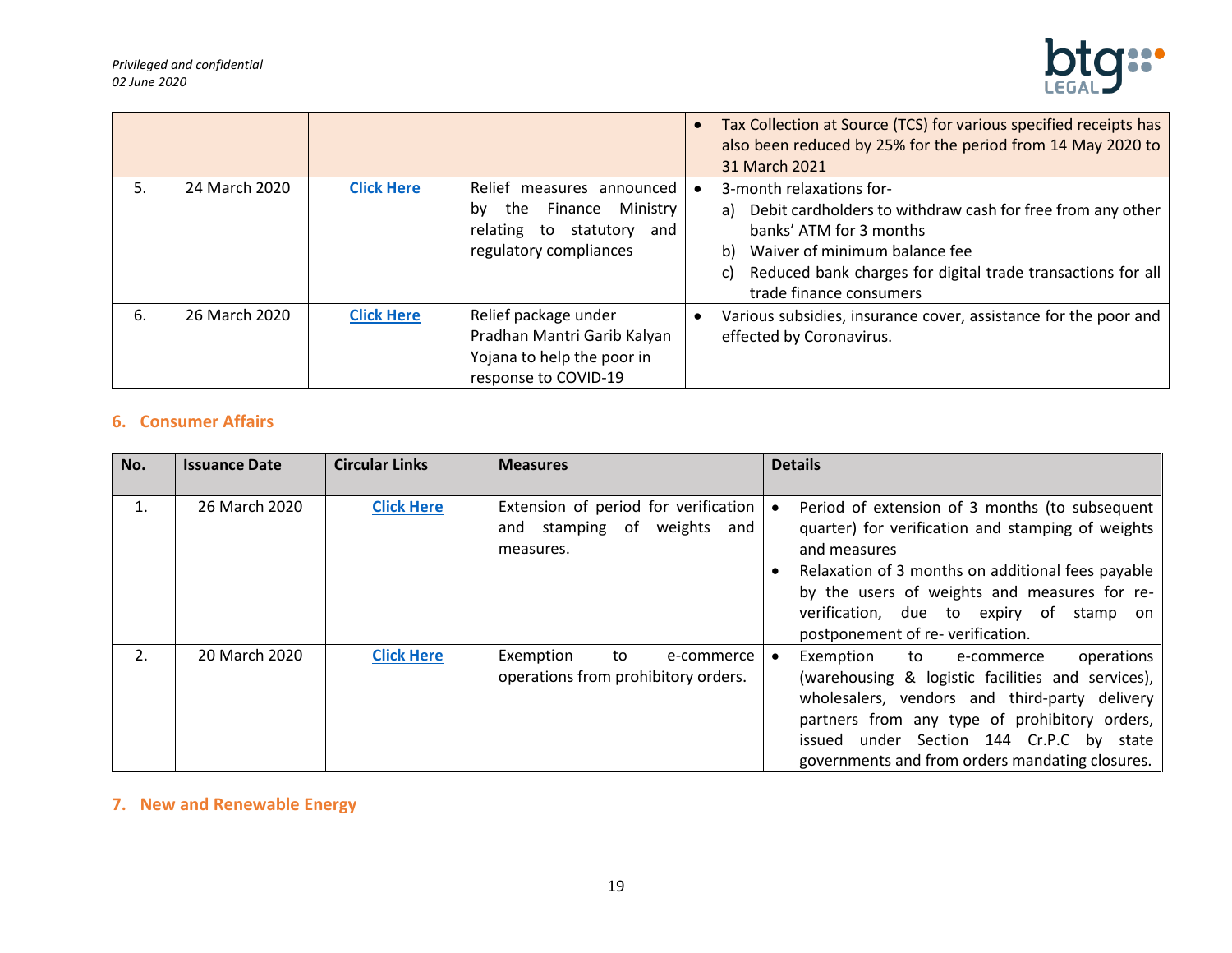

| No. | <b>Issuance Date</b> | <b>Circular Links</b> | <b>Measures</b>                                                                                                                                                                 | <b>Details</b>                                                                                                                                                                                                                                                                                                                                                                                                                    |
|-----|----------------------|-----------------------|---------------------------------------------------------------------------------------------------------------------------------------------------------------------------------|-----------------------------------------------------------------------------------------------------------------------------------------------------------------------------------------------------------------------------------------------------------------------------------------------------------------------------------------------------------------------------------------------------------------------------------|
| 1.  | 6 May 2020           | <b>Click Here</b>     | Extension for submitting Expression<br>of Interest (EOI) for conducting<br>evaluation of Component $-$ A and<br>Component-C<br>of<br>PM-KUSUM<br>Scheme.                        | Deadline for submitting Expression of Interest (EOI)<br>for conducting evaluation of Component $-$ A and<br>Component-C of PM-KUSUM Scheme has been<br>extended upto 18.00 hours on 20 May 2020.                                                                                                                                                                                                                                  |
| 2.  | 17 April 2020        | <b>Click Here</b>     | scheduled<br>extension<br>in<br>Time<br>commission of Renewable energy<br>(RE) projects considering disruption<br>due to COVID-19                                               | Extension of time to Renewable Energy (RE)<br>projects for the period lockdown, plus 30 days after<br>end of such lockdown. This shall be a blanket<br>extension and no evidence for such extension will<br>be required.<br>Treatment of lockdown due to COVID-19 as Force<br>Majeure by all RE implementing agencies.<br>State RE Departments may also consider the<br>extension and said period as Force Majeure                |
| 3.  | 1 April 2020         | <b>Click Here</b>     | Instructions regarding invoicing of<br>meter<br>regarding<br>joint<br>during<br>lockdown period.                                                                                | Instructions regarding invoicing of joint meter<br>$\bullet$<br>reading during lockdown period to ensure timely<br>payments to Renewable Energy generators.                                                                                                                                                                                                                                                                       |
| 4.  | 20 March 2020        | <b>Click Here</b>     | scheduled<br>Time<br>extension<br>in<br>commissioning date of Renewable<br>projects<br>considering<br>energy<br>disruption of supply chains due to<br>Covid-19 as Force Majeure | Treatment of delay as Force Majeure<br>$\bullet$<br>Suitable grant of extensions for projects on account<br>$\bullet$<br>of disruption of supply chains<br>Developers claiming such disruption and desirous<br>of extension to make application as prescribed in<br>the circular<br>State Renewable<br>Energy Departments<br>also<br>requested to treat such delay on account of<br>disruption of supply chains as Force Majeure. |

#### <span id="page-19-0"></span>**8. Power**

| <b>No</b> | <b>Issuance Date</b> | <b>The Story</b><br>$\bullet$ $\bullet$<br>Circular Links | <b>Measures</b> | Details |
|-----------|----------------------|-----------------------------------------------------------|-----------------|---------|
|           |                      |                                                           |                 |         |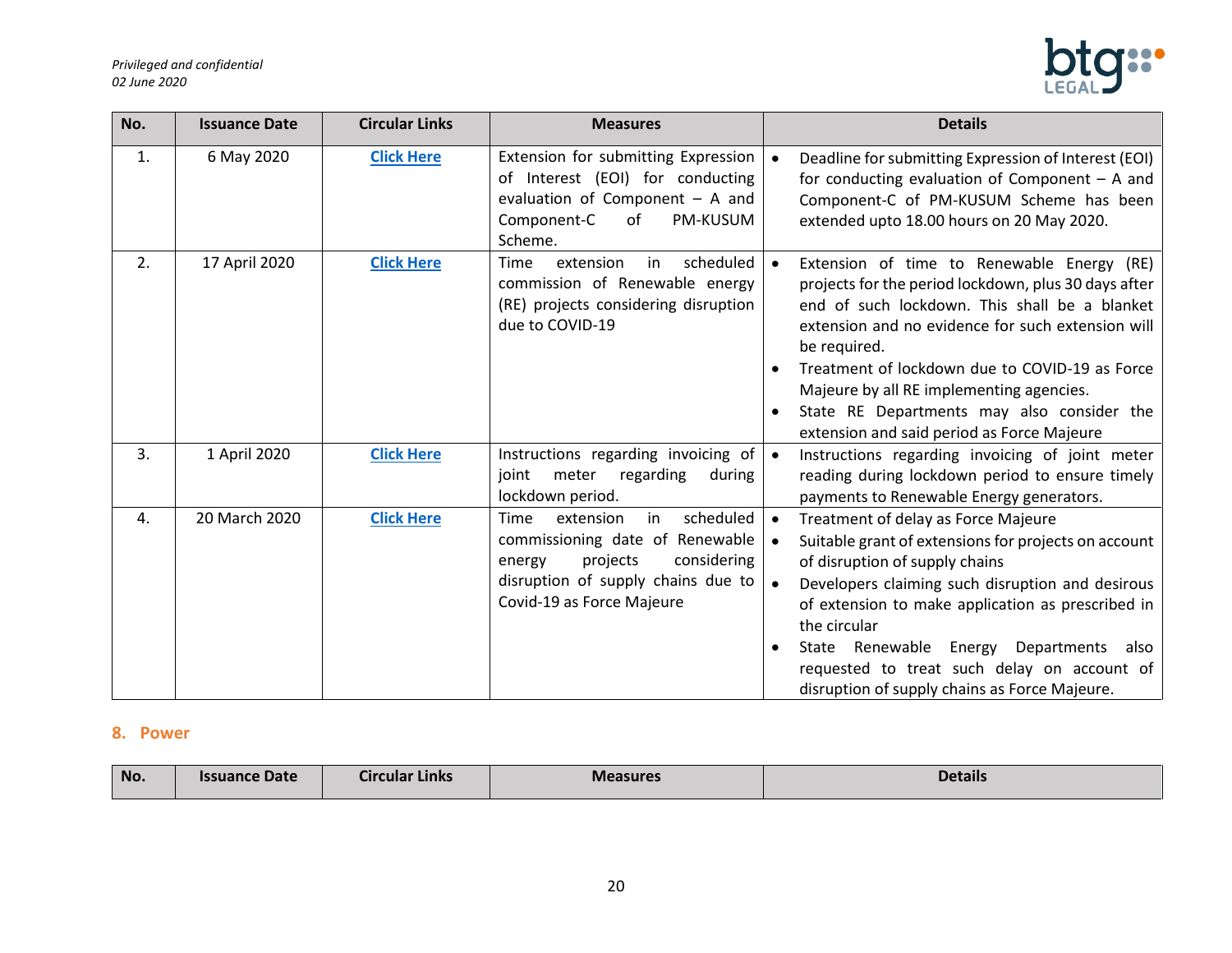*Privileged and confidential 02 June 2020*



| ⊥. | 28 March 2020 | <b>Click Here</b> | Reduction in payment security and $\bullet$ | Payment security to be reduced by 50% by the    |
|----|---------------|-------------------|---------------------------------------------|-------------------------------------------------|
|    |               |                   | extensions for power sector                 | distribution companies with the generating      |
|    |               |                   |                                             | companies till 30 June 2020                     |
|    |               |                   |                                             | Three moratorium to discoms to make payments to |
|    |               |                   |                                             | generating companies and transmission licensees |
|    |               |                   |                                             | and no penalty rates of late payment surcharge. |

## <span id="page-20-0"></span>**9. Coal**

| No.      | <b>Issuance Date</b> | <b>Circular Links</b> | <b>Measures</b>                                                | <b>Details</b>                                                                                                                                                                                                    |
|----------|----------------------|-----------------------|----------------------------------------------------------------|-------------------------------------------------------------------------------------------------------------------------------------------------------------------------------------------------------------------|
| <b>.</b> | 9 April 2020         | <b>Click Here</b>     | Coal India Limited extends Usance<br>Letter of Credit Facility | Extension of Usance Letter of Credit to power<br>sector consumers for payment of coal instead of<br>cash advance for the fuel supply.<br>Agreements (FSA), to improve working capital cycle<br>of the generators. |

# <span id="page-20-1"></span>**10. Civil Aviation**

| No. | <b>Issuance Date</b> | <b>Circular Links</b> | <b>Measures</b>                                                      | <b>Details</b>                                                                                              |
|-----|----------------------|-----------------------|----------------------------------------------------------------------|-------------------------------------------------------------------------------------------------------------|
|     | 3 April 2020         | <b>Click Here</b>     | Extension of validity of approvals and<br>licenses/authorizations    | Extension of various approvals and licenses<br>authorizations issued under Aircraft Rules, 1937             |
|     | 3 April 2020         | <b>Click Here</b>     | Issue/ extension of Airworthiness<br><b>Review Certificate (ARC)</b> | extension of Airworthiness<br>Review<br><b>Issue</b><br>Certificate (ARC) as per specified in the circular. |

# <span id="page-20-2"></span>**11. Environment and Climate Change**

| No. | <b>Issuance Date</b> | <b>Circular Links</b> | <b>Measures</b>                                                                                                                                 | <b>Details</b>                                                                                                                                                                                                   |
|-----|----------------------|-----------------------|-------------------------------------------------------------------------------------------------------------------------------------------------|------------------------------------------------------------------------------------------------------------------------------------------------------------------------------------------------------------------|
|     | 27 March 2020        | <b>Click Here</b>     | validity<br>Prior<br>of .<br>Extension of<br>Environmental Clearances expiring<br>between 15 March 2020 and 30 April<br>2020, till 30 June 2020 | Extension of the validity period of Environmental<br>Clearances expiring 15 March 2020 and 30 April<br>2020, till 30 June 2020 provided that such project<br>or activity is permissible to be carried out as per |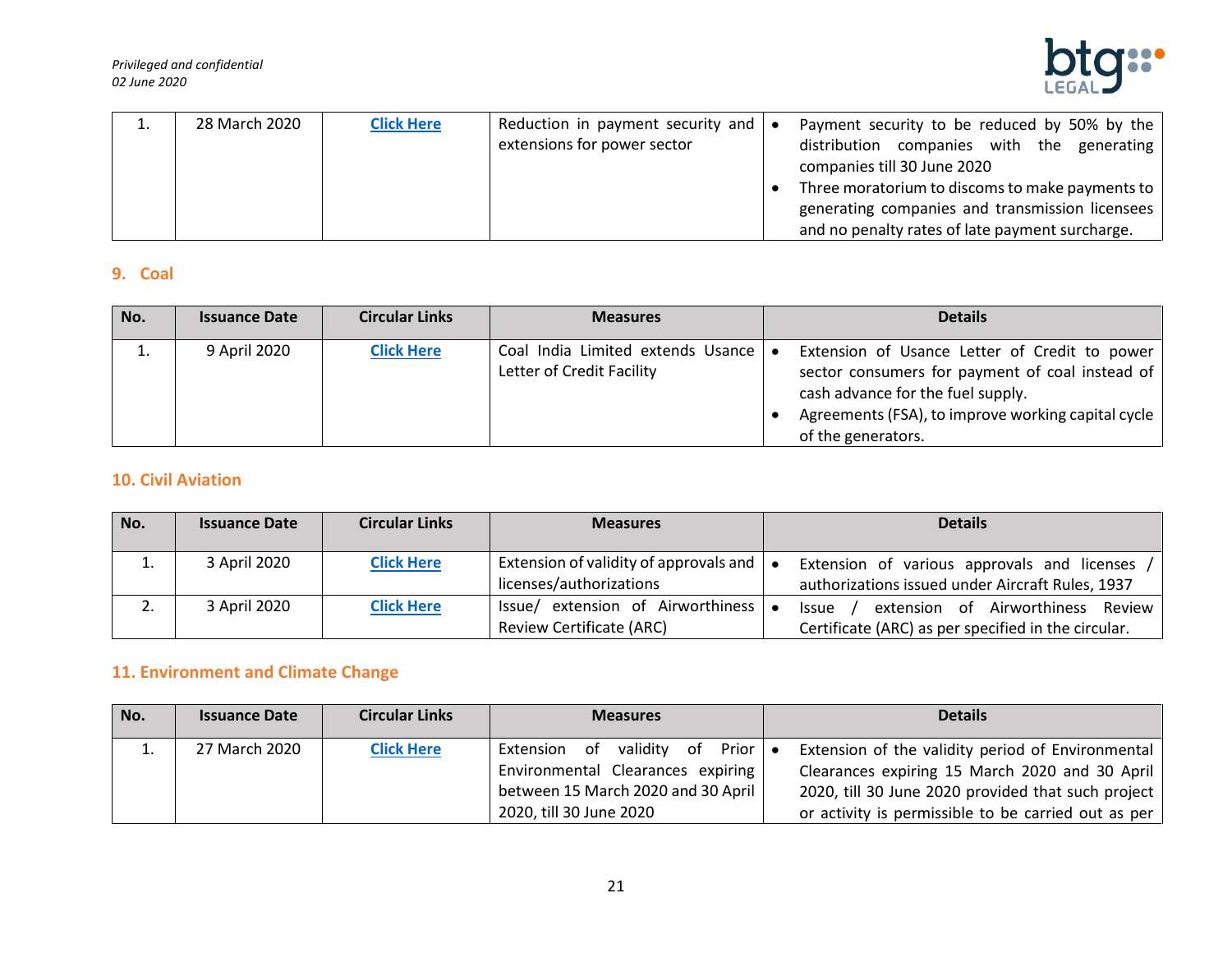

|               |                   |                                        | other relevant extant laws & regulation during the   |
|---------------|-------------------|----------------------------------------|------------------------------------------------------|
|               |                   |                                        | period of such extension.                            |
| 25 March 2020 | <b>Click Here</b> | All projects or activities related to  | All projects or activities related to bulk drugs and |
|               |                   | bulk drugs and intermediates           | intermediates manufactured for addressing            |
|               |                   | manufactured for addressing            | ailments such as COVID-19 and those with similar     |
|               |                   | ailments such as COVID-19 and those    | symptoms have been categorized as 'B2' for a         |
|               |                   | with similar symptoms have been        | period up to the 30 September 2020. They shall not   |
|               |                   | categorized as 'B2' for a period up to | be required to submit an Environment Impact          |
|               |                   | the 30th September 2020.               | Assessment report for the given time period.         |

# <span id="page-21-0"></span>**12. Reserve Bank of India**

| No. | <b>Issuance Date</b> | <b>Circular Links</b> | <b>Measures</b>                                                                                                                                                                                                    | <b>Details</b>                                                                                                                                                                                                                                                                                                                                                                                                                                             |
|-----|----------------------|-----------------------|--------------------------------------------------------------------------------------------------------------------------------------------------------------------------------------------------------------------|------------------------------------------------------------------------------------------------------------------------------------------------------------------------------------------------------------------------------------------------------------------------------------------------------------------------------------------------------------------------------------------------------------------------------------------------------------|
| 1.  | 23 May 2020          | <b>Click Here</b>     | Extension of period of advance of<br>pre-shipment and post-shipment<br>export credit to 15 months, for<br>disbursements made upto July 31,<br>2020.                                                                | Maximum permissible period of pre-shipment and<br>post-shipment export credit sanctioned by banks<br>increased from one year to 15 months, for<br>disbursements made up to 31 July 2020.                                                                                                                                                                                                                                                                   |
| 2.  | 22 May 2020          | <b>Click Here</b>     | Extension of time period<br>for  <br>completion of remittances against<br>such normal imports from six months<br>to twelve months from the date of<br>shipment for such imports made on<br>or before July 31, 2020 | Extension of time period for completion of<br>remittances against such normal imports from six<br>months to twelve months from the date of shipment<br>for such imports made on or before 31 July 2020<br>Except in cases where amounts are withheld<br>towards guarantee of performance etc.                                                                                                                                                              |
| 3.  | 22 May 2020          | <b>Click Here</b>     | Statement on measures announced<br>by RBI in response to COVID-19                                                                                                                                                  | Additional 3 months will be provided to Foreign<br>Portfolio Investors to fulfil the condition that at least<br>75 per cent of allotted limits be invested within three<br>months, under Voluntary Retention Route (VRR)<br>Extensions of Export Credit & time for payment for<br>imports<br>Permitting lending institutions to extend the<br>moratorium on term loan instalments by another<br>three months, i.e., from 1 June 2020 to 31 August<br>2020. |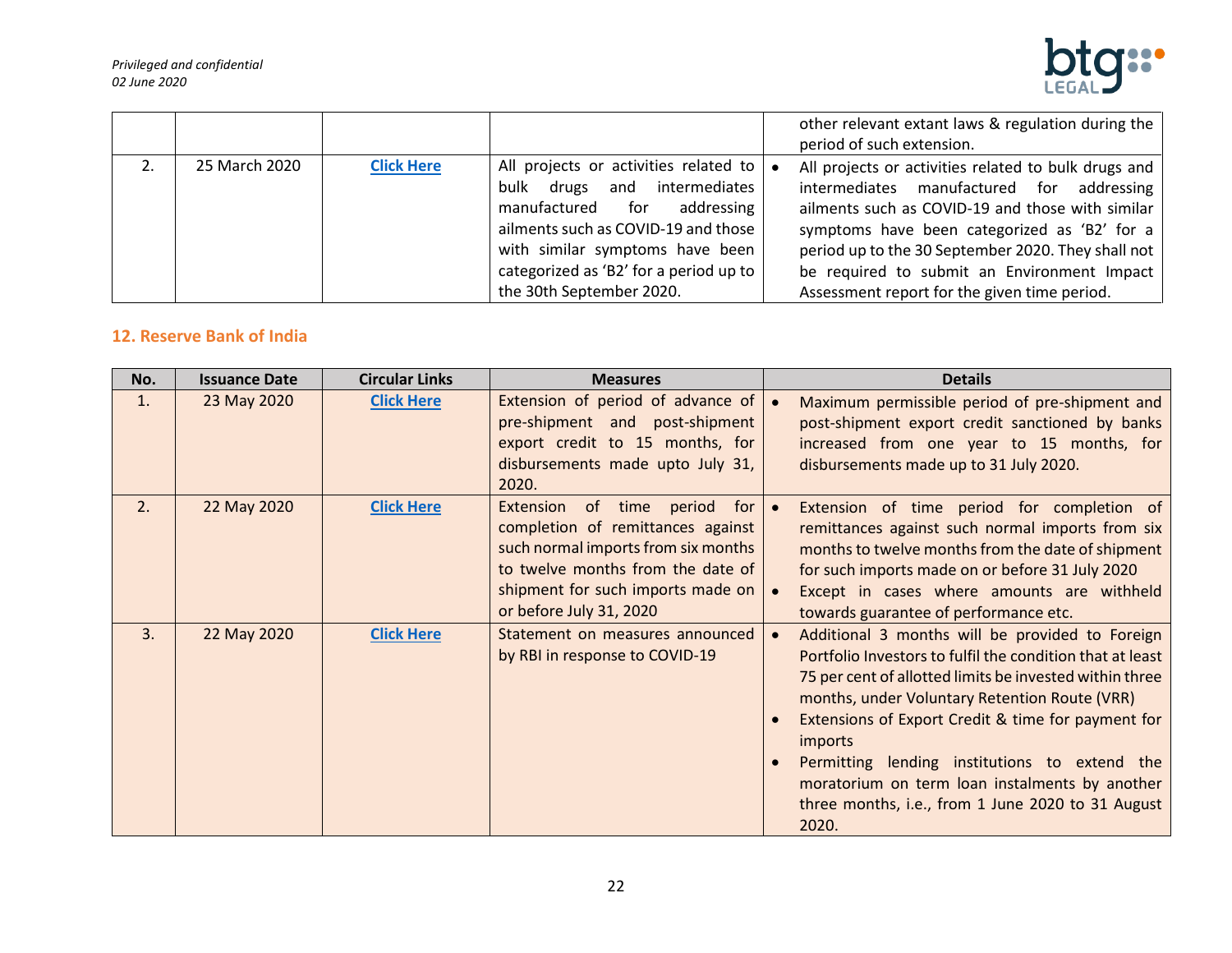

|    |               |                   |                                                                      | Deferment of interest on working capital facilities for<br>a period of 3 months, from 1 June 2020 to 31 August<br>2020, in addition to the three months allowed on<br>March 27, 2020 on payment of interest in respect of<br>all such facilities outstanding as on 1 March 2020<br>Payment of Interest on Working Capital Facilities for<br>the Deferment Period shall be repayable not later<br>than the end of the current financial year (i.e., March<br>31, 2021)<br>90-day NPA classification to exclude the extended<br>moratorium/deferment period; standstill for all such<br>accounts during the moratorium/deferment period<br>from 1 March 2020 to 31 August 2020.<br>Easing of working capital financing by permitting<br>lending institutions to - recalculate the 'drawing<br>power' by reducing the margins till the extended<br>period, i.e., 31 August 2020; reassess the working<br>capital cycle of a borrowing entity up to an extended<br>period till 31 March 2021 |
|----|---------------|-------------------|----------------------------------------------------------------------|------------------------------------------------------------------------------------------------------------------------------------------------------------------------------------------------------------------------------------------------------------------------------------------------------------------------------------------------------------------------------------------------------------------------------------------------------------------------------------------------------------------------------------------------------------------------------------------------------------------------------------------------------------------------------------------------------------------------------------------------------------------------------------------------------------------------------------------------------------------------------------------------------------------------------------------------------------------------------------------|
| 1. | 27 April 2020 | <b>Click Here</b> | 50,000 crore Special Liquidity Facility<br>for Mutual Funds (SLF-MF) | Funds available under SLF-MF shall be used by banks<br>exclusively for meeting the liquidity requirements of<br>MFs by (1) extending loans, and (2) undertaking<br>outright purchase of and/or repos against the<br>collateral of investment grade corporate bonds,<br>commercial<br>papers (CPs), debentures<br>and<br>certificates of Deposit (CDs) held by MFs.<br>Under the SLF-MF, the RBI shall conduct repo<br>operations of 90 days tenor at the fixed repo rate.<br>The scheme is available till 11 May 2020 or up to<br>utilization of the allocated amount, whichever is<br>earlier.<br>Details of the facility are enlisted in the annex of the<br>press release.                                                                                                                                                                                                                                                                                                            |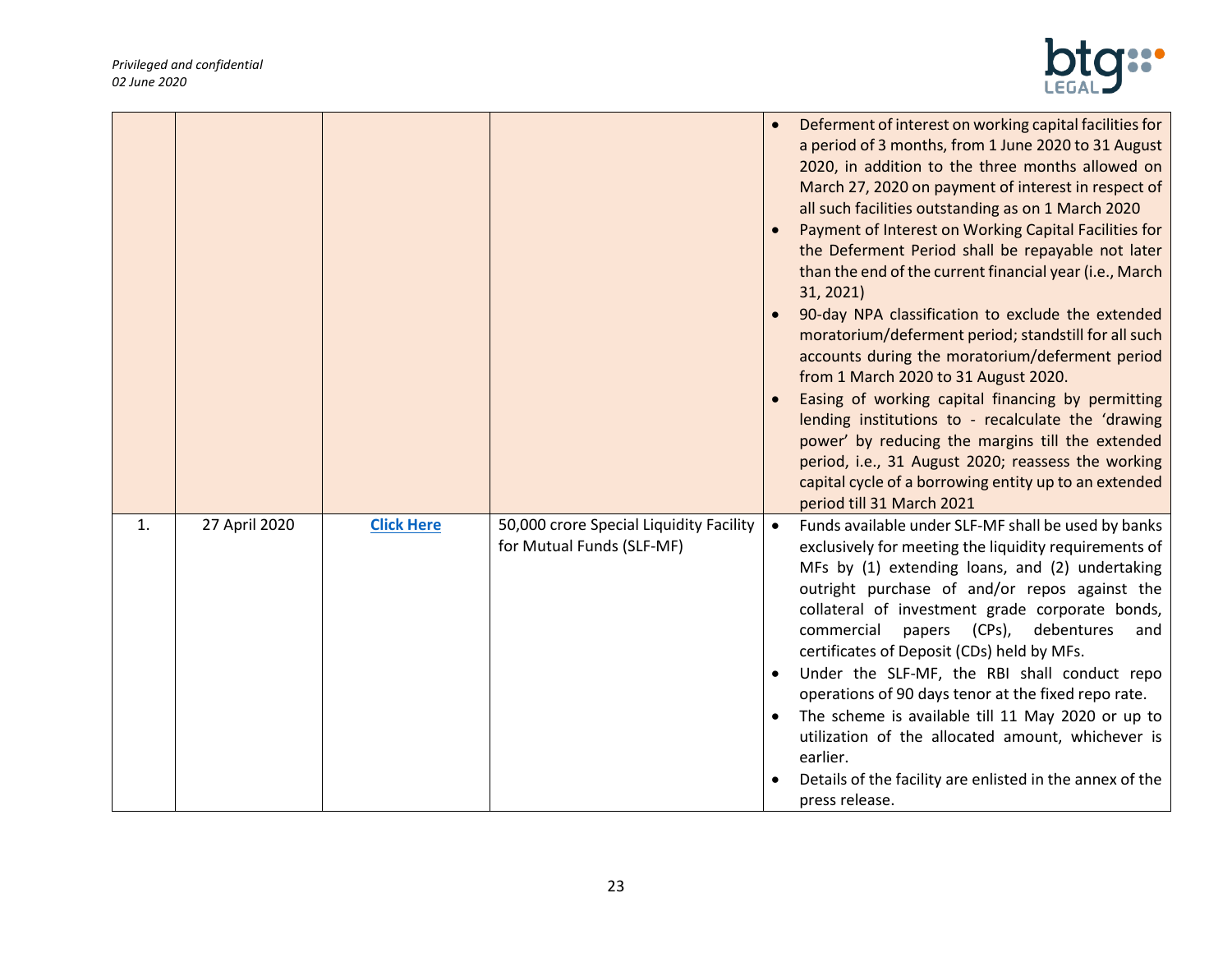

| 2. | 17 April 2020 | <b>Click Here</b> | Additional measures by Reserve<br>Bank of India ("RBI") | Measures for liquidity management and regulatory<br>measures (such as those relating to asset classification,<br>extension of resolution timeline, distribution of<br>dividend, liquidity coverage ratio etc.) are proposed to<br>support banking functions.                                                                                                                                                                                                                                                                                                                                                                                                                                                                                                                                                     |
|----|---------------|-------------------|---------------------------------------------------------|------------------------------------------------------------------------------------------------------------------------------------------------------------------------------------------------------------------------------------------------------------------------------------------------------------------------------------------------------------------------------------------------------------------------------------------------------------------------------------------------------------------------------------------------------------------------------------------------------------------------------------------------------------------------------------------------------------------------------------------------------------------------------------------------------------------|
| 3. | 27 March 2020 | <b>Click Here</b> | Covid-19 regulatory package issued<br>by the RBI        | All commercial banks, financial institutions, Non-<br>$\bullet$<br>Banking Financial Institutions, co-operative banks<br>are permitted to grant a moratorium of three<br>months on payment of all instalments falling due<br>between 1 March 2020 and 31 May 2020 in respect<br>of all term loans.<br>In respect of working capital facilities sanctioned in<br>the form of cash credit/overdraft, lending<br>institutions are being permitted to allow a<br>deferment of three months on payment of interest<br>in respect of all such facilities outstanding as on 1<br>March 2020.<br>The rescheduling of payments, including interest,<br>will not qualify as a default for the purposes of<br>supervisory reporting and reporting to Credit<br>Information Companies (CICs) by the lending<br>institutions. |
| 4. | 27 March 2020 | <b>Click Here</b> | Development<br>and<br>Regulatory                        | Some measures announced:                                                                                                                                                                                                                                                                                                                                                                                                                                                                                                                                                                                                                                                                                                                                                                                         |
|    |               |                   | measures taken by Reserve Bank of<br>India              | Liquidity Measures- Cash Reserve Ratio (CRR)-<br>Reduce the cash reserve ratio (CRR) of all banks by<br>100 basis points to 3.0 per cent of net demand and<br>time liabilities (NDTL) with effect from the reporting<br>fortnight beginning 28 March 2020, available up to<br>26 March 2021.<br>Regulation and Supervision-<br>Deferment of<br>Implementation of Net Stable Funding Ratio - NSFR,<br>required to be introduced by banks in India from 1<br>April 2020, has now been decided to defer the                                                                                                                                                                                                                                                                                                         |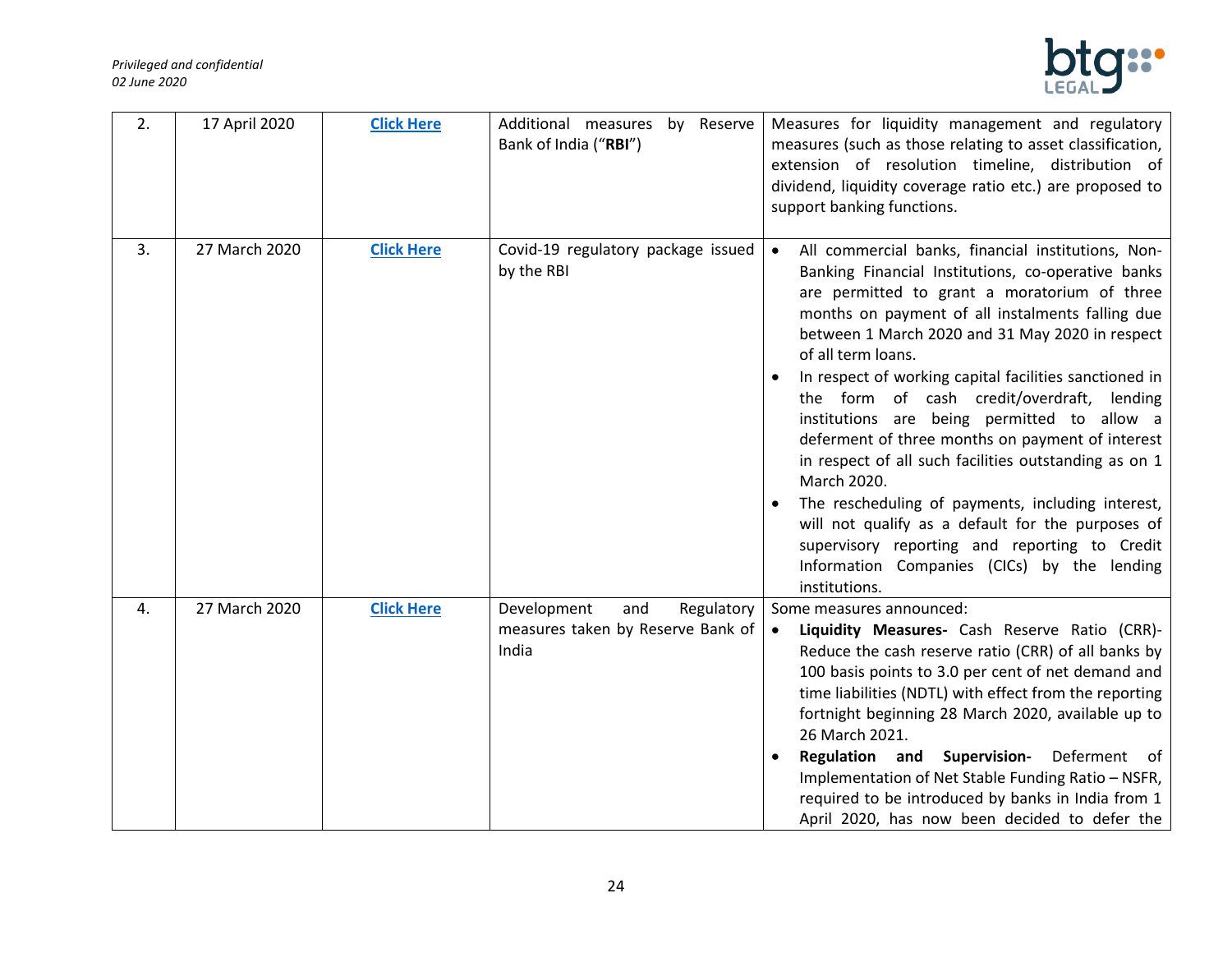

|    |               |                   |                                                                                                                                             | implementation of NSFR by six months to 1 October<br>2020<br><b>Financial Markets-</b> Permitting Banks to Deal in<br>Offshore Non-deliverable Rupee derivative Markets<br>(Offshore Rupee NDF Markets) - banks in India which<br>operate International Financial Services Centre<br>(IFSC) Banking Units (IBUs) are being allowed to<br>participate in the NDF market with effect from 1<br>June 2020 |
|----|---------------|-------------------|---------------------------------------------------------------------------------------------------------------------------------------------|--------------------------------------------------------------------------------------------------------------------------------------------------------------------------------------------------------------------------------------------------------------------------------------------------------------------------------------------------------------------------------------------------------|
| 5. | 16 March 2020 | <b>Click Here</b> | Indicative list of operational and<br>Business continuity measures to be<br>taken up by Companies in response<br>to COVID-19, issued by RBI | Devising strategy to contain the same within the<br>organization and spread awareness.<br>Reviewing 'Business Continuity Plan' (BCP) with the<br>aim of continuity in critical interfaces and prevention<br>disruption of services<br>Companies to encourage their customers to use<br>digital banking facilities<br>Assess impact on their balance sheet, liquidity, asset<br>quality etc.            |

### <span id="page-24-0"></span>**13. Insurance**

| No. | <b>Issuance Date</b> | <b>Circular Links</b> | <b>Measures</b>                                                                                                                                           | <b>Details</b>                                                                                                                                                                                                                                                                                    |
|-----|----------------------|-----------------------|-----------------------------------------------------------------------------------------------------------------------------------------------------------|---------------------------------------------------------------------------------------------------------------------------------------------------------------------------------------------------------------------------------------------------------------------------------------------------|
|     | 8 April 2020         | <b>Click Here</b>     | IRDAI permits insurers to grant a<br>moratorium of three months<br>towards payment of instalments<br>falling due between 1 March 2020<br>and 31 May 2020. | Insurers are permitted to grant moratorium of three<br>months towards payment of instalments falling due<br>between 1 March 2020 and 31 May 2020 for term<br>loans. Repayment schedule for such loans will be<br>shifted across the board by three months subsequent<br>to the moratorium period. |

# <span id="page-24-1"></span>**14. Information and Broadcasting**

| No. | Date<br>suance | <b>Arcular Links</b><br>Circulaı | <b>Measures</b> | <b>Details</b> |
|-----|----------------|----------------------------------|-----------------|----------------|
|     |                |                                  |                 |                |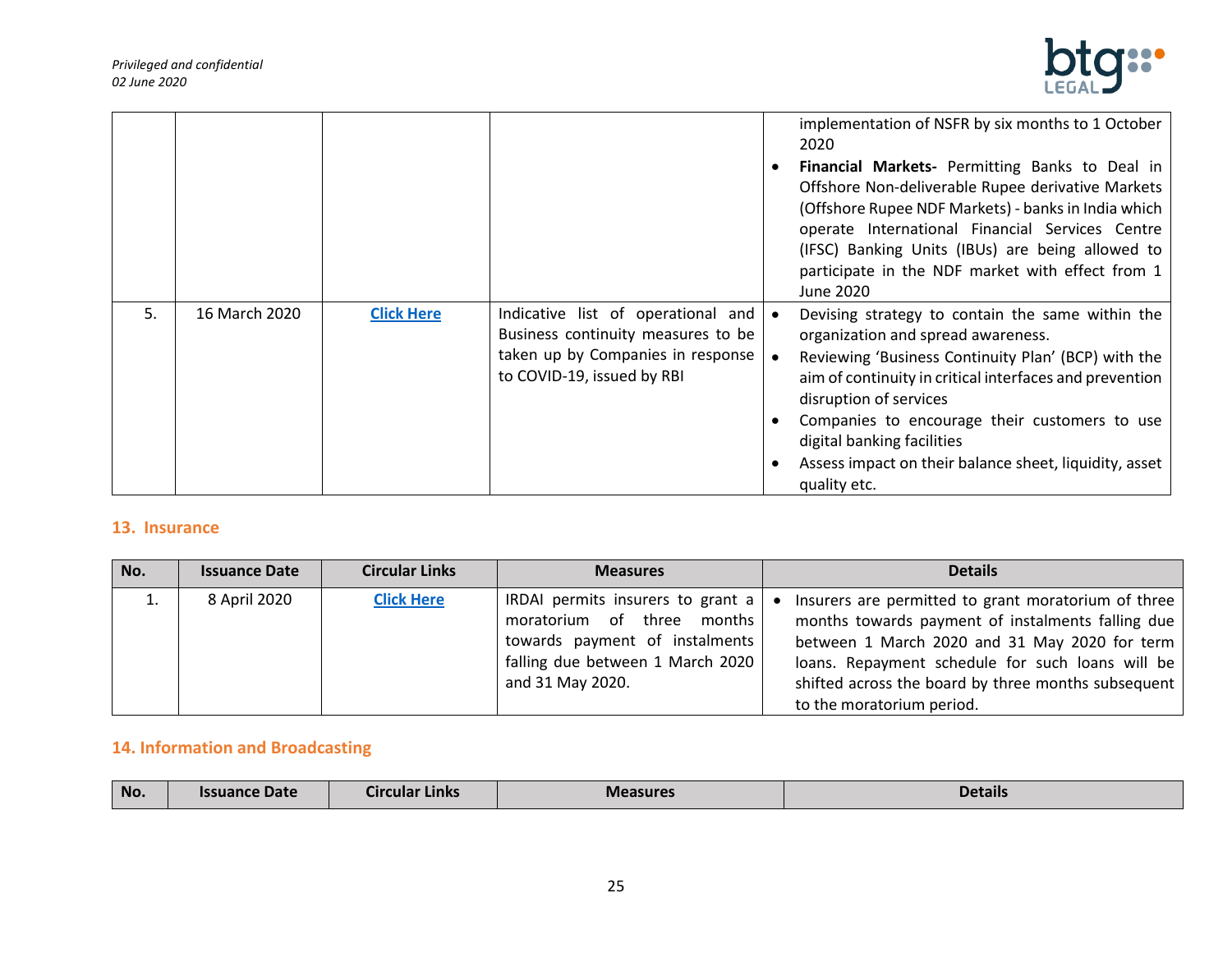

| ⊥. | 1 April 2020 | <b>Click Here</b> | Relaxation of six weeks from due dates $\vert \bullet$ | Relaxation of six weeks from due dates in respect  |
|----|--------------|-------------------|--------------------------------------------------------|----------------------------------------------------|
|    |              |                   | in respect of submission of monthly                    | of submission of monthly and quarterly reports for |
|    |              |                   | and quarterly reports by Telecom                       | the period ending 31 March 2020 for all telecom    |
|    |              |                   | Regulation Authority of India.                         | service providers.                                 |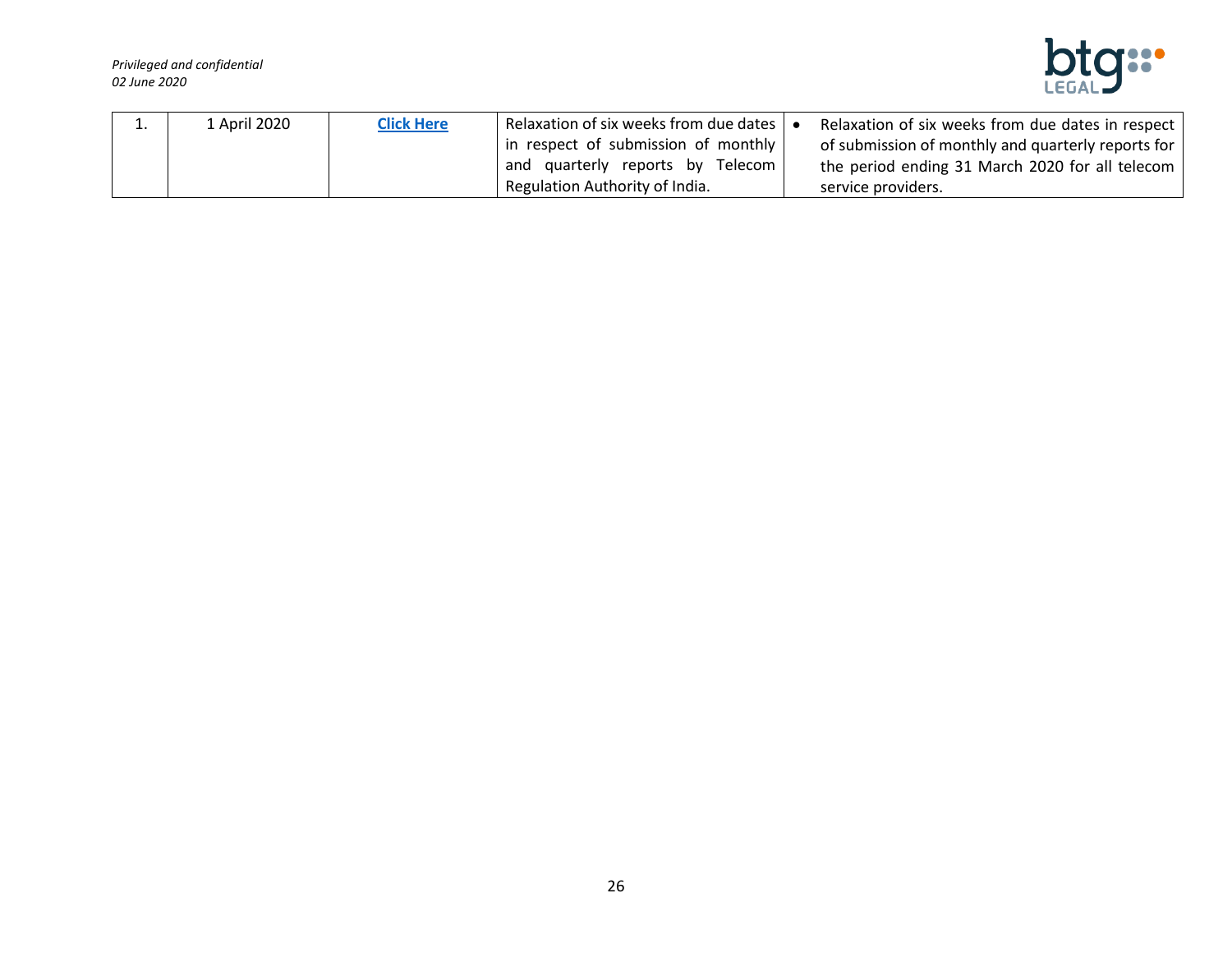

# <span id="page-26-0"></span>**15. Shipping**

| No. | <b>Issuance Date</b> | <b>Circular Links</b> | <b>Measures</b>                                                                                                                                                                       | <b>Details</b>                                                                                                                                                                                                                                                                                                                                                                                                                                             |
|-----|----------------------|-----------------------|---------------------------------------------------------------------------------------------------------------------------------------------------------------------------------------|------------------------------------------------------------------------------------------------------------------------------------------------------------------------------------------------------------------------------------------------------------------------------------------------------------------------------------------------------------------------------------------------------------------------------------------------------------|
| 1.  | 6 May 2020           | <b>Click Here</b>     | operating procedure<br>for<br>Standard<br>controlled crew change at anchorages<br>within port limits                                                                                  | Standard operating procedure for controlled crew<br>change at anchorages within port limits for sign -<br>on and sign-off                                                                                                                                                                                                                                                                                                                                  |
| 2.  | 6 May 2020           | <b>Click Here</b>     | Custom authorities to accept scanned<br>Pre-shipment<br>of<br>inspection<br>copy<br>certificate (PSIC)                                                                                | Custom authorities may accept scanned copy of<br>PSIC submitted by the importers for clearance.<br>The original physical copy of PSIC is to be<br>submitted within 60 days of the clearance.<br>This facility is allowed only till 30 June 2020.                                                                                                                                                                                                           |
| 3.  | 21 April 2020        | <b>Click Here</b>     | Extension to the validity of seafarer's<br>Certificate<br>of<br>Competency<br>(CoC),<br>certificates, audits,<br>statutory<br>and<br>periodical surveys of Indian registered<br>ships | Directorate of shipping will consider extensions of<br>$\bullet$<br>surveys/audits/inspections, beyond the period<br>permitted by International Maritime Organization<br>convention.<br>Waive off processing fees for all such extensions<br>for a limited period.<br>Conditions for extensions of surveys is listed in the<br>circular.<br>After restoration of normalcy, it is the<br>responsibility to bring back ship to normal<br>survey/audit cycle. |
| 4.  | 1 April 2020         | <b>Click Here</b>     | Extension<br>validity<br>sanitation<br>0f<br>of<br>certificate<br>all Indian registered<br>for<br>vessels                                                                             | Extension of validity of sanitation certificate for all<br>$\bullet$<br>Indian registered vessels upto 30 June 2020.                                                                                                                                                                                                                                                                                                                                       |

# **16. Defense**

| No. | <b>Issuance Date</b> | <b>Circular Links</b> | <b>Measures</b>                                                          | <b>Details</b>                                                                                      |
|-----|----------------------|-----------------------|--------------------------------------------------------------------------|-----------------------------------------------------------------------------------------------------|
| . . | 16 April 2020        | <b>Click Here</b>     | Extending the date for Request for<br>proposals (RFPs) and Expression of | Extending the date for Request for proposals<br>(RFPs) and Expression of Interest (EOI) for capital |
|     |                      |                       | Interest (EOI)s                                                          | acquisition cases due between March 2020 - May<br>2020 to June 1, 2020                              |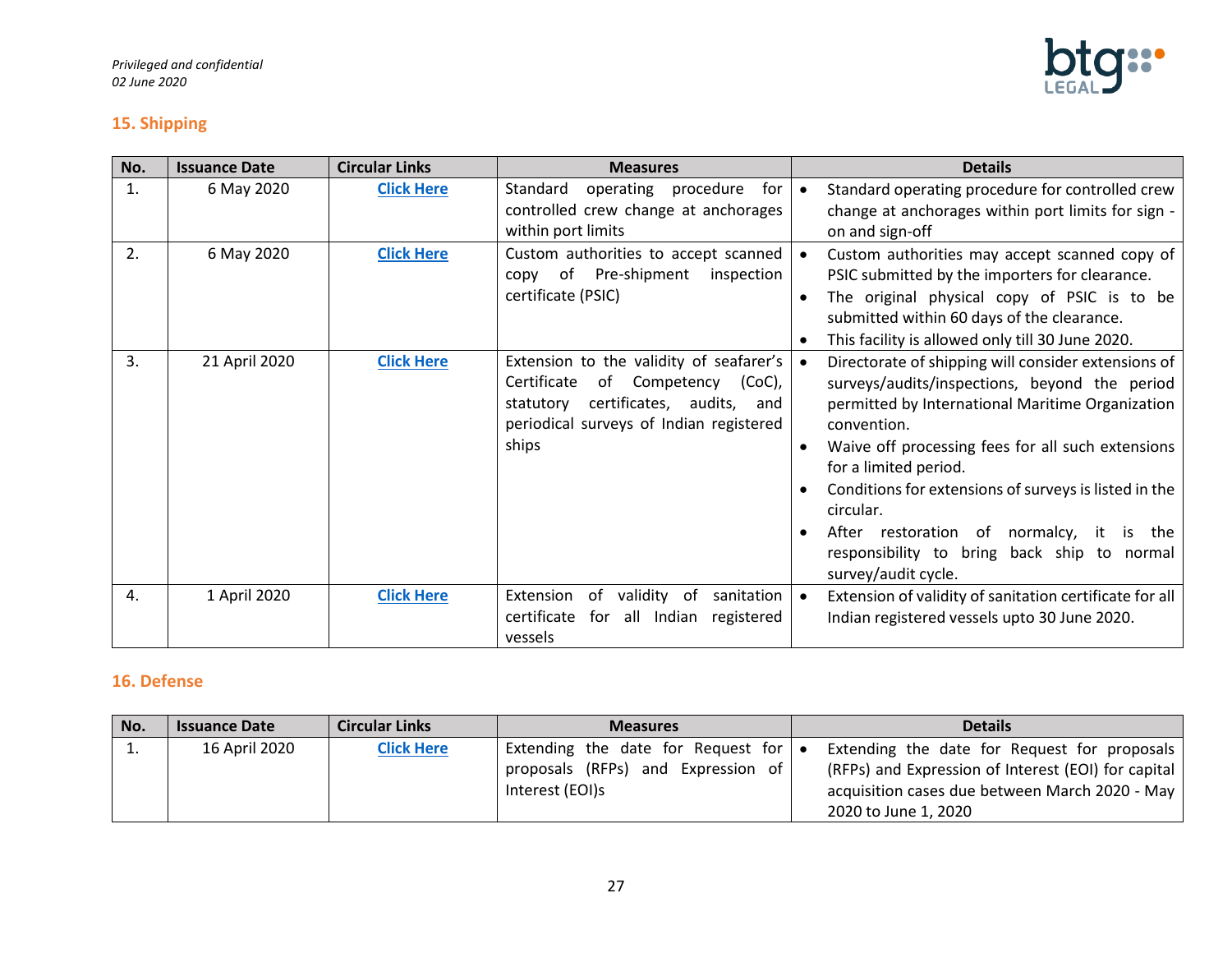

| z. | 15 April 2020 | <b>Click Here</b> | Date for sending comments and $\bullet$ | Recommendations/Suggestions/Comments          |
|----|---------------|-------------------|-----------------------------------------|-----------------------------------------------|
|    |               |                   | suggestions on Defence Procurement      | solicited on the Draft Defence Procurement    |
|    |               |                   | Procedure 2020 extended                 | Procedure have been extended till May 8, 2020 |
|    |               |                   |                                         | from April 17, 2020 in view of lockdown of    |
|    |               |                   |                                         | business due to COVID-19.                     |

# **17. Electronics & Information Technology**

| No. | <b>Issuance Date</b> | <b>Circular Links</b> | <b>Measures</b>                  | <b>Details</b>                                                                               |
|-----|----------------------|-----------------------|----------------------------------|----------------------------------------------------------------------------------------------|
| . . | 16 April 2020        | <b>Click Here</b>     |                                  | Rental waivers to the small IT units   Rental waiver to the units housed in STPI premises in |
|     |                      |                       |                                  | operating out of the Software   the country from 01.03.2020 till 30.06.2020 i.e. for 4       |
|     |                      |                       | Technology Parks of India (STPI) | months period as of now.                                                                     |

# **18. Civil Aviation**

| No. | <b>Issuance Date</b> | <b>Circular Links</b> | <b>Measures</b>                                               | <b>Details</b>                                                                           |
|-----|----------------------|-----------------------|---------------------------------------------------------------|------------------------------------------------------------------------------------------|
|     | 29 April             | <b>Click Here</b>     |                                                               | Measures for the CAR-145 Approved   Measures for maintenance of facilities and extension |
|     |                      |                       |                                                               | Organizations to deal with COVID-19   for calibration due date for CAR-145 approved      |
|     |                      |                       | crisis regarding the management of the $\vert$ organizations. |                                                                                          |
|     |                      |                       | CAR-145 Approval                                              |                                                                                          |

# <span id="page-27-0"></span>**b. Lockdown Relaxations and Instructions – State**

# <span id="page-27-1"></span>**1. Haryana**

| No. | <b>Issuance Date</b> | <b>Circular Links</b> | <b>Measures</b>                                                       | <b>Details</b>                                                                                                                                                                            |
|-----|----------------------|-----------------------|-----------------------------------------------------------------------|-------------------------------------------------------------------------------------------------------------------------------------------------------------------------------------------|
| ⊥.  | 30 June 2020         | <b>Click Here</b>     | Lockdown measures to be extended in<br>containment zones upto 30 June | Lockdown measures to be extended in containment zones<br>upto 30 June<br>Relaxations from lockdown for various activities.<br>Private offices will be allowed to operate with conditions. |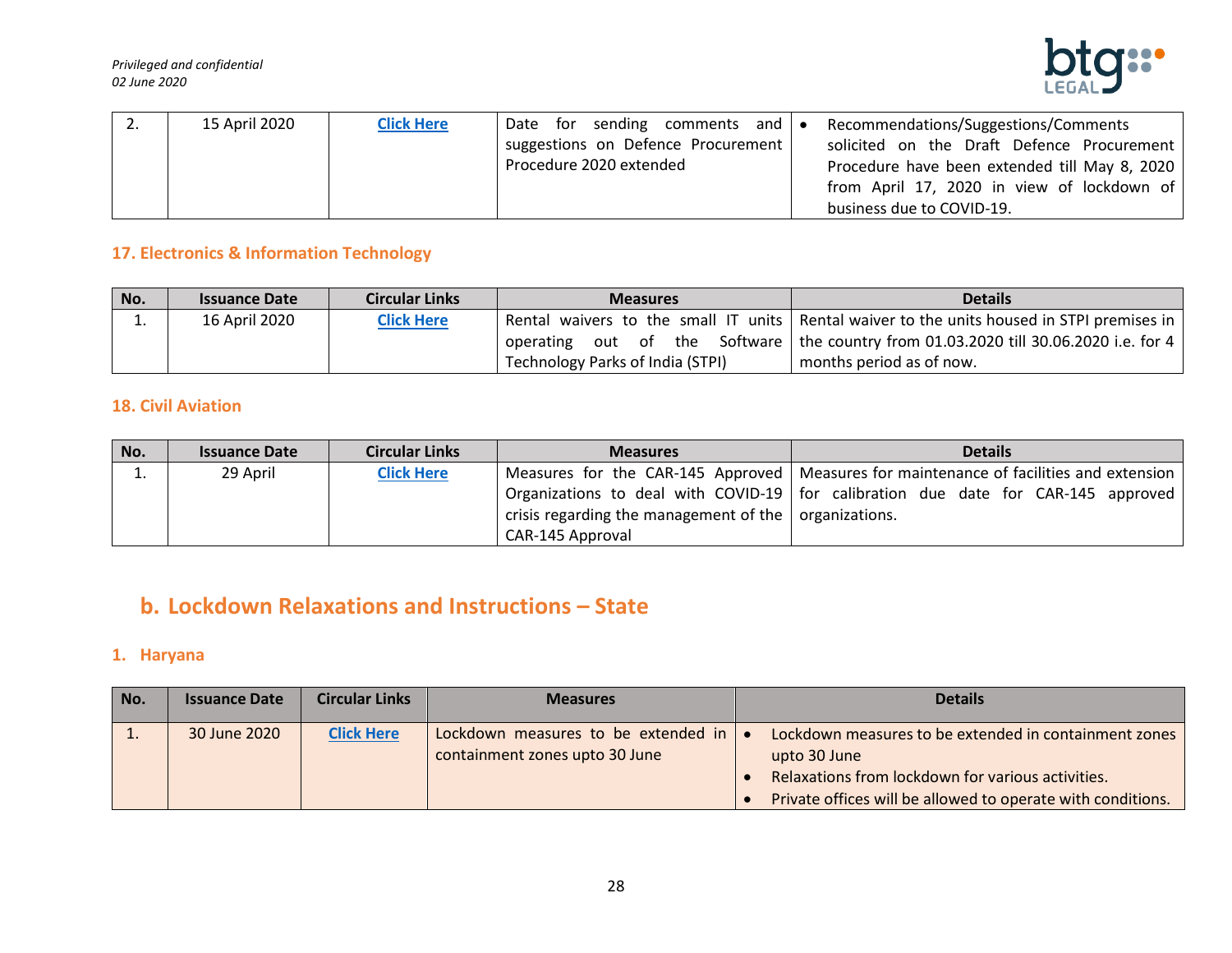#### *Privileged and confidential 02 June 2020*



| 2. | 17 May 2020   | <b>Click Here</b> | Lockdown measures extended in Haryana<br>upto 31 <sup>st</sup> May 2020                  | Lockdown measures extended in Haryana upto 31 <sup>st</sup> May<br>$\bullet$<br>2020 along with central guidelines issued for operation of<br>activities on 17 May 2020.                                                                                                                                                                                                                                                                                                                                                                                                                                                                                                                                                                                                                                                                                                                                                                                                                                                                                                                                                                                                                                                                              |
|----|---------------|-------------------|------------------------------------------------------------------------------------------|-------------------------------------------------------------------------------------------------------------------------------------------------------------------------------------------------------------------------------------------------------------------------------------------------------------------------------------------------------------------------------------------------------------------------------------------------------------------------------------------------------------------------------------------------------------------------------------------------------------------------------------------------------------------------------------------------------------------------------------------------------------------------------------------------------------------------------------------------------------------------------------------------------------------------------------------------------------------------------------------------------------------------------------------------------------------------------------------------------------------------------------------------------------------------------------------------------------------------------------------------------|
| 3. | 5 May 2020    | <b>Click Here</b> | Restrictions and regulations for activities<br>allowed to operate in Gurugram, Haryana   | Restrictions and regulations for activities allowed to<br>$\bullet$<br>operate in Gurugram, Haryana<br>Activities allowed subject to conditions as per zone<br>$\bullet$                                                                                                                                                                                                                                                                                                                                                                                                                                                                                                                                                                                                                                                                                                                                                                                                                                                                                                                                                                                                                                                                              |
| 4. | 4 May 2020    | <b>Click Here</b> | Order prohibiting movement between 7<br>PM to 7 AM in Sonipat, Haryana                   | Prohibitory order under Section 144 Cr.Pc on movement of<br>$\bullet$<br>individuals for non-essential purposes between 7 PM to 7<br>AM in Sonipat, Haryana                                                                                                                                                                                                                                                                                                                                                                                                                                                                                                                                                                                                                                                                                                                                                                                                                                                                                                                                                                                                                                                                                           |
| 5. | 30 April 2020 | <b>Click Here</b> | Haryana MSME revival interest benefit<br>scheme to assist MSMEs for payment of<br>wages. | As per the press release for the same:<br>Under this scheme, all the MSME units working in Haryana<br>$\bullet$<br>as on or before March 15, 2020, will be eligible to 100<br>percent interest benefit on loans availed for payment of<br>the wages of employees or other expenses upto a<br>maximum of Rs. 20,000 per employee for a period of six<br>months.<br>The interest benefit shall be limited to the interest paid by<br>the unit to the bank / financial institution up-to a period of<br>six months.<br>The interest benefit shall be calculated at the interest rate<br>of maximum 8 percent per annum or actual interest rate<br>charged by the bank / financial institution on Term loan/<br>working capital loan whichever is lower.<br>Eligibility Criteria - Industrial Unit should have been in<br>commercial production for at least 80 percent of days<br>between February 1, 2020 and March 15, 2020; Unit<br>should have led IEM/EM/UAM after coming into<br>commercial production; should obtain or have obtained<br>term loan / working capital loan from bank / financial<br>institution during lockdown period within one month from<br>the date of getting permission to restart or till June<br>30th whichever is later. |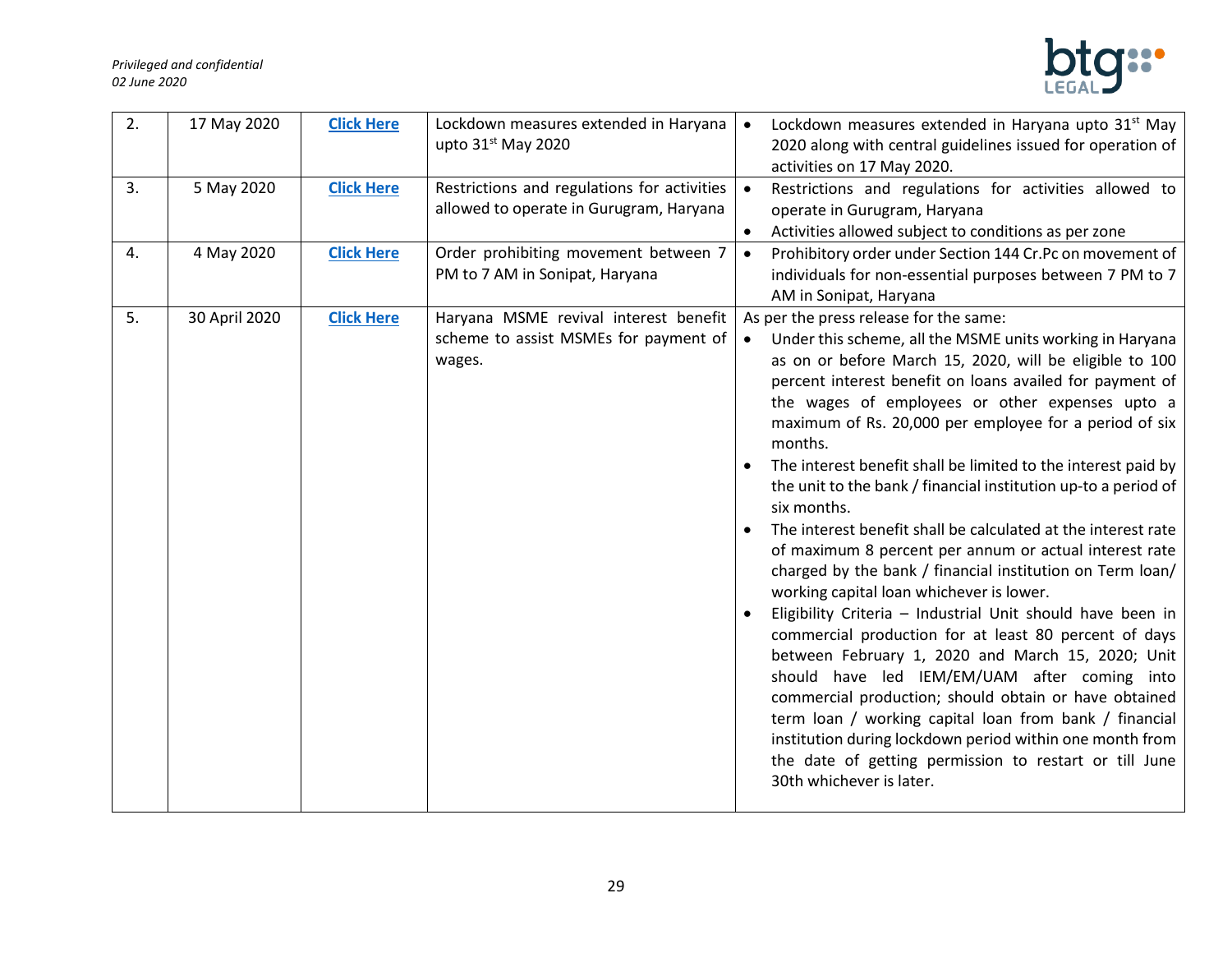

| 6.  | 29 April 2020 | <b>Click Here</b> | Maximum working hours in a day raised to<br>12 hours in Factories                                                                                          | Maximum working hours in a day raised to 12 hours in<br>$\bullet$<br>Factories<br>Exemption to be valid till 30 June 2020<br>$\bullet$<br>Wages for overtime to be calculated at twice the ordinary<br>rate of wages.                                                                                                                                                                                       |
|-----|---------------|-------------------|------------------------------------------------------------------------------------------------------------------------------------------------------------|-------------------------------------------------------------------------------------------------------------------------------------------------------------------------------------------------------------------------------------------------------------------------------------------------------------------------------------------------------------------------------------------------------------|
| 7.  | 26 April 2020 | <b>Click Here</b> | No permission required to operate for<br>small residential/industrial construction<br>sites employing upto 10 workers.                                     | No permission is required to operate for small<br>$\bullet$<br>residential/industrial construction sites employing upto 10<br>workers only within the limit of municipal corporation,<br>rural areas.<br>Workers available on site are to be employed and are not<br>$\bullet$<br>required to be brought in from outside.<br>Standard operating measures applicable for the sites are<br>to be implemented. |
| 8.  | 19 April 2020 | <b>Click Here</b> | Haryana order to exclude e-commerce<br>companies & vehicles used<br>by e-<br>commerce for non-essentials                                                   | In line subsequent orders of the MHA with regard to<br>$\bullet$<br>operations of e-Commerce in non-essential activities being<br>excluded under the consolidated guidelines. The Haryana<br>Government has issued further orders in line with above.                                                                                                                                                       |
| 9.  | 19 April 2020 | <b>Click Here</b> | Guidelines with list of prohibited and<br>permitted activities in Haryana                                                                                  | Revised consolidated guidelines issued on the measures<br>$\bullet$<br>taken for containment of COVID-19 in Haryana. The order<br>allows select additional activities to be operationalized<br>from 20 April 2020 in strict compliance with existing<br>guidelines on social distancing. The relaxations do not<br>apply to containment zones demarcated by the health<br>department.                       |
| 10. | 7 April 2020  | <b>Click Here</b> | Implementation of new online service to<br>enable<br>seeking<br>approval<br>regarding<br>operations of Industries/Establishments<br>during lockdown/curfew | Introduction of a new service on "Saral Haryana Portal" for<br>$\bullet$<br>applications from Industries and establishments seeking<br>approval to resume operations during Lockdown/curfew.<br>Process for the application can be accessed here.<br>$\bullet$                                                                                                                                              |
| 11. | 3 April 2020  | <b>Click Here</b> | Relief on power consumption charges for<br><b>Industries and Businesses</b>                                                                                | If the consumption of 50kw is 50% or less by Industries &<br>$\bullet$<br>Businesses using big power connections, fixed charges of<br>March 2020 and April 2020 will be waived off.<br>High Tension (HT) connections larger than 50kW, fixed<br>charges upto a maximum limit of Rs.10,000 will be waived<br>off.                                                                                            |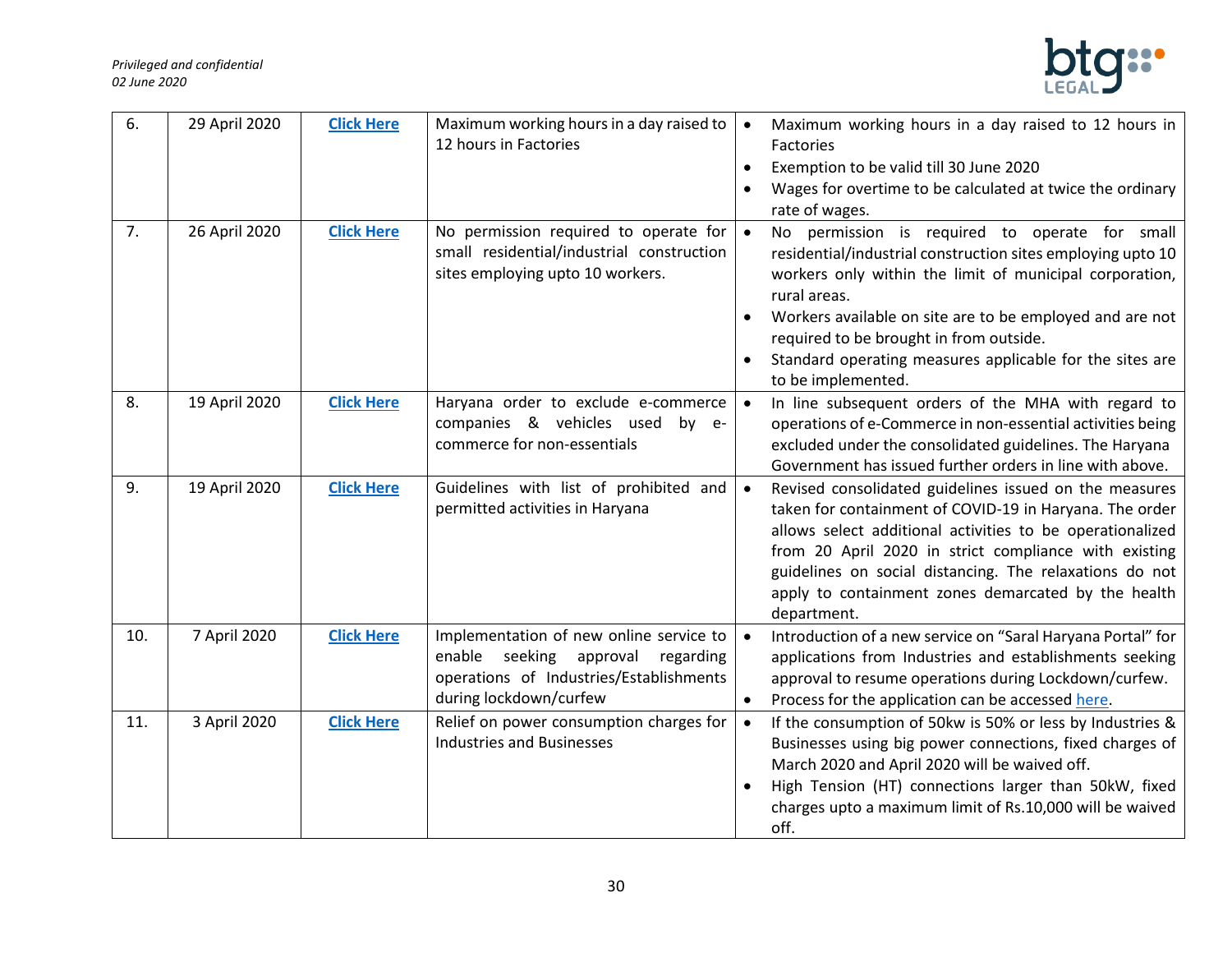

| 12. | 25 March 2020 | <b>Click Here</b> | Financial Relief Package in response to          |           | Reliefs announced include:                                                                                                                       |
|-----|---------------|-------------------|--------------------------------------------------|-----------|--------------------------------------------------------------------------------------------------------------------------------------------------|
|     |               |                   | COVID-19.                                        |           | Industries and commercial establishments advised not to<br>terminate or retrench any employee for their absence in<br>lockdown period.           |
|     |               |                   |                                                  |           | No surcharge or interest on delayed electricity bill<br>payments till 15 April 2020 by any domestic, commercial<br>or small industrial consumer. |
|     |               |                   |                                                  |           | No surcharge or interest on delayed payment of water or<br>sewage bills by due date, until 15 April 2020.                                        |
| 13. | 25 March 2020 | <b>Click Here</b> | Exempting<br>E-commerce<br>retailers to operate. | operators | Exemption to E-commerce operators/retailers to operate<br>during lockdown.                                                                       |

# <span id="page-30-0"></span>**2. Maharashtra**

| No. | <b>Issuance Date</b> | <b>Circular Links</b> | <b>Measures</b>                                                                                             | <b>Details</b>                                                                                                                                                                                                                                                                                                                                                                                                                       |
|-----|----------------------|-----------------------|-------------------------------------------------------------------------------------------------------------|--------------------------------------------------------------------------------------------------------------------------------------------------------------------------------------------------------------------------------------------------------------------------------------------------------------------------------------------------------------------------------------------------------------------------------------|
| 1.  | 31 May 2020          | <b>Click Here</b>     | Lockdown measures to be extended in<br>Maharashtra upto 30 June and guidelines<br>for phase-wise re-opening | Lockdown measures to be extended in Maharashtra upto<br>$\bullet$<br>30 June<br>Guidelines provided for easing of restrictions and phase-<br>$\bullet$<br>wise opening of lockdown<br>All private offices will be allowed to operate from 8 June<br>2020, with 10% strength.<br>Directives provided for workplaces<br>for COVID-19<br>containment.<br>All orders issued earlier shall remain in force upto 30 June.                  |
| 2.  | 19 May 2020          | <b>Click Here</b>     | Revised guidelines for lockdown measures                                                                    | Guidelines for observing lockdown measures and<br>permitted activities with specified restrictions.<br>All Municipal Corporations of Mumbai Metropolitan<br>region including MCGM, Municipal Corporations of Pune,<br>Solapur, Malegaon, Aurangabad, Nashik, Dhule, Jalgaon,<br>Akola and Amravati are red zones, remaining area of the<br>state is a non-red zone (Orange and Green)<br>Activities are permitted according to zone. |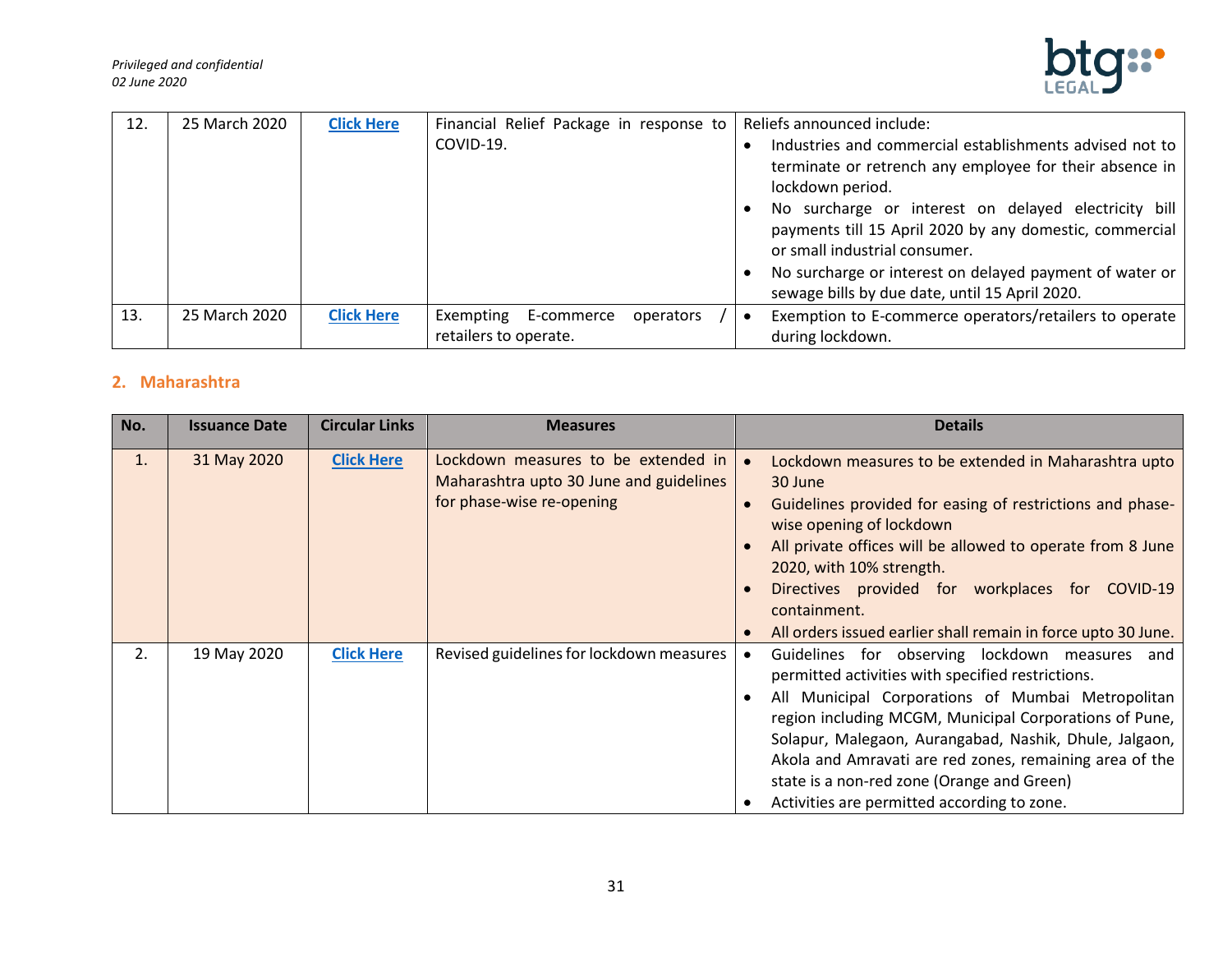#### *Privileged and confidential 02 June 2020*



| 3. | 17 May 2020   | <b>Click Here</b> | Lockdown measures extended upto 31<br>May 2020 in Maharashtra                                                                                                       | Lockdown measures extended upto 31 May 2020<br>$\bullet$<br>Guidelines for observing lockdown measures issued earlier<br>$\bullet$<br>by Maharashtra to be applicable.                                                                                                                                                                                                                                                                                                                                                                                                                     |
|----|---------------|-------------------|---------------------------------------------------------------------------------------------------------------------------------------------------------------------|--------------------------------------------------------------------------------------------------------------------------------------------------------------------------------------------------------------------------------------------------------------------------------------------------------------------------------------------------------------------------------------------------------------------------------------------------------------------------------------------------------------------------------------------------------------------------------------------|
| 4. | 5 May 2020    | <b>Click Here</b> | Closure of non-essential shops in the<br>jurisdictions under Municipal Corporation<br>of Greater Mumbai                                                             | Relaxations issued for opening of non-essential shops in<br>$\bullet$<br>the jurisdiction under Municipal Corporation of Greater<br>Mumbai have been withdrawn.<br>Only grocery stores and chemist shops are to remain open.<br>$\bullet$                                                                                                                                                                                                                                                                                                                                                  |
| 5. | 2 May 2020    | <b>Click Here</b> | Lockdown extension to 17 May 2020 in<br>Maharashtra                                                                                                                 | Lockdown to be extended upto 17 May 2020<br>$\bullet$<br>Guidelines to be observed for lockdown measures and<br>$\bullet$<br>permitted activities with specified restrictions.                                                                                                                                                                                                                                                                                                                                                                                                             |
| 6. | 30 April 2020 | <b>Click Here</b> | Exemption from payment of late fee u/s.<br>6(3) of the Maharashtra<br>State Tax on<br>Professions,<br>Trades,<br>Callings<br>and<br>Employments Act, 1975           | Exemption of payment of late fee due to technical<br>$\bullet$<br>difficulties faced by employers.<br>Late fee payable by the registered employer in respect of<br>$\bullet$<br>monthly or annual returns pertaining to any periods up to<br>March 2020 and monthly period of April 2020, is<br>exempted.<br>Eligibility Criteria - Any amount payable (tax + interest) as<br>$\bullet$<br>per return should have been/shall be paid on or before the<br>filing of returns; employers should submit the returns<br>pertaining to any periods up to April 2020 on or before 31<br>May 2020. |
| 7. | 21 April 2020 | <b>Click Here</b> | Amendment to guidelines issued on 17th<br>April.                                                                                                                    | Relaxations issued under order on 17 <sup>th</sup> April will not apply<br>$\bullet$<br>to Mumbai Metropolitan Region and Pune Metropolitan<br>region. Position prevailing prior to issuance of 17 <sup>th</sup> April<br>order will be reinstated.<br>E-commerce operator deliveries will only be permitted for<br>essential commodities.<br>Confectionaries, snacks, sweet shops will not be permitted<br>to operate.                                                                                                                                                                    |
| 8. | 20 April 2020 | <b>Click Here</b> | Extension of annual filing of returns under<br>Maharashtra Shops and Establishments<br>(Regulation<br>of<br>Employment<br>and<br>Conditions of Service) Rules 2018. | Extension of annual filing of returns under Maharashtra<br>$\bullet$<br>Shops and Establishments (Regulation of Employment and<br>Conditions of Service) Rules 2018 to 31 July 2020 from 1<br>March 2020.                                                                                                                                                                                                                                                                                                                                                                                  |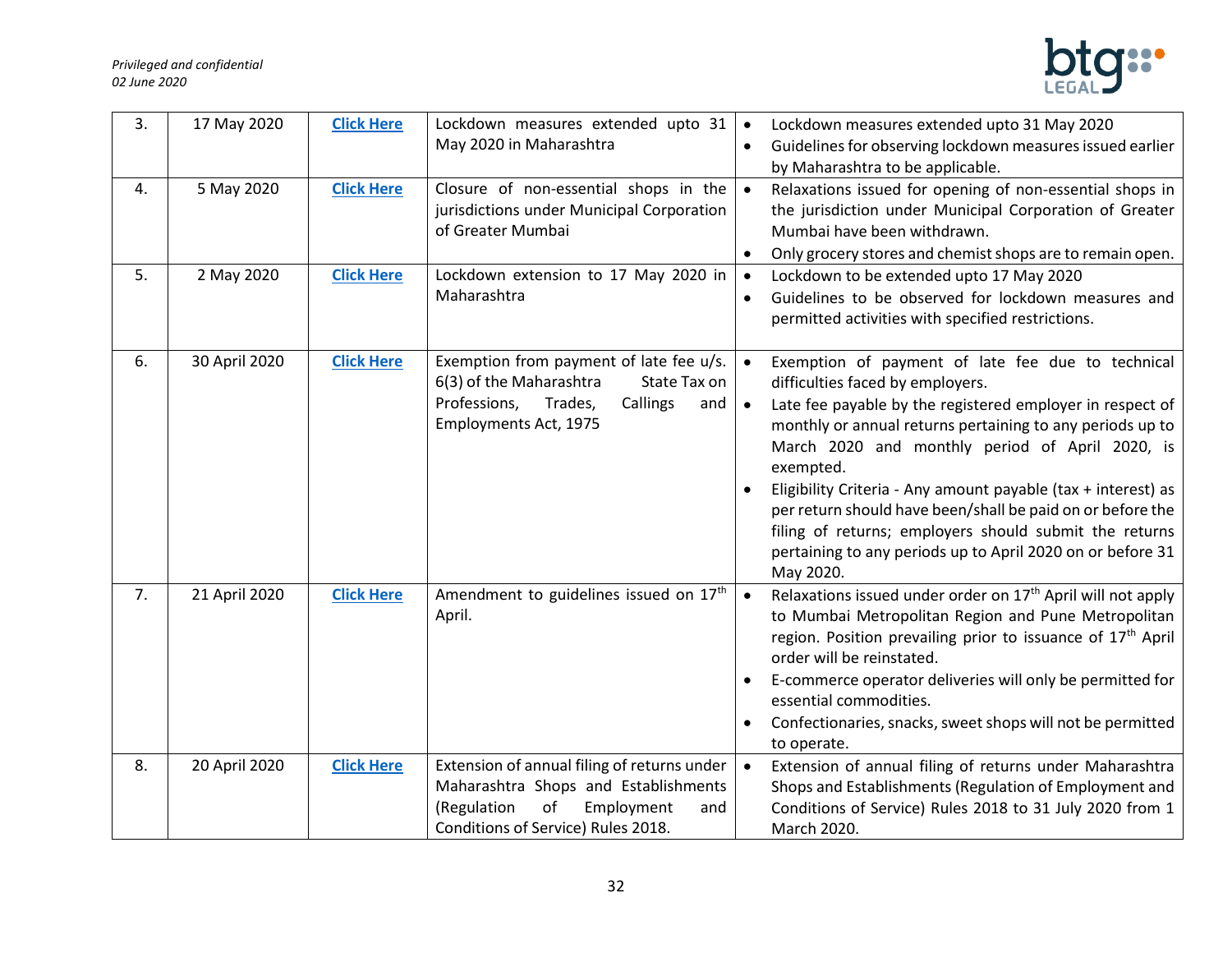

| 9.  | 17 April 2020 | <b>Click Here</b> | Instructions<br>delay<br>postpone<br>to<br>rent<br>collection                                                                                                       | $\bullet$ | The Maharashtra State Housing Department has issued<br>instructions to landlords/ house owners to postpone rent<br>collection by at least three months. During this period, no<br>tenant should be evicted from the rented house due to<br>non-payment of rent                                                                                                                               |
|-----|---------------|-------------------|---------------------------------------------------------------------------------------------------------------------------------------------------------------------|-----------|----------------------------------------------------------------------------------------------------------------------------------------------------------------------------------------------------------------------------------------------------------------------------------------------------------------------------------------------------------------------------------------------|
| 10. | 17 April 2020 | <b>Click Here</b> | Guidelines with list of prohibited and<br>permitted activities in Maharashtra                                                                                       |           | Revised consolidated guidelines issued on the measures<br>taken for containment of COVID-19 in Maharashtra. The<br>allows select additional<br>activities<br>order<br>to:<br>be<br>operationalized from 20 April 2020 in strict compliance<br>with existing guidelines on social distancing. The<br>relaxations do not apply to containment zones<br>demarcated by the district authorities. |
| 11. | 1 April 2020  | <b>Click Here</b> | Moratorium on Electricity bill payments<br>for three billing cycles.                                                                                                |           | Moratorium on payment of fixed charges of the electricity<br>bill by consumers under Industrial and Commercial<br>category for the three billing cycles beginning from the<br>lockdown date 25 March 2020.                                                                                                                                                                                   |
| 12. | 31 March 2020 | <b>Click Here</b> | Maharashtra<br>Pollution<br>Control<br>Board<br>(MPCB) extends validity period of consent<br>to operate/authorization for a period of 4<br>months till 31 July 2020 | $\bullet$ | MPCB has extended the validity of consent to operate for<br>all the units, who have a valid consent to operate up to 31<br>March, 2020 and have applied for a renewal /shall apply<br>before 30 April 2020 for renewal will be extended for<br>further period of four months i.e., till 31 July 2020 as an<br>interim measure.                                                               |

# <span id="page-32-0"></span>**3. Karnataka**

| No. | <b>Issuance Date</b> | <b>Circular Links</b> | <b>Measures</b>                                                                      | <b>Details</b>                                                                   |
|-----|----------------------|-----------------------|--------------------------------------------------------------------------------------|----------------------------------------------------------------------------------|
|     | 30 May 2020          | <b>Click Here</b>     | Lockdown measures to be extended in $\bullet$                                        | Lockdown measures in containment zones extended upto                             |
|     |                      |                       | containment zones upto 30 June and                                                   | 30 June                                                                          |
|     |                      |                       | guidelines for phased re-opening of areas $\bullet$<br>outside the containment zones | Guidelines provided for phased re-opening of areas<br>outside containment zones. |
|     |                      |                       |                                                                                      | Directives provided for workplaces for COVID-19<br>containment.                  |
|     |                      |                       |                                                                                      | Employers should ensure all employees install Aarogya                            |
|     |                      |                       |                                                                                      | Setu, on best effort basis.                                                      |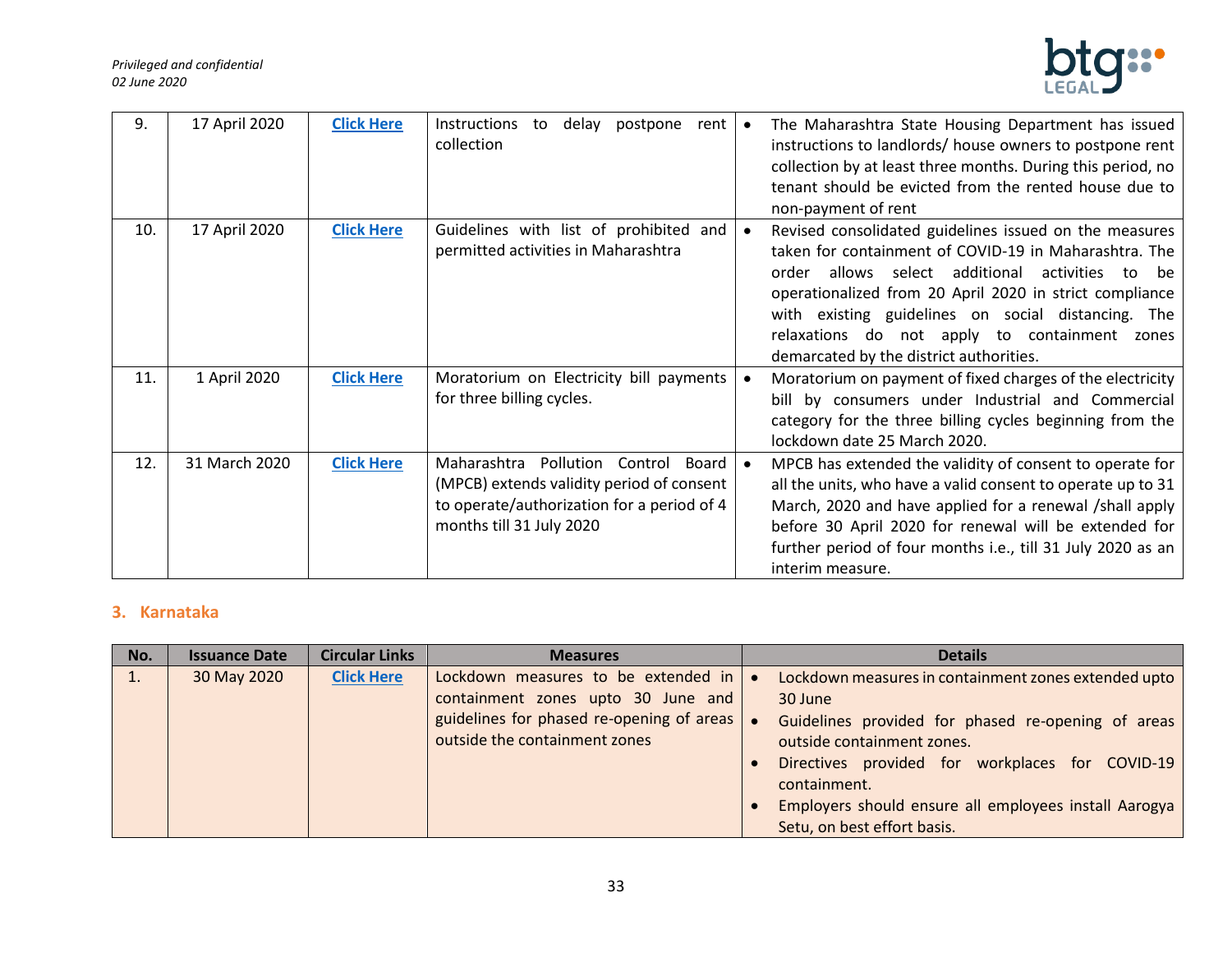

| 2. | 22 May 2020 | <b>Click Here</b> | Maximum working hours in a day raised for<br>factories                                                                         |           | Maximum working hours in a day raised to 10 hours and<br>60 hours in a week.<br>Provisions of sections regarding overtime wages shall<br>continue to apply.                                                                                                                                                                                                                                                                                                                        |
|----|-------------|-------------------|--------------------------------------------------------------------------------------------------------------------------------|-----------|------------------------------------------------------------------------------------------------------------------------------------------------------------------------------------------------------------------------------------------------------------------------------------------------------------------------------------------------------------------------------------------------------------------------------------------------------------------------------------|
| 3. | 8 May 2020  | <b>Click Here</b> | Reliefs to MSME/Non MSME industrial<br>sector electricity consumers                                                            | $\bullet$ | Recognized MSME industries and hold valid certificates<br>can avail waiver for demand and fixed charges for the<br>months of April and May 2020<br>Industries other than MSME, having valid certificates can<br>avail deferment of demand and fixed charges for the<br>months of April and May 2020 until 30 June 2020.<br>Other reliefs to all category of consumers for months of<br>April and May 2020 are listed in the circular. It shall be in<br>effect until 30 June 2020. |
| 4. | 4 May 2020  | <b>Click Here</b> | Self-declaration form of adhering<br>to<br>Standard Operating Procedure (SOP) for<br>industries which are eligible to operate. |           | Industries allowed to operate outside containment zones<br>are to submit a self-declaration form of adhering to<br>Standard Operating Procedure (SOP) before starting the<br>unit/operations<br>'COVID-19<br>through<br>the<br><b>SELF</b><br>DECLRATION'<br>the<br>website<br>provided<br>in<br>www.kum.karnataka.gov.in.<br>Format of the form is available in the annexure of the<br>circular.                                                                                  |
| 5. | 3 May 2020  | <b>Click Here</b> | Prohibitory order issued for Bengaluru City<br>until 17 May 2020.                                                              | $\bullet$ | Prohibitory order under Section 144 of the CrPc issued for<br>within the limits of Bengaluru City until 17 May 2020.<br>Exceptions to the same are listed in the order and they<br>are to take necessary precautions and adhere to social<br>distancing measures.<br>Persons violating the same will be proceeded against<br>under applicable provisions of the Disaster Management<br>Act, 2005 and Indian Penal Code.                                                            |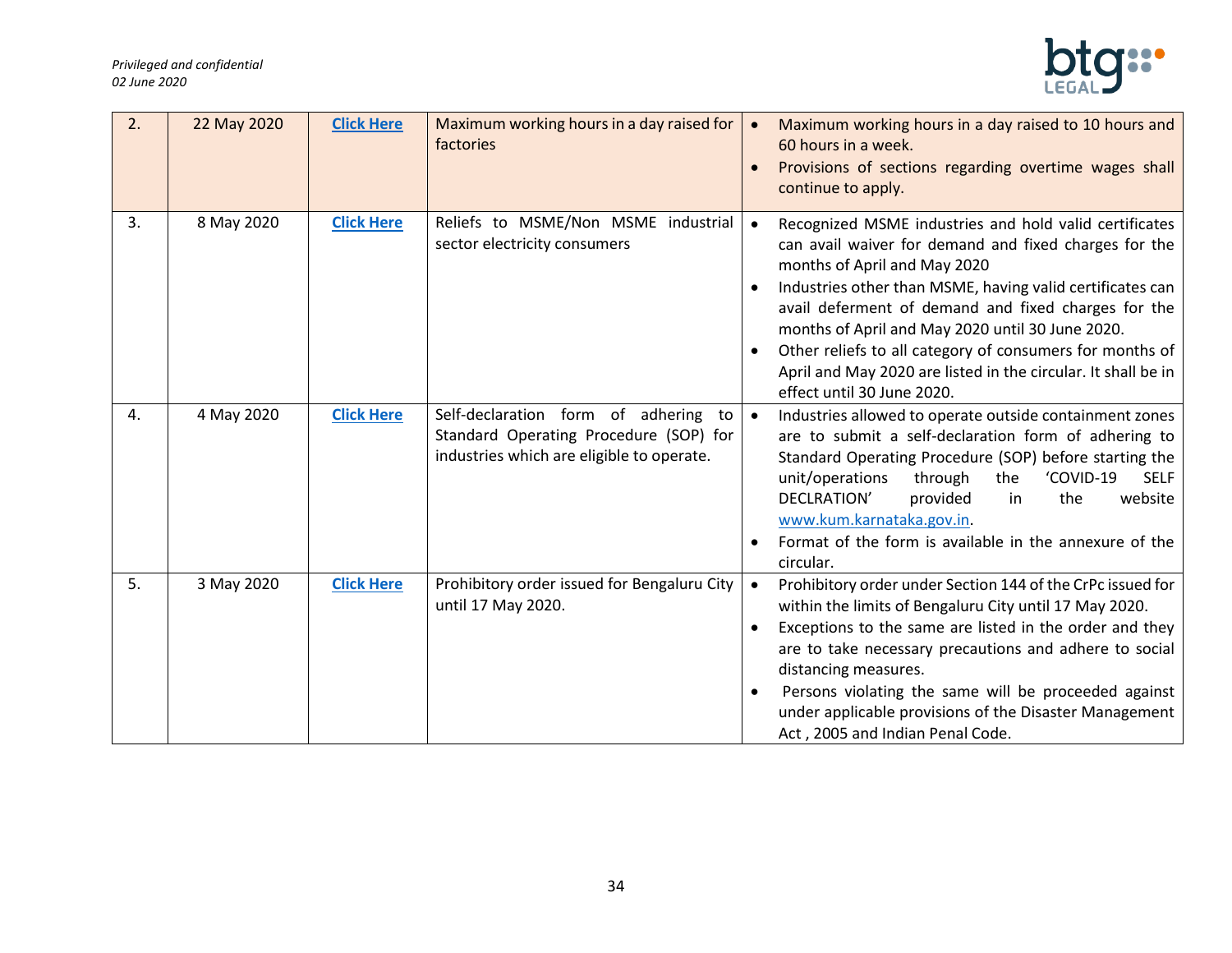#### *Privileged and confidential 02 June 2020*



| 6.  | 23 April 2020 | <b>Click Here</b> | Self-declaration form of adhering to $\bullet$<br>Standard Operating Procedure (SOP) for<br>industries allowed to restart in rural areas. |           | Industries allowed to operate in the listed rural areas in<br>the circular are to submit a self-declaration form of<br>adhering to SOP to the concerned District industries<br>centers.<br>Format of the form is available in the annexure of the<br>circular.                                                                                                                                                      |
|-----|---------------|-------------------|-------------------------------------------------------------------------------------------------------------------------------------------|-----------|---------------------------------------------------------------------------------------------------------------------------------------------------------------------------------------------------------------------------------------------------------------------------------------------------------------------------------------------------------------------------------------------------------------------|
| 7.  | 22 April 2020 | <b>Click Here</b> | Karnataka<br>Epidemic<br>The<br><b>Diseases</b><br>Ordinance, 2020                                                                        | $\bullet$ | Defines and details provisions with respect to powers of<br>government, prohibition of certain acts, offences under<br>the ordinance etc.                                                                                                                                                                                                                                                                           |
| 8.  | 22 April 2020 | <b>Click Here</b> | Guidelines with list of prohibited<br>and  <br>permitted activities in Karnataka                                                          |           | Revised consolidated guidelines issued on the measures<br>taken for containment of COVID-19 in Karnataka. The<br>allows select additional activities to<br>order<br>be<br>operationalized from 23 April 2020 in strict compliance<br>with existing guidelines on social distancing. The<br>relaxations do not apply to containment zones<br>demarcated by the district authorities.                                 |
| 9.  | 20 April 2020 | <b>Click Here</b> | Prohibitory order issued for Bengaluru City<br>until 3 May 2020.                                                                          |           | Prohibitory order under Section 144 of the CrPc issued for<br>within the limits of Bengaluru City until 3 May 2020.<br>Exceptions to the same are listed in the order and they<br>are to take necessary precautions and adhere to social<br>distancing measures. Persons violating the same will be<br>proceeded against under applicable provisions of the<br>Disaster Management Act, 2005 and Indian Penal Code. |
| 10. | 20 April 2020 | <b>Click Here</b> | Declaration of Containment Zones in<br>Bruhat Bengaluru Mahanagara Palike Areas                                                           |           | Ward wise containment details are provided in the Order,<br>along with the actions to be taken in the Containment<br>Zones like implementing teams for Crisis Management<br>Team, Special Health needs, Perimeter Control,<br>Surveillance & Preventive, Solid Waste Management,<br>Essentials, Buffer Zone management and Incident<br>Command System with effect from midnight of 20th April,<br>2020.             |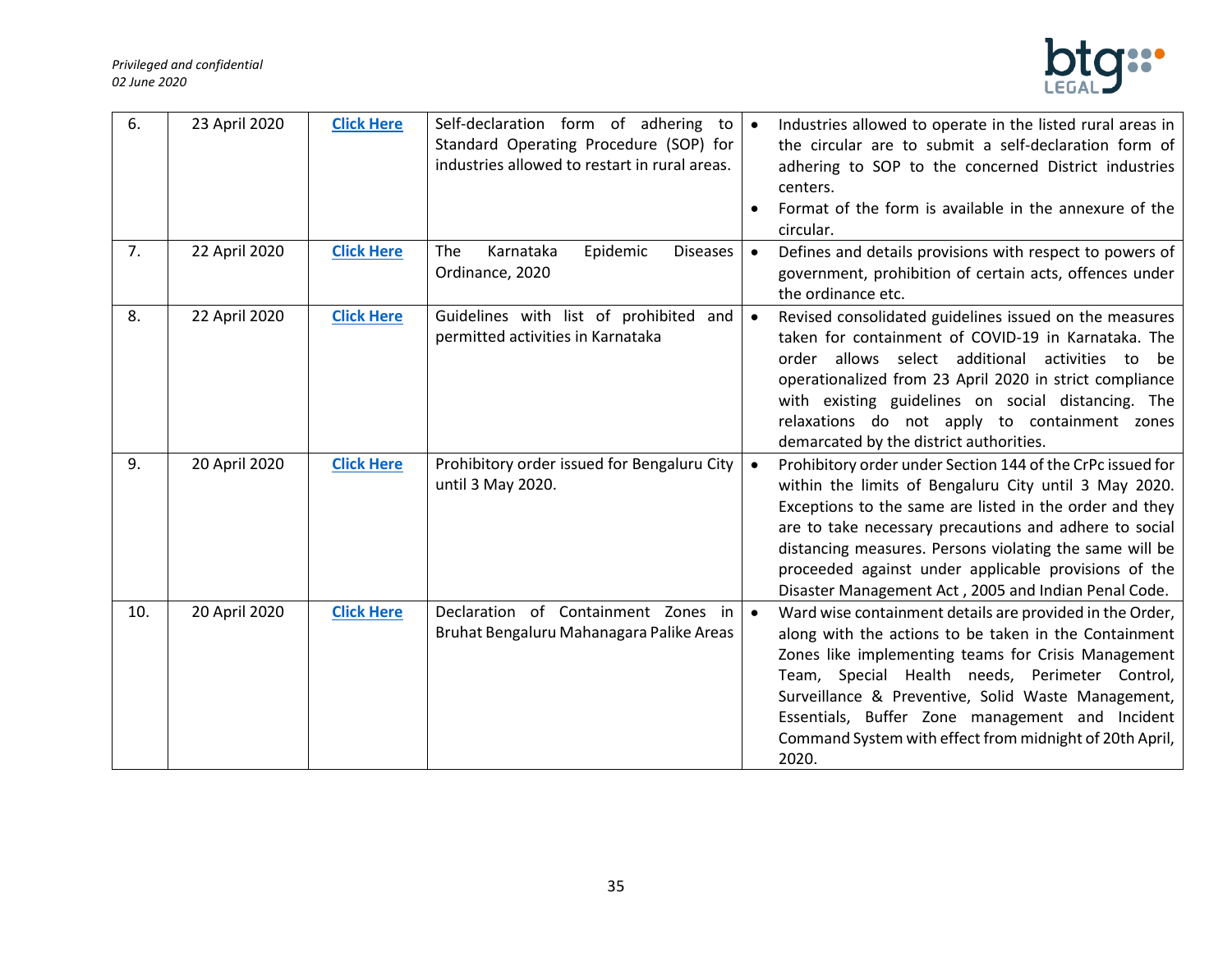

| 11. | 18 April 2020 | <b>Click Here</b> | Relaxation of lockdown                                                                                             |           | Karnataka to continue compliance with consolidated<br>guidelines in public interest. No relaxation of lockdown<br>will be made with effect from 20 April 2020. Full lockdown<br>will continue till midnight of 21 April 2020.                                                                                                                                                                                                                         |
|-----|---------------|-------------------|--------------------------------------------------------------------------------------------------------------------|-----------|-------------------------------------------------------------------------------------------------------------------------------------------------------------------------------------------------------------------------------------------------------------------------------------------------------------------------------------------------------------------------------------------------------------------------------------------------------|
| 12. | 18 April 2020 | <b>Click Here</b> | Reconsideration<br>of decision to<br>relax<br>lockdown                                                             | $\bullet$ | The decision to allow free movement of two wheelers and<br>permission to operated IT/ BT sector was been<br>reconsidered. Movement of two wheelers will continue<br>to be subject to lockdown restrictions. In the IT/BT sector,<br>except for essential services, the order to work from<br>home shall continue to apply.                                                                                                                            |
| 13. | 17 April 2020 | <b>Click Here</b> | Strict action to be taken against non-<br>compliant contractors                                                    |           | The Labour Commissioner and Additional Secretary,<br>Building and Other Construction Workers Welfare Board<br>have been directed to take strict action against those who<br>fail to provide basic facilities like food, shelter and<br>medical facilities to their contract labour during the<br>lockdown.                                                                                                                                            |
| 14. | 3 April 2020  | <b>Click Here</b> | Exemption to Industrial establishments<br>requiring continuous process from the<br>purview of ongoing lockdown.    |           | Industrial establishments requiring continuous process<br>have been exempted and allowed to operate during<br>lockdown after obtaining requisite permissions.<br>Exempted industries are - integrated steel plant;<br>Petroleum refinery unit; Cement Plant; Fertilizer Plant;<br>Pulp and Paper unit; Glass manufacturing unit; Coal Tar<br>Distillation unit<br>They are to follow preventive measures detailed in the<br>annexure of the circular. |
| 15. | 3 April 2020  | <b>Click Here</b> | Karnataka State Pollution Control Board<br>(KSPCB) extends storage period<br>of<br>Hazardous Waste beyond 90 days. |           | Karnataka State Pollution Control Board in its office order<br>has permitted the occupier to store the Hazardous<br>Waste, beyond 90 days. However, the occupier shall<br>ensure that the hazardous waste is not allowed to store<br>beyond 15 days after lifting of lockdown.                                                                                                                                                                        |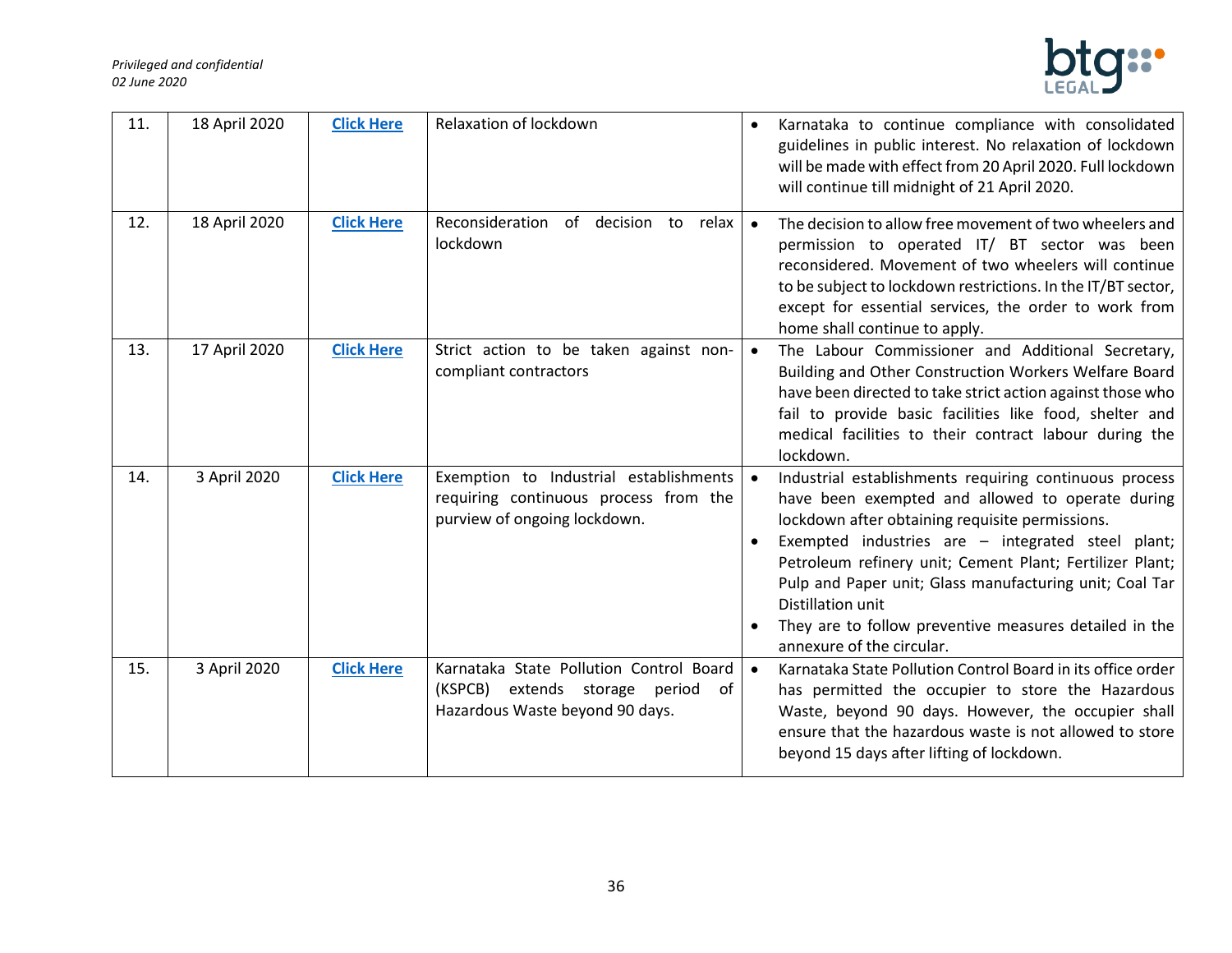#### *Privileged and confidential 02 June 2020*



| 16. | 1 April 2020  | <b>Click Here</b> | Exempting industries supplying to Defense $\vert \bullet \vert$<br>and Aerospace manufacturing from the<br>purview of the lockdown. | industries<br>supplying<br>Defense and<br>Exempting<br>to<br>Aerospace manufacturing from the purview of the<br>lockdown. |
|-----|---------------|-------------------|-------------------------------------------------------------------------------------------------------------------------------------|---------------------------------------------------------------------------------------------------------------------------|
| 17. | 26 March 2020 | <b>Click Here</b> | Exempting<br>E-commerce  <br>operators/retailers to operate.                                                                        | Exemption to E-commerce operators/retailers to operate<br>during lockdown.                                                |

# <span id="page-36-0"></span>**4. Telangana**

| No. | <b>Issuance Date</b> | <b>Circular Links</b> | <b>Measures</b>                                                                                                                            | <b>Details</b>                                                                                                                                                                                 |
|-----|----------------------|-----------------------|--------------------------------------------------------------------------------------------------------------------------------------------|------------------------------------------------------------------------------------------------------------------------------------------------------------------------------------------------|
| 1.  | 31 May 2020          | <b>Click Here</b>     | of<br>Extension<br>lockdown measures<br>in in<br>Containment Zones extended upto 30 June<br>2020 and 7 June in the rest of the state       | Extension of lockdown measures in Containment Zones<br>extended upto 30 June 2020<br>Lockdown measures already in force to be extended upto<br>7 June 2020 in areas outside Containment Zones  |
| 2.  | 20 May 2020          | <b>Click Here</b>     | Extension of treatment of lockdown period  <br>as paid holiday for employees working in<br>Factories and Establishment upto 31 May<br>2020 | Extension of treatment of lockdown period as paid<br>holiday for employees working in Factories and<br>Establishment upto 31 May 2020                                                          |
| 3.  | 8 May 2020           | <b>Click Here</b>     | Extension of furnishing of integrated<br>returns under 14 labour laws by 2 months                                                          | Furnishing of integrated returns under 14 labour laws by<br>2 months<br>Fixed date of furnishing of returns - 30 June 2020                                                                     |
| 4.  | 8 May 2020           | <b>Click Here</b>     | IT/ITES<br>Operational<br>guidelines<br>for<br>companies during the phase 3 of lockdown<br>upto 29 May 2020                                | Operational guidelines for IT/ITES companies during the<br>phase 3 of lockdown upto 29 May 2020<br>Format of employee and car authorization letter enclosed<br>$\bullet$<br>with the circular. |
| 5.  | 7 May 2020           | <b>Click Here</b>     | Extension of lockdown upto 29 May 2020<br>in the state of Telangana                                                                        | Lockdown to be extended upto 29 May 2020<br>Guidelines provided to be observed for lockdown<br>$\bullet$<br>measures and permitted activities with specified<br>restrictions.                  |
| 6.  | 21 April 2020        | <b>Click Here</b>     | Issue of passes to employees working in<br>various sectors                                                                                 | Issue of passes to employees and guidelines to be complied<br>with while issuing of said passes.                                                                                               |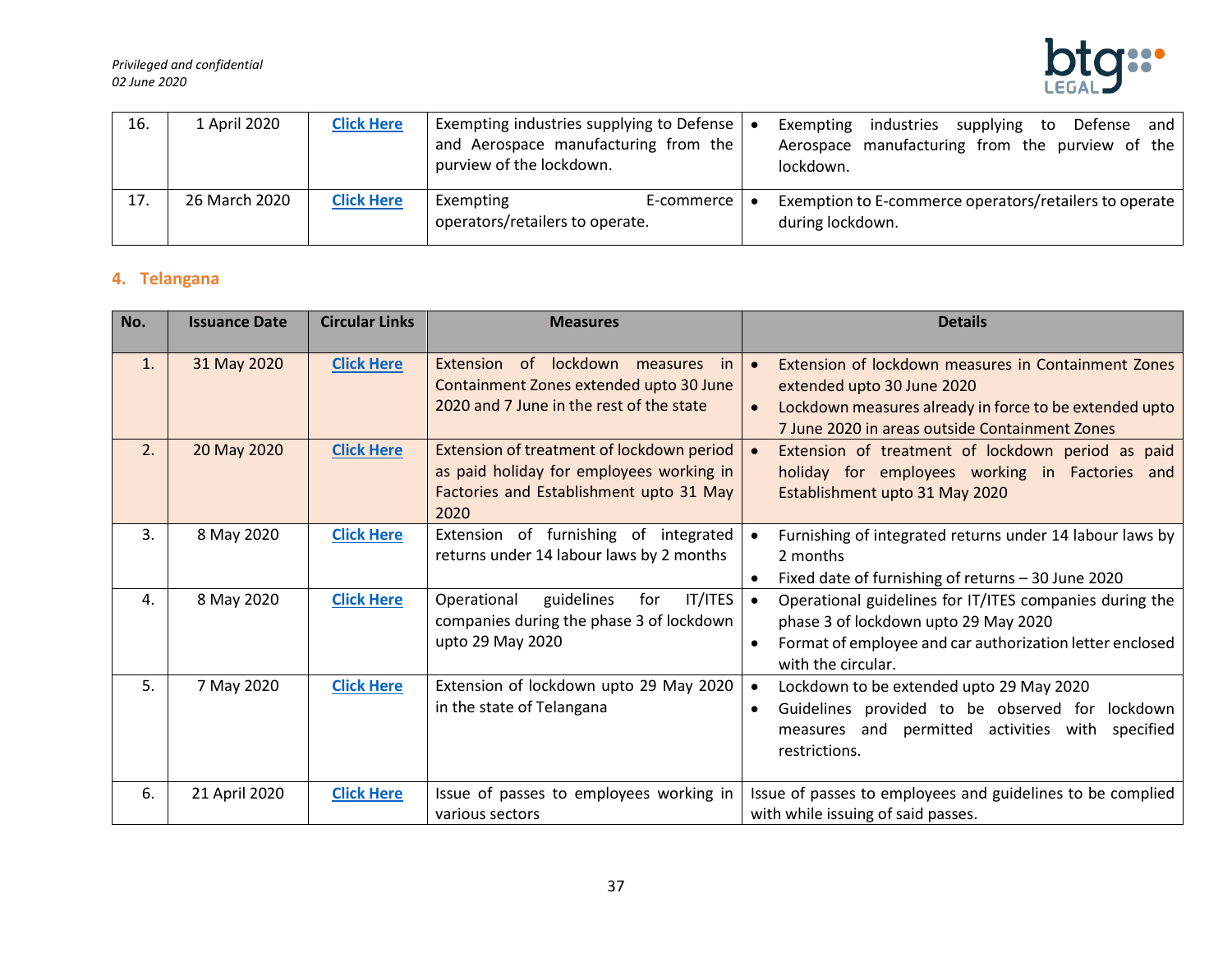

| 7.  | 20 April 2020 | <b>Click Here</b> | Lockdown measures extended upto 7 May       | Lockdown measures extended upto 7 May 2020 in the state       |
|-----|---------------|-------------------|---------------------------------------------|---------------------------------------------------------------|
|     |               |                   | 2020 in the state of Telangana.             | of Telangana.                                                 |
| 8.  | 18 April 2020 | <b>Click Here</b> | Appeal to not terminate employees by        | Appeal to not terminate employees, regular, contractual, or   |
|     |               |                   | various state ministries                    | outsourced and to adopt other mechanisms for cost cutting.    |
| 9.  | 16 April 2020 | <b>Click Here</b> | Standard Operating Procedure (SOP) for      | Standard Operating Procedure (SOP) for social distancing for  |
|     |               |                   | offices,<br>workplaces,<br>Factories<br>and | workplaces, offices, Factories and Establishments and they    |
|     |               |                   | Establishments.                             | are to be strictly implemented.                               |
| 10. | 13 April 2020 | <b>Click Here</b> | Operational Guidelines for day-to-day       | The guidelines for day-to-day management of Containment       |
|     |               |                   | management of Containment Zones in          | Zones require -                                               |
|     |               |                   | Telangana                                   | Establishment of Containment Zones - All localities           |
|     |               |                   |                                             | reporting corona positive cases to be contained by            |
|     |               |                   |                                             | barricading the entire locality and the zone shall be         |
|     |               |                   |                                             | monitored by surveillance teams;                              |
|     |               |                   |                                             | Surveillance team members to ensure sanitation, health        |
|     |               |                   |                                             | services, supply of essential commodities, identification     |
|     |               |                   |                                             | and protection of destitute, etc.                             |
| 11. | 1 April 2020  | <b>Click Here</b> | Extension of payments of property taxes     | Period for payment of property taxes and arrears<br>$\bullet$ |
|     |               |                   | and arrears for a period of three months.   | pertaining to F.Y 2019-20 has been extended by 3              |
|     |               |                   |                                             | months, up to 30 June 2020 with no additional penalty for     |
|     |               |                   |                                             | the extended period.                                          |
| 12. | 28 March 2020 | <b>Click Here</b> | Order to treat lockdown as paid holidays    | Order to treat lockdown as paid holidays for employees        |
|     |               |                   | for employees working in Factories and      | working in Factories and Establishments                       |
|     |               |                   | <b>Establishments</b>                       |                                                               |

# <span id="page-37-0"></span>**5. Tamil Nadu**

| No. | <b>Issuance Date</b> | <b>Circular Links</b> | <b>Measures</b>                                                                                | <b>Details</b>                                                                                                                                                                                                |
|-----|----------------------|-----------------------|------------------------------------------------------------------------------------------------|---------------------------------------------------------------------------------------------------------------------------------------------------------------------------------------------------------------|
| π.  | 31 May 2020          | <b>Click Here</b>     | Lockdown measures to be extended upto 30<br>June 2020 and guidelines for restarting activities | Lockdown measures to be extended upto 30 June<br>2020<br>Guidelines provided for restarting activities outside<br><b>Containment Zones</b><br>Directives provided for workplaces for COVID-19<br>containment. |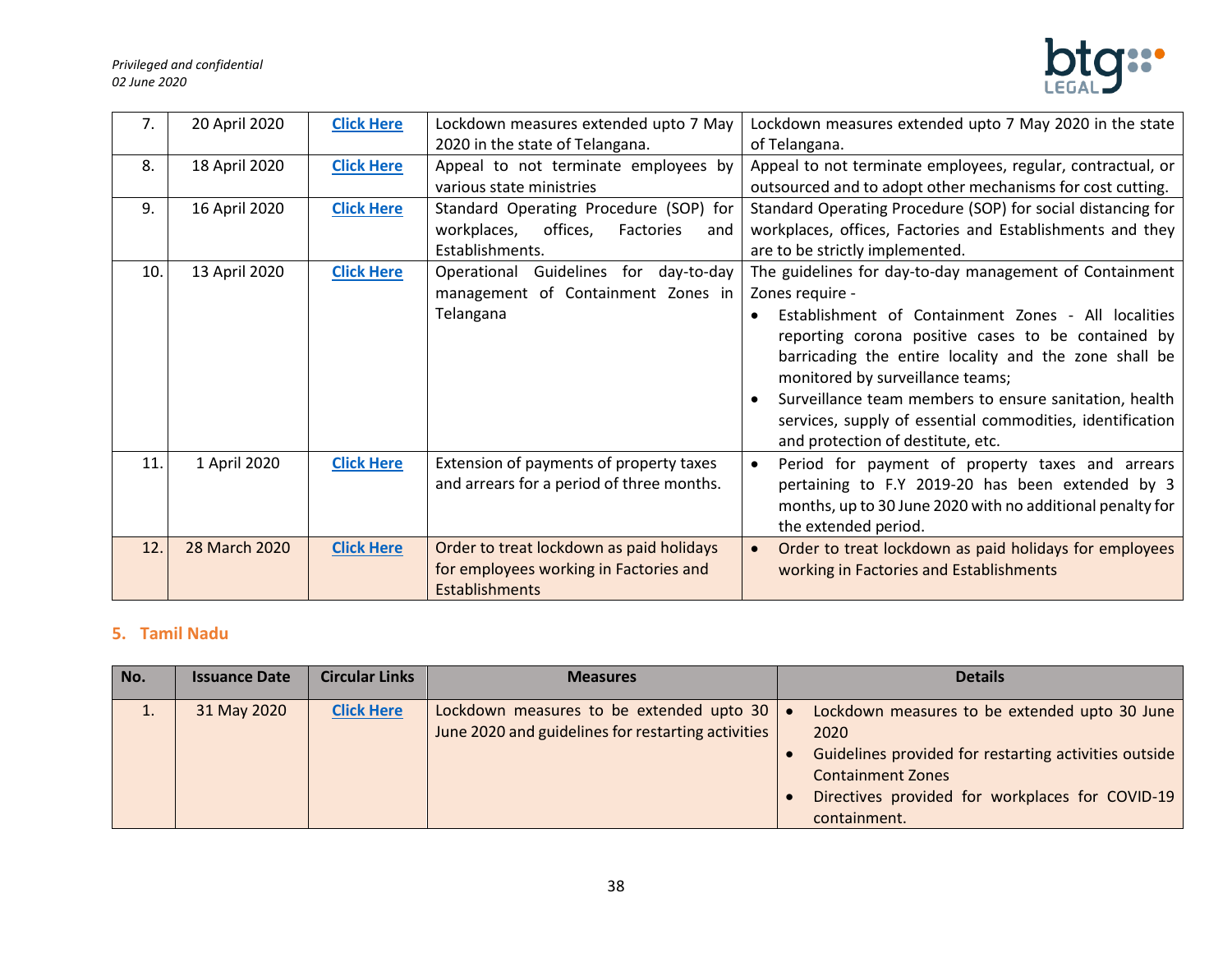

|    |               |                   |                                                                                                                                         | Employers should ensure all employees install<br>Aarogya Setu, on best effort basis.                                                                                                                                                                                                                                                                                                                                                                 |
|----|---------------|-------------------|-----------------------------------------------------------------------------------------------------------------------------------------|------------------------------------------------------------------------------------------------------------------------------------------------------------------------------------------------------------------------------------------------------------------------------------------------------------------------------------------------------------------------------------------------------------------------------------------------------|
| 2. | 17 May 2020   | <b>Click Here</b> | Lockdown extended upto 31 May 2020 in Tamil<br>Nadu                                                                                     | Lockdown extended upto 31 May 2020.<br>$\bullet$<br>Guidelines provided to be observed for lockdown<br>$\bullet$<br>measures and permitted activities with specified<br>restrictions.                                                                                                                                                                                                                                                                |
| 3. | 3 May 2020    | <b>Click Here</b> | Lockdown extended upto 17 May 2020 in Tamil<br>Nadu                                                                                     | Lockdown extended upto 17 May 2020.<br>$\bullet$<br>Guidelines provided to be observed for lockdown<br>measures and permitted activities with specified<br>restrictions.                                                                                                                                                                                                                                                                             |
| 4. | 23 April 2020 | <b>Click Here</b> | Proposed items to be included within permitted<br>activities under lockdown as per discretion of<br>respective district administration. | MNREGA works relating to those listed in the<br>$\bullet$<br>circular and as per compliance with conditions.<br>Construction projects for various<br>activities<br>$\bullet$<br>mentioned in the circular in rural areas.<br>District administration is to ensure that all preparatory<br>arrangements with regard to Standard Operating<br>Procedure for workplaces, factories and establishments<br>are in place prior to allowing the activities. |
| 5. | 23 April 2020 | <b>Click Here</b> | Deferment of payment of taxes and dues to the<br>Urban Local Bodies, arising upto March 2020 till<br>30 June 2020.                      | Deferment of payment of taxes and dues to the<br>$\bullet$<br>Urban Local Bodies, arising upto March 2020 till 30<br>June 2020, without levying of penalty.<br>Renewal of Dangerous and Offensive Trade licenses<br>deferred upto 30 June 2020.                                                                                                                                                                                                      |
| 6. | 23 April 2020 | <b>Click Here</b> | Further services exempted to operate during<br>lockdown                                                                                 | All facilities in supply chain to essential good,<br>$\bullet$<br>whether involved in manufacturing, wholesale or<br>retails, e-commerce companies including food<br>processing units such as for bread, milk, flour, dal<br>etc. located in urban areas.                                                                                                                                                                                            |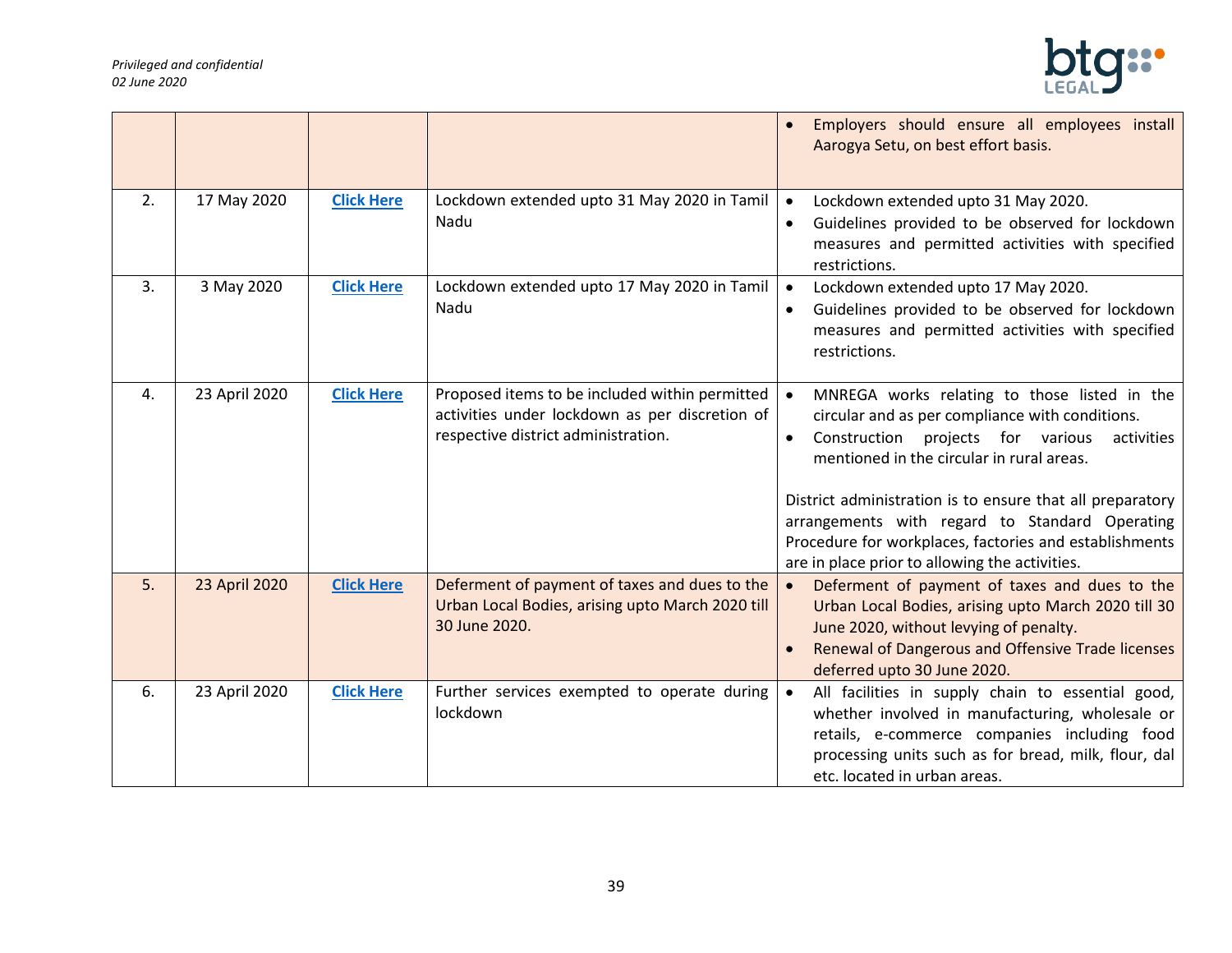

|    |               |                   |                                                                                                                                                               | Facilities for import/export such as Pack houses,<br>٠<br>inspection and treatment facilities for seeds and<br>horticulture produce.                                                                                                                                                                                                                                                                                              |
|----|---------------|-------------------|---------------------------------------------------------------------------------------------------------------------------------------------------------------|-----------------------------------------------------------------------------------------------------------------------------------------------------------------------------------------------------------------------------------------------------------------------------------------------------------------------------------------------------------------------------------------------------------------------------------|
| 7. | 16 April 2020 | <b>Click Here</b> | <b>SOPs</b><br>Offices,<br>Social<br>Distancing<br>for<br>for<br>Workplace, Factories and Establishments in<br><b>Tamil Nadu</b>                              | All units to sanitize their premises and disinfect<br>vehicles, machinery entering the unit and abide by<br>social distancing norms and containment measures<br>related to COVID-19.<br>Arrangements for transportation facility, mandatory<br>medical insurance for workers.<br>Units to operate with reduced manpower in shifts,<br>$\bullet$<br>ban non-essential visitors on site and avoid all large<br>gatherings/meetings. |
| 8. | 7 April 2020  | <b>Click Here</b> | establishments<br>Exemption<br>Industrial<br>to<br>requiring continuous process from the purview<br>of ongoing lockdown.                                      | Industries whose operations are permitted include-<br>Steel; Cement; Fertilizers; Refineries; Chemicals;<br><b>Textiles (Excluding Garments)</b>                                                                                                                                                                                                                                                                                  |
| 9. | 1 April 2020  | <b>Click Here</b> | Tamil Nadu Pollution Control Board (TNPCB)<br>extends validity period<br>of consent to<br>operate/authorization for a period of 3 months<br>till 30 June 2020 | TNPCB has extended the validity of consent to<br>operate for all the units, who have a valid consent to<br>operate up to 31 March 2020 for a period of three<br>months up to 30 June 2020.                                                                                                                                                                                                                                        |

# <span id="page-39-0"></span>**6. Gujarat**

| No. | <b>Issuance Date</b> | <b>Circular Links</b> | <b>Measures</b>                                                                                                                                                  | <b>Details</b>                                                                                                                                                                            |
|-----|----------------------|-----------------------|------------------------------------------------------------------------------------------------------------------------------------------------------------------|-------------------------------------------------------------------------------------------------------------------------------------------------------------------------------------------|
| ⊥.  | 31 May 2020          | <b>Click Here</b>     | extended in<br>Lockdown<br>measures to<br>be<br>containment zones upto 30 June and guidelines<br>for phased re-opening of areas outside the<br>containment zones | Lockdown measures in containment zones extended<br>upto 30 June<br>Guidelines provided for re-opening of areas outside<br>containment zones.                                              |
|     | 20 April 2020        | <b>Click Here</b>     | Steps towards allowing functioning of IT/ITES<br>companies                                                                                                       | Relaxation to start IT/ITES industry and services<br>from 20 <sup>th</sup> April, with 50 % strength.<br>No relaxation in social distancing norms laid down<br>by the central government. |